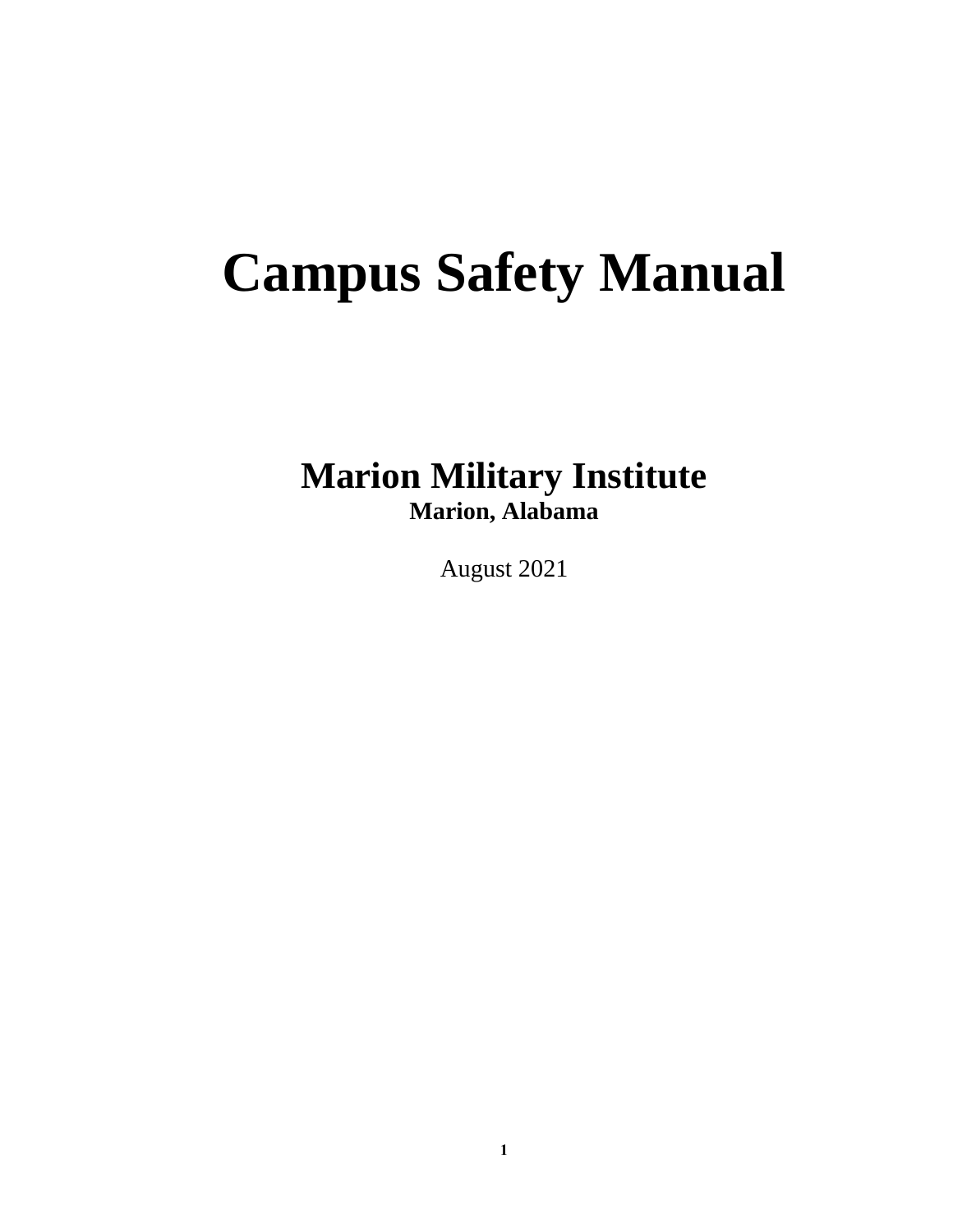## Contents

| Search and Seizure | 22 |
|--------------------|----|
|                    |    |
|                    |    |
|                    |    |
|                    |    |
|                    |    |
|                    |    |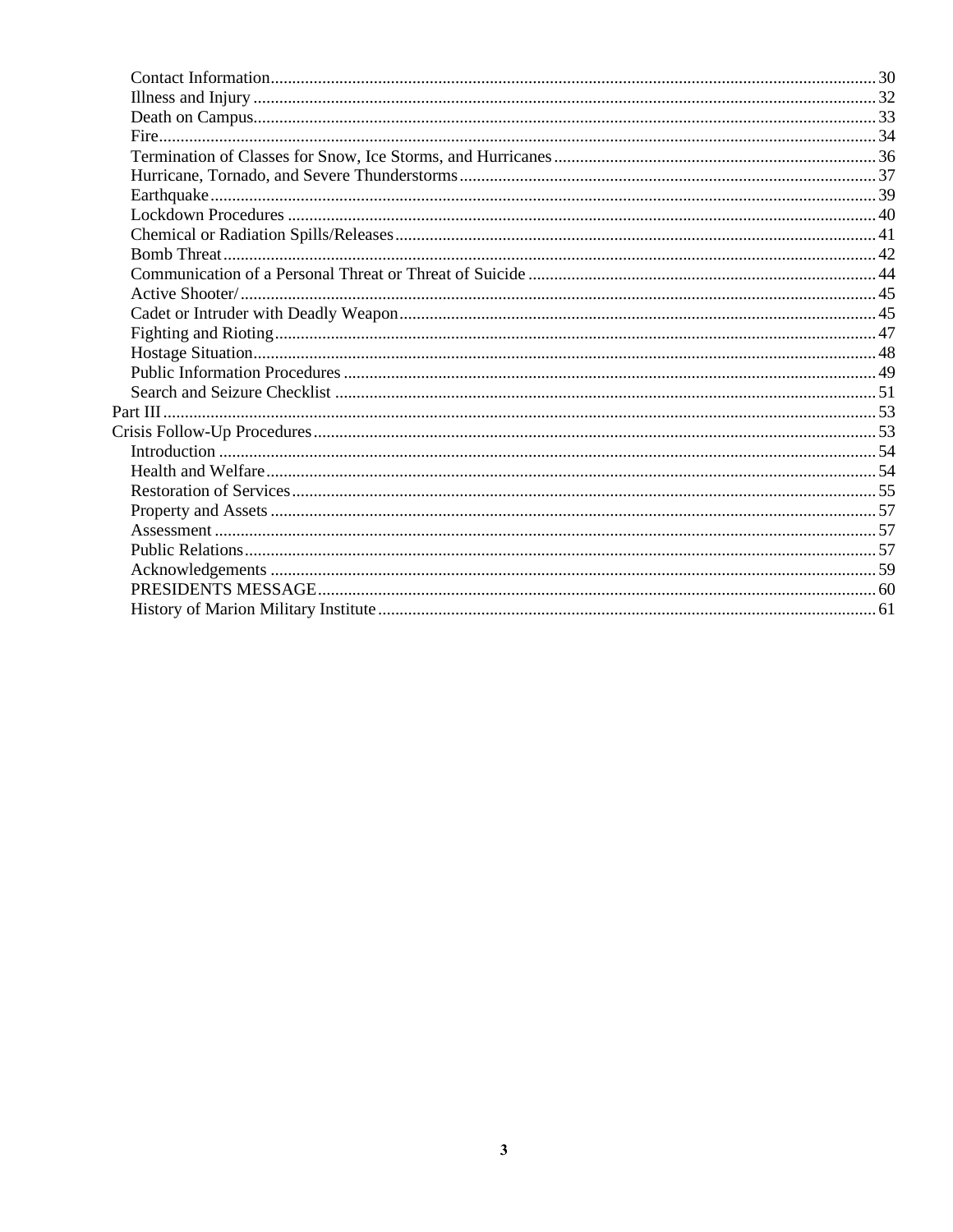# <span id="page-3-1"></span><span id="page-3-0"></span>**PART I SAFETY PLANNING AND THREAT ASSESSMENT**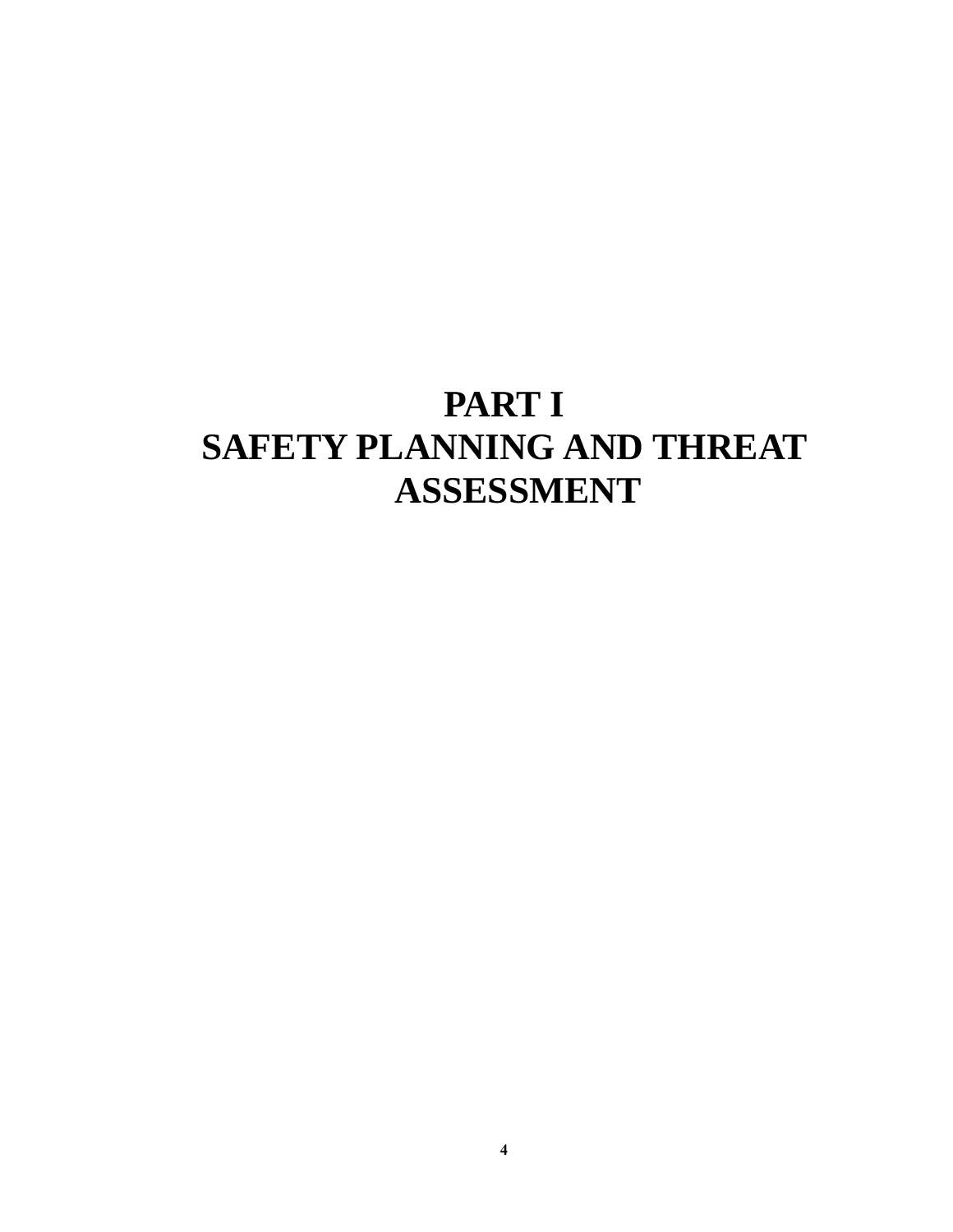## **Introduction**

<span id="page-4-0"></span>The maintenance of a healthy, safe campus is the first prerequisite to achieving the Marion Military Institute vision of establishing a world-class center for excellence in the ACCS. The purpose of the *Campus Safety Manual* is to identify threats and vulnerabilities to the health and safety of the MMI campus community; to establish institutional awareness, education, and training throughout the campus community relative to those threats and vulnerabilities; to provide specific procedures and policies to prevent and deter crisis events to the greatest extent possible; to respond effectively when crisis events occur; and to ensure necessary follow-up actions after crisis events occur. The *Campus Safety Manual* incorporates those policies relevant to campus safety and student welfare directed by Policy Series 200, 500, and 800 of the Alabama Community College System (ACCS) and the Chancellor of the ACCS. The *Campus Safety Manual* is reviewed and modified as required by the Commandant of Cadets (or the Commandant's Appointee), and the Chief of Campus Safety and Security.

The *Campus Safety Manual* is divided into three parts. **Part I: Safety Planning and Threat Assessment** is a discussion of those threats and vulnerabilities that concern educational institutions in general and MMI in particular. It informs the MMI community of the safeguards and procedures established to prevent and deter crisis events, and it provides techniques for detecting threats and vulnerabilities. **Part II: Crisis Action Plan** provides detailed procedures and actions during specific crisis events. Part II is intended to be used as an immediate action, standing operating procedure (SOP) during crises. **Part III: Crisis Action Follow-Up Procedures** provides short-term and long-term actions to be taken to restore health, safety, and normality to campus; to analyze the effectiveness of our crisis response; and to minimize the long-term aftereffects on individuals and recruiting.

## **Safety Organization**

<span id="page-4-1"></span>**President.** As the CEO of the institution responsible to the ACCS and the Chancellor of the the ACCS for the health and safety of the campus community, the President is ultimately responsible for planning, education and training, response, and follow-up activities before, during, and after any disaster that may befall the school and its community. The President establishes the crisis management organization, appoints personnel, and assigns responsibilities for disaster planning, response, and follow-up. The President determines guidelines for the notification and use of agencies external to the institution, and serves as the chief public relations officer during and after crisis management.

**Campus Safety Committee.** The Campus Safety Committee is established by the President and listed as a standing committee of the institute in the *MMI Faculty and Staff*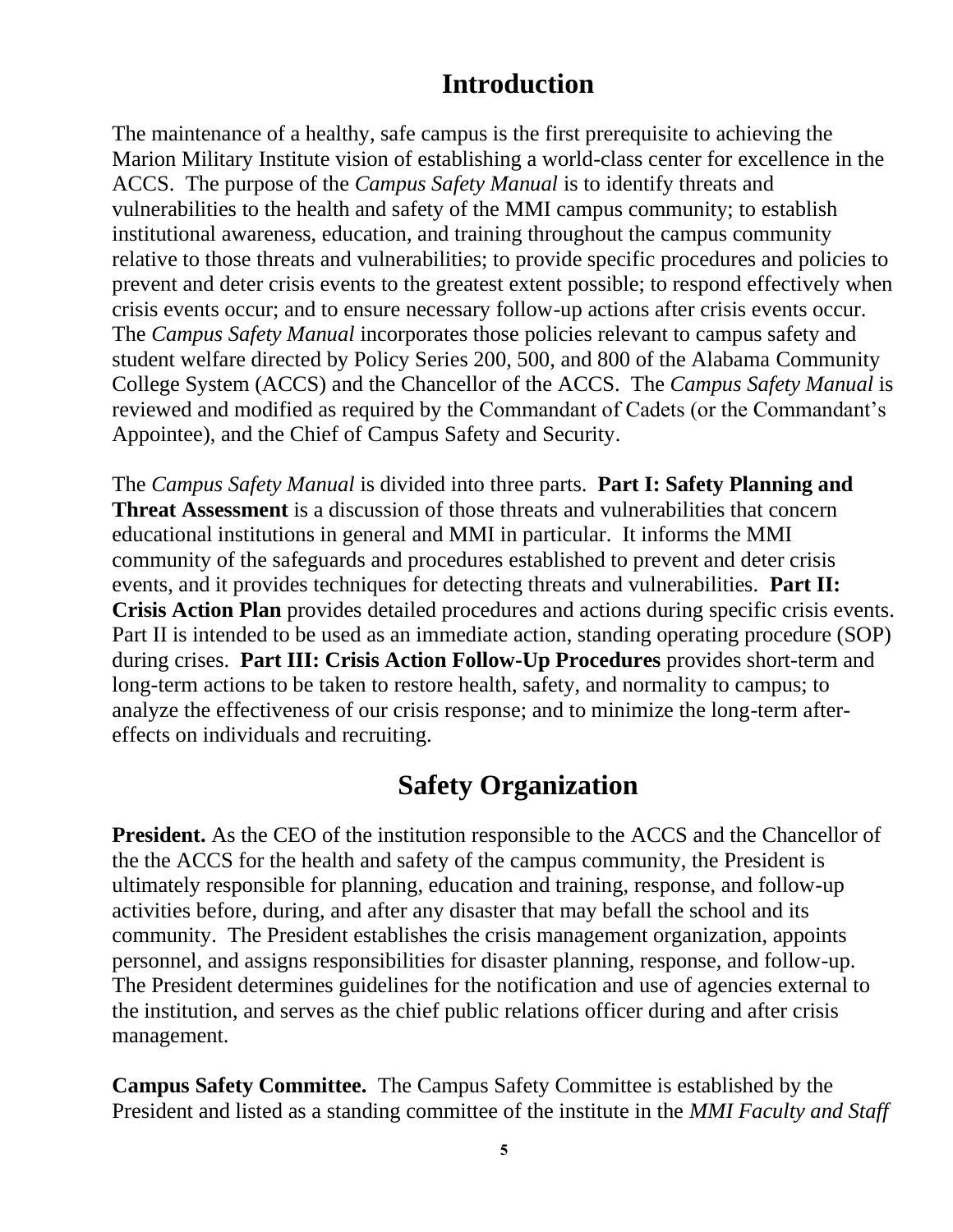*Handbook*. The Campus Safety Committee is responsible for reviewing all aspects of the health, safety, and welfare of the campus community; and recommends procedures, regulations, facility modifications, and equipment to ensure the health, safety, and welfare of the campus community and visitors. The committee meets annually each semester to review campus safety issues. The committee chairperson may call additional meetings as required. Minutes of committee meetings are forwarded to the President. The Director of Institutional Research maintains copies of minutes. The Campus Safety Committee is also responsible for approval of the *Campus Safety Manual*.

Members: Vice President for Student Affairs and Commandant of Cadets (Chair) (short title: Commandant of Cadets). Superintendent of Buildings and Grounds Chief, Campus Safety and Security Athletic Director Chief Academic Officer Cadet Representative (as applicable)

**Commandant of Cadets.** The Commandant of Cadets is the primary officer responsible to the President for the health, safety, and welfare of the campus community, with particular focus on the Corps of Cadets. Because the Commandant is responsible for a majority of the human resources concerned with good order and discipline, and engaged in the development and implementation of the *Campus Safety Manual,* he or she chairs the Campus Safety Committee. It is the Commandant's responsibility to collaborate with all other campus entities through the Campus Safety Committee to establish and review detailed plans and procedures for crisis prevention, management, and follow-up. The Commandant will assume operational control of assets and reports to the President, who has ultimate responsibility for all actions taken.

**Chief, Campus Safety and Security.** The Chief, Campus Safety and Security reports to the Commandant of Cadets and is responsible for maintaining campus security. The Chief, Campus Safety and Security is concerned with issues of good order, security, and discipline, with specific focus on matters related to law enforcement and criminal activity. He, or she, is a law enforcement officer certified by a local criminal justice authority, and is the primary interface with external law enforcement agencies. Specific responsibilities of the Chief, Campus Safety and Security include, but are not limited to, analyzing threats to the campus community; recommending surveillance and security systems and methods; investigating criminal activity on campus; enforcing motor vehicle regulations, parking, and traffic signage; and serving as a "first responder" to crisis events on campus.

**Faculty and Staff.** All members of the faculty and staff have primary responsibilities for the health, safety, and welfare of cadets, coworkers, and visitors to MMI. Instructors,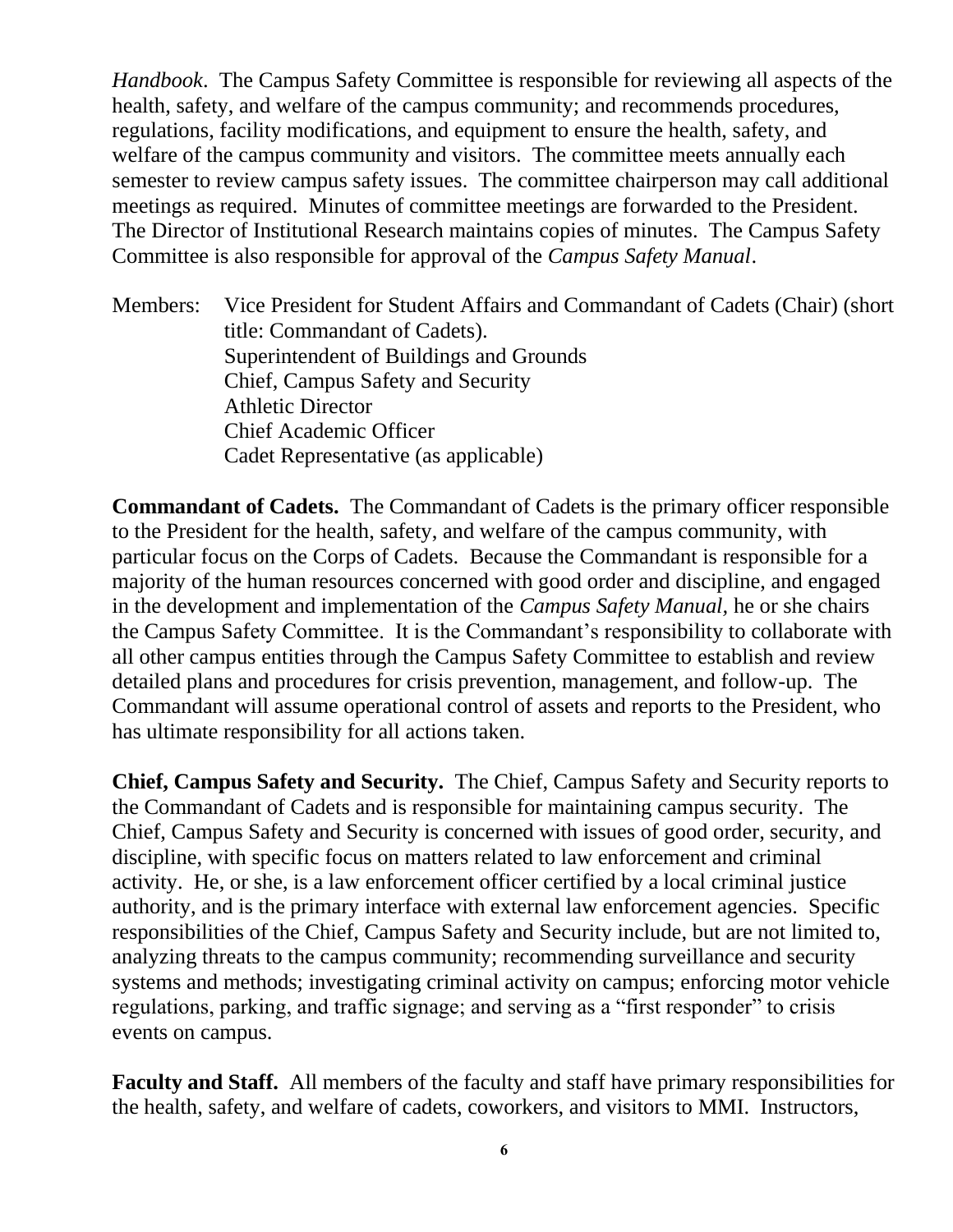coaches, and cadet supervisory personnel, especially those who serve as company trainers, advisors, counselors (TAC) officers, are among those most aware of the campus environment. Vigilance with respect to threats and vulnerabilities is essential. Early detection of potential hazards is the best defense against crisis situations.

**Corps of Cadets.** Unique to MMI within the Alabama College System is the close, interactive relationship of all cadets required by military school activities such as inspections, close order drill, and compulsory athletics. The leadership structure (chain of command) within the Corps of Cadets, and the development and mentoring of cadet leaders, mandated by the MMI mission statement, provides unique opportunities for peer monitoring and counseling. Accordingly, cadet leaders are charged with a portion of the responsibility for good order and discipline within the ranks of the Corps. Early identification of potentially hazardous conditions in the barracks, and concern for highrisk individuals is expected to minimize the institute's vulnerability to students who may possess or could develop dangerous behavioral disorders.

**Campus Emergency Response Team (CERT).** The Campus Emergency Response Team is responsible for conducting crisis management during a crisis event. The team is led by the President and is comprised of the Executive Vice President, the Commandant of Cadets, the Campus Safety Chief, the Chief Instructional Officer, the Chief Financial Officer, the Superintendent of Buildings and Grounds, the Director of Information Technology, and the Public Information Officer. Other staff or faculty members may be added depending on the nature of each crisis. The CERT is responsible for executing the procedures set forth in **Part II: Crisis Action Plan** of this manual, and for making timely decisions and taking timely actions to safeguard the campus community, and to minimize the adverse effects of crises.

## **Policies of the ACCS Relative to Campus Safety**

<span id="page-6-1"></span><span id="page-6-0"></span>**Policy 211.01: College Closings.** When an institution is required to close due to inclement weather or other unforeseen emergencies, the President must immediately notify the Chancellor and submit a plan for making up the lost instructional days in the event that the minimum calendar as prescribed by the State Board of Education is not met.

### <span id="page-6-2"></span>**Policy 219. 01: Violence Threat Response.**

1. It is the intent of the ACCS to provide a safe workplace and a safe educational environment, free of acts or threatened acts of violence, including hostile behavior, physical or verbal abuse, or possession of weapons or dangerous materials of any kind on System property or while conducting System business against employees, contractors, students, visitors, or anyone else. This policy provides a planning and immediate response to such incidents. Violence or threats of violence will not be tolerated.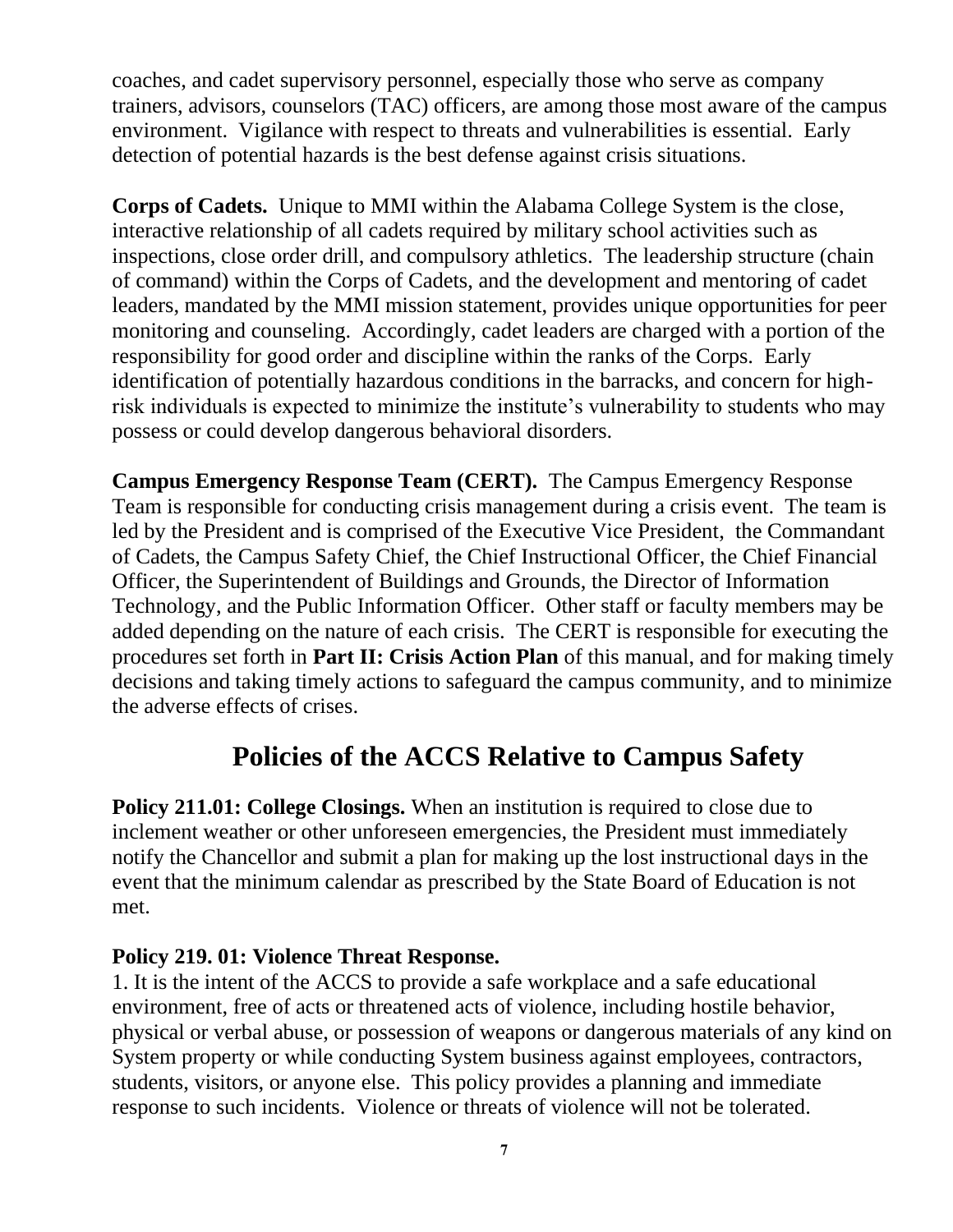2. Third Party Influences. Contractors, students, and/or visitors purposefully threatening the safety of others on System premises may be subject to immediate removal from the premises and/or prosecution under the law. Students may also be subject to disciplinary procedures under the institution's student disciplinary code.

3. Employees. To ensure both the safe and efficient operations, the ACCS expects and requires all System employees to display common courtesy and engage in safe and appropriate behavior on the job at all times. Any involvement in acts of violence, including hostile behavior, physical or verbal abuse, or possession of weapons or dangerous materials of any kind is considered unacceptable behavior that violates this standard of appropriate behavior in the workplace and in the educational environment.

Employees are responsible for their conduct on System premises, whether they are on or off duty. ACCS policies and institutional rules of conduct and behavior expectations also apply when employees are traveling on System business as well as any time employees are working for or are representing the System away from the premises.

4. System institutions will promptly investigate any physical or verbal altercation, threats of violence, or other conduct by employees that threaten the health or safety of other employees or students or the public or otherwise might involve a breach of or departure from the conduct of standards in this policy. A search of property may be conducted, under appropriate circumstances. All incidents of physical altercation or threats of violence are treated as gross misconduct and will result in disciplinary action up to and including termination of employment for employees and disciplinary action up to and including expulsion for students.

5. Retaliation in any form against an individual who exercises his or her right to make a complaint under this policy, or who provides information in the investigation of a complaint, is strictly prohibited and will result in appropriate disciplinary action up to and including termination of employment for employees and appropriate disciplinary action to include expulsion for students.

6. The Chancellor, ACCS, may issue appropriate additional guidelines and procedures for implementation of this policy.

<span id="page-7-0"></span>**Policy 510.01: Safety and Security.** Each institution shall provide a safe environment for students, faculty, staff, and others campus visitors. A person who is not a student, officer, or employee of the institution, who is not authorized by employment or by status as a student of the institution to be on the campus or at any other facility owned, operated, or controlled by the governing board of the institution, or who does not have legitimate business on the campus or facility, or any other authorization, license, or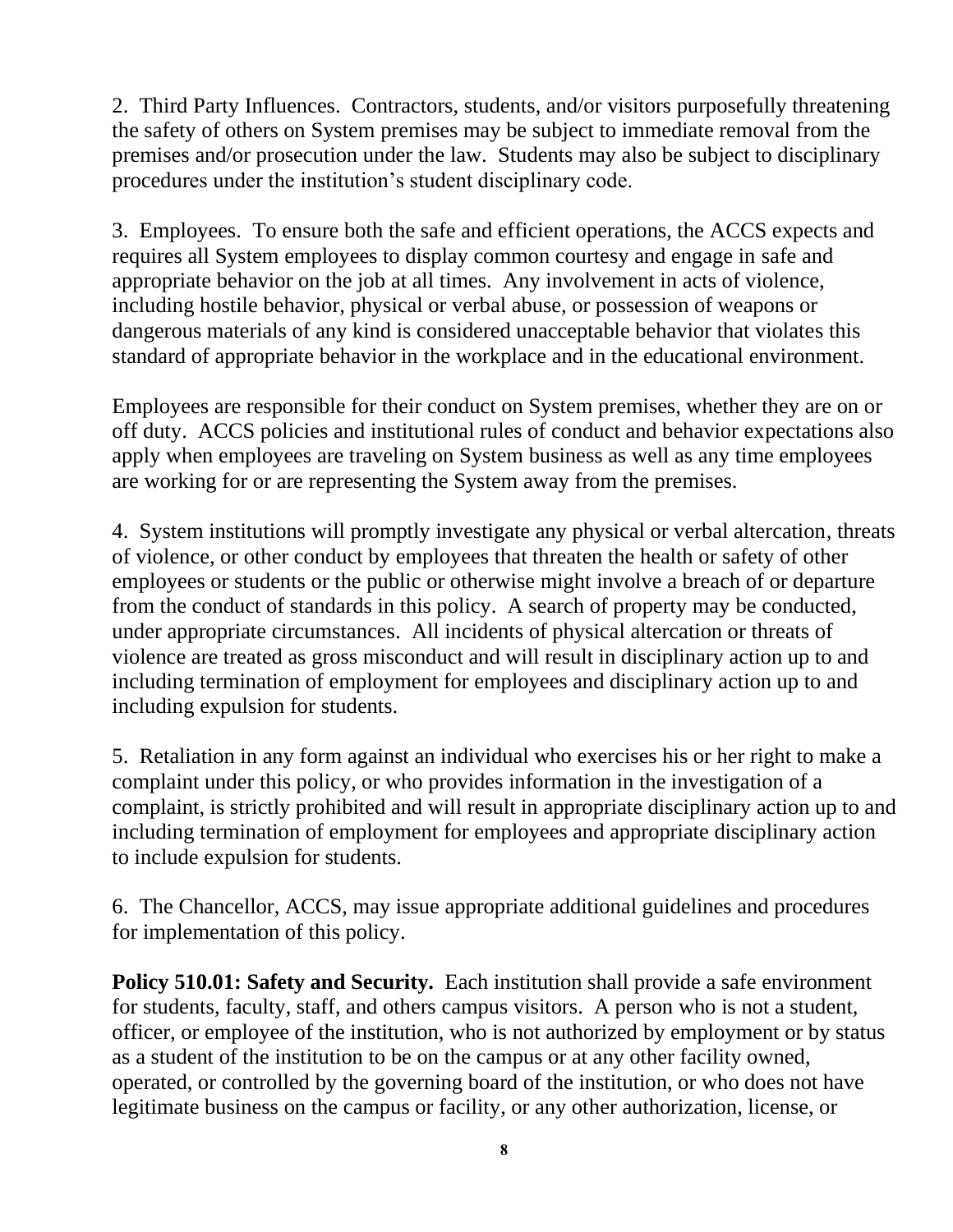invitation to enter or remain at the facility, or anyone who is committing any act tending to interfere with the normal, orderly, peaceful, or efficient conduct of activities of such facility, may be directed by an official of the institution to leave the campus or facility. If the person fails to do so, trespass charges may be made by the institution through the appropriate local law enforcement agency or court.

<span id="page-8-0"></span>**Policy 511.01 Firearms on Campus.** Firearms are prohibited on campus or on any other facility operated by the institution. Exceptions to this policy are:

Law enforcement officers legally authorized to carry such weapons who are officially enrolled in classes or are acting in the performance of their duties or an institutional program in which firearms are required equipment.

<span id="page-8-1"></span>**Policy 808.01: Student Safety.** Each institution is required to have a campus safety committee which will assure appropriate health and safety standards are maintained and that the appropriate federal and state statues are observed. Periodic review is required.

Notification of Law Enforcement.Under Alabama law any staff or faculty member who has reasonable cause to believe that a student has committed a criminal act upon school property, or any school function, has a duty to report those circumstances to appropriate school administration officials. Confirmation by school officials of a criminal act are to be reported to appropriate law enforcement officials. Acts that should be reported to law enforcement agencies under Alabama law include aggravated battery, carrying deadly weapons at public gatherings, possession/use/sale/transfer of controlled substances and illegal drugs, and sexual offenses.

## **Threats and Vulnerabilities**

<span id="page-8-2"></span>Potential threats to the health, safety, and welfare of the MMI campus community come in many forms. Part I will identify those threats, analyze the institute's vulnerability to each, discuss detection and prevention methods to each, and establish general awareness of health and safety concerns. Specific procedures for each type of crisis event will be detailed in **Part II: Crisis Action Plan**.

### <span id="page-8-3"></span>**Serious Accidents and Injuries.**

## Likelihood of Occurrence: **Low**

Discussion. Injuries and accidents within the population of any college campus are inevitable. Cadets participating in athletic competition, military training events, and traveling extensively on secondary highways to and from campus are at risk of injury and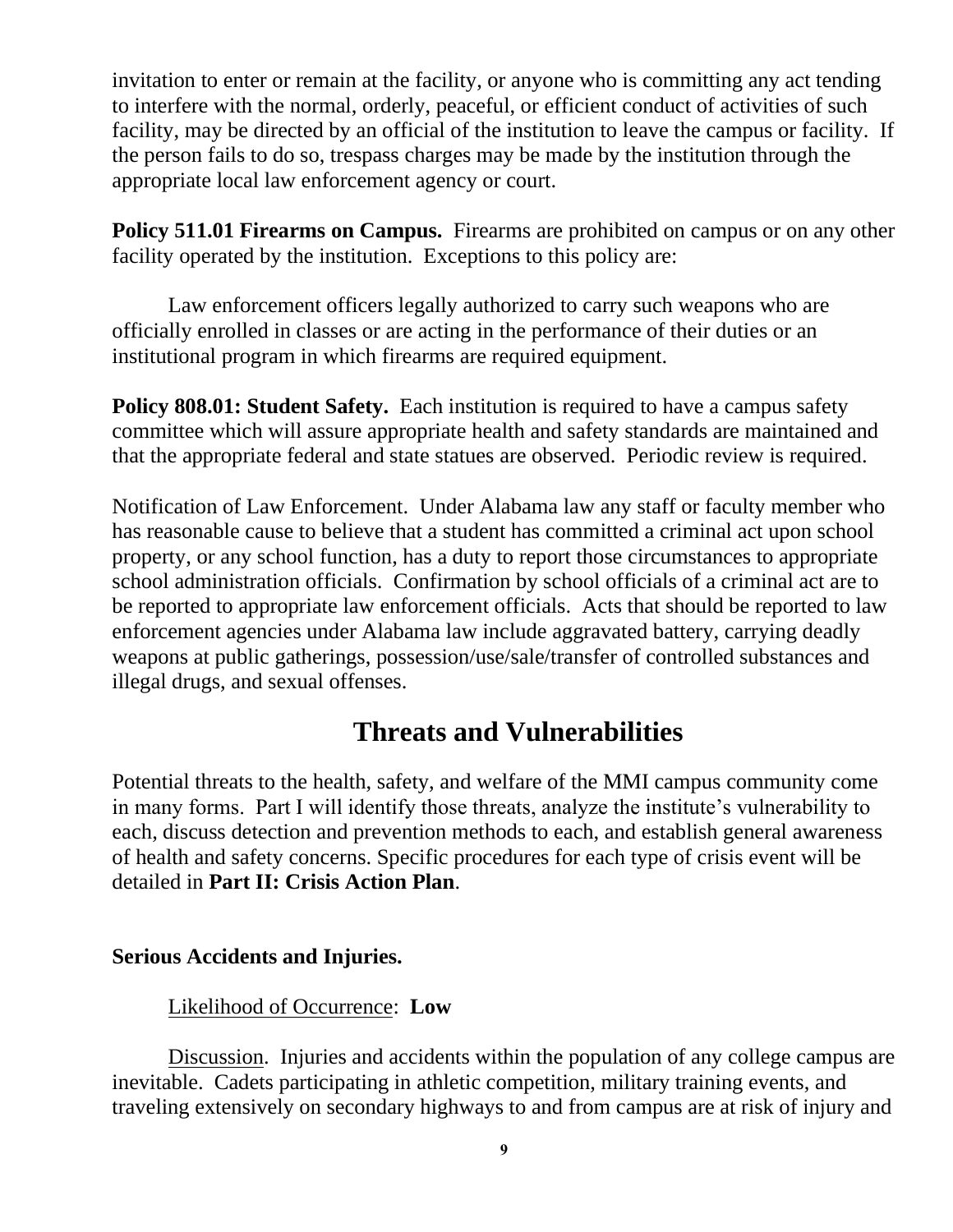accident. Faculty and staff personnel and contractors on campus are subject to the normal risks of industrial/construction/maintenance settings. However, the maintenance of proper facilities and equipment, awareness education, and the acceptance of personal responsibility will measurably reduce the occurrence of accidents and injuries.

Prevention Strategies. Motor vehicle accidents are probably the most common cause of serious and fatal accidents in the MMI population. Techniques, proven at most military installations, to minimize the number of occurrences of motor vehicle accidents among young adults include: Safety presentations by leadership presented prior to long weekends and/or holidays; harsh penalties for serious violations of motor vehicle regulations, particularly involving alcohol; and periodic safety inspections of personally owned vehicles (POV) whether or not required by the state of registration. The Commandant of Cadets, through his staff and cadet leadership, should ensure such techniques are employed. The Chief, Campus Safety and Security should monitor local highway and traffic conditions, and make recommendations relative to safe travel on and off campus.

Athletic and training injuries can be minimized through the presence of appropriate supervision during events, the frequent inspection and maintenance of athletic and training equipment and facilities, professional instruction in proper techniques, and the maintenance of individual conditioning and fitness. Coaches, military training instructors, and buildings and grounds personnel have responsibilities in these areas.

Industrial/construction/maintenance accidents are usually the result of the failure of personnel to observe proper safety procedures, or to use proper safety equipment. Supervisory personnel throughout the workforce and instructors in laboratories are required to ensure the proper use of safety equipment and techniques by all personnel. Additionally, Buildings and grounds supervisors are expected to monitor the activities of externally sourced contractors and to report violations and potentially hazardous conditions to the Vice President for Finance and Business Affairs.

### <span id="page-9-0"></span>**Disease Epidemics.**

### Likelihood of Occurrence. **Med**

Discussion. Due to the onset of COVID-19 disease epidemics are far more likely than they were before. MMI's mitigation procedures have been very effective at keeping the likelihood of occurrence on campus far less than at any other state schools, however.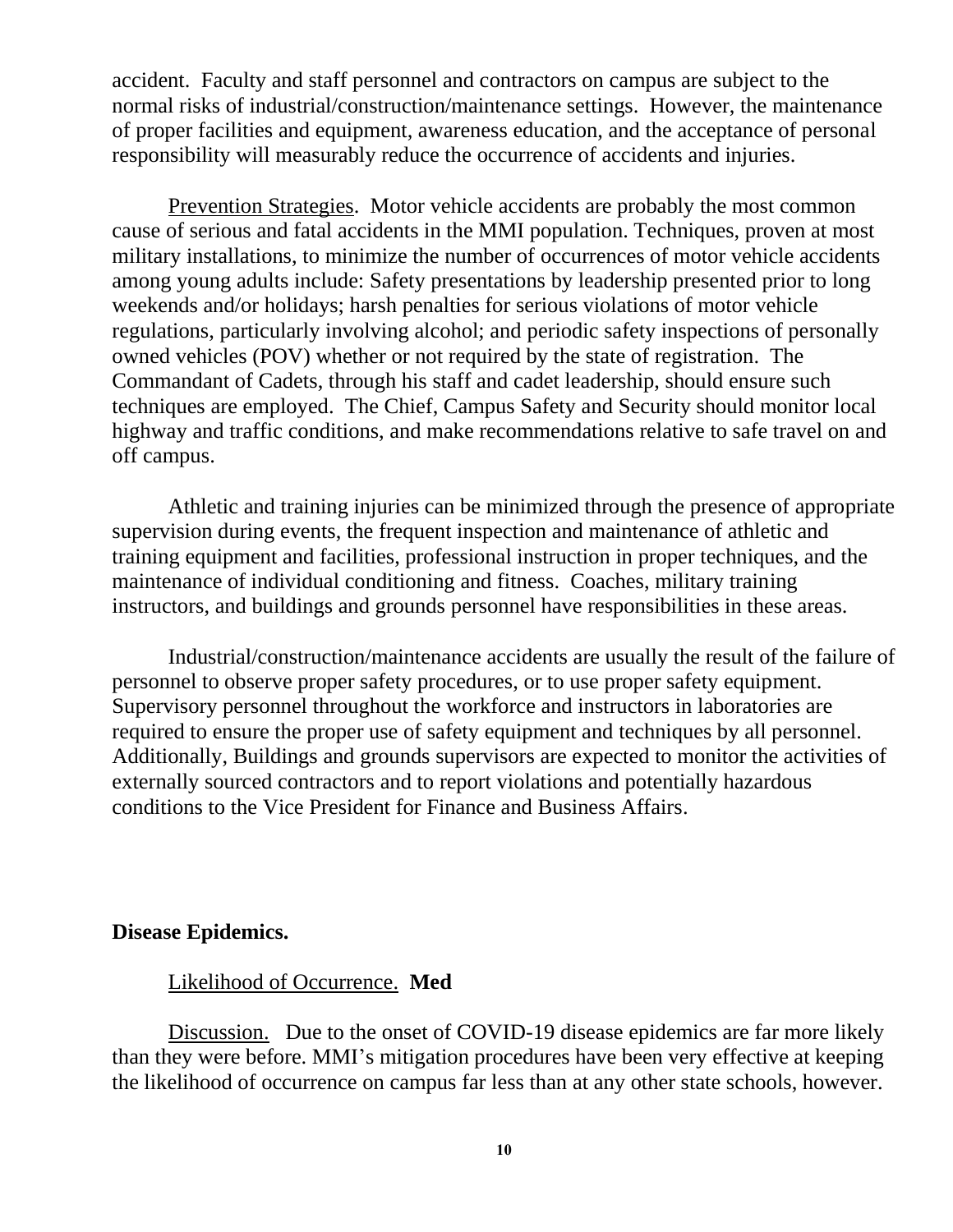Prevention Strategies. The Director of Health Services, in coordination with the Commandant of Cadets, is the primary officer responsible for monitoring and implementing disease control efforts. The Director of Health Services is expected to maintain frequent communications with local health services to forecast potential disease epidemics. Routine opportunities for inoculation of the MMI population for COVID-19 are offered. Vaccinating against, seasonal flu, and other diseases determined to be viable threats, is considered a prudent preventive measure. Periodic health inspections of dining facilities, food services, and barracks are required.

Barracks supervisory personnel, particularly training, advisor, counselor (TAC) officers, with the assistance of cadet leadership and the Director of Health Services, will ensure that cadets are educated in the procedures and regulations for maintaining a healthy barracks environment, with respect to cleanliness and food consumption in cadet rooms.

### **Structural Fire**

## Likelihood of Occurrence. **Low**

Discussion. Fire is always a risk in public buildings and living quarters. Fires have destroyed, or seriously damaged, several barracks at MMI over its long history. Modern heating and electrical systems have reduced the threat of fire, but constant vigilance and fire prevention regulations are still essential.

Prevention Strategies. The Commandant of Cadets, in collaboration with the Superintendent of Buildings and Grounds, is responsible for providing fire evacuation plans, fire alert/extinguishing systems, and rapid communication methods in the event of a structural fire in a campus building. All buildings should be inspected by qualified firefighting personnel, before the commencement of school activities annually. To ensure that every member of the campus community is educated on the proper response to a fire on campus, evacuation diagrams will be posted at appropriate locations and periodic fire drills will be conducted.

The Commandant and his staff, along with cadet leaders, will ensure the enforcement of regulations relative to cooking devices, heaters, and other unauthorized electrical or gas powered devices in the barracks.

### <span id="page-10-0"></span>**Hurricanes/Tropical Storms/Tropical Depressions**

### Likelihood of Occurrence. **Moderate - High**

Discussion. Marion, Alabama is in the potential path of tropical storms to include hurricanes generated in the Atlantic Ocean and accelerated by the warm waters of the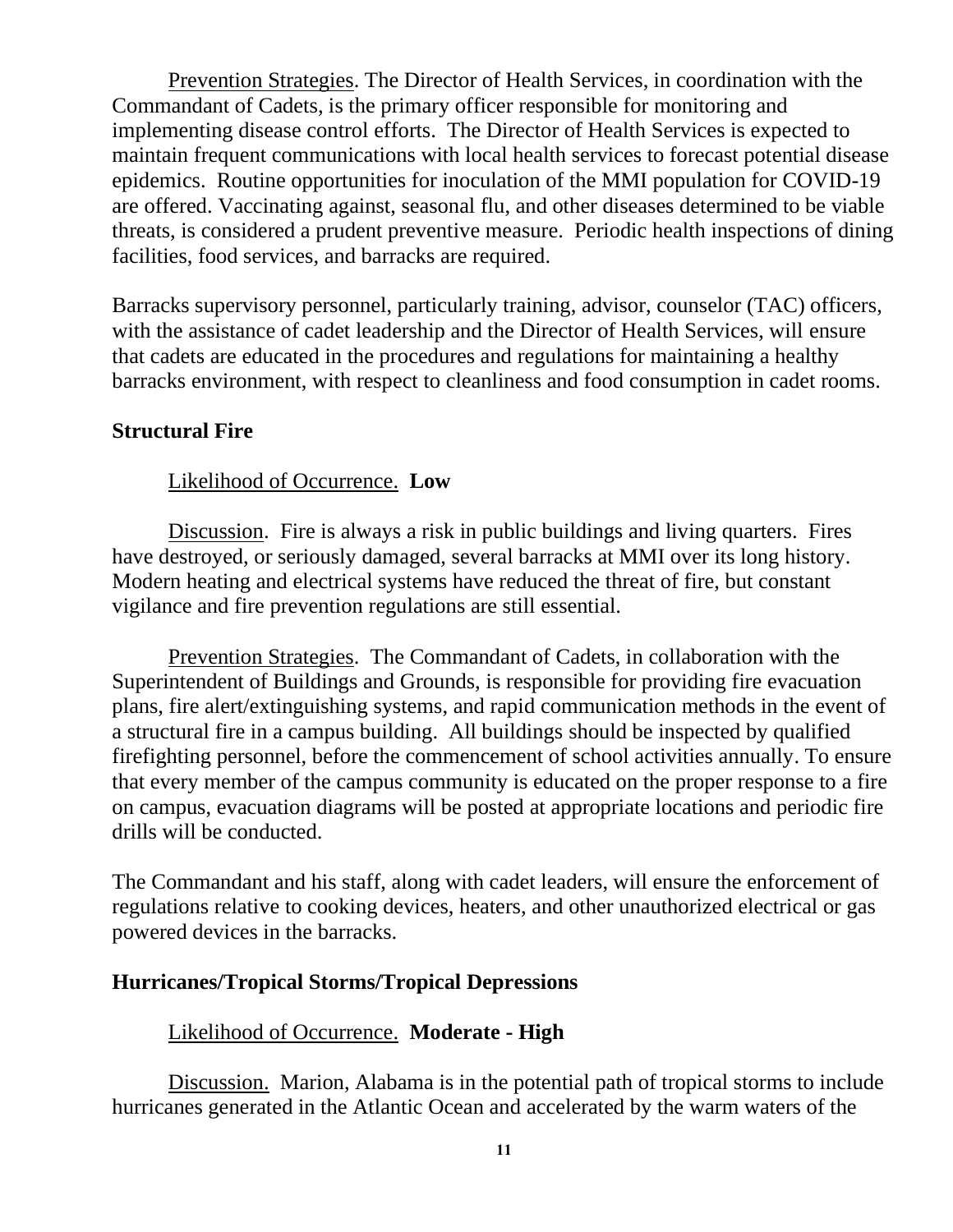Gulf of Mexico. These storms generate extremely high winds and excessive amounts of rain that create a threat to life and property; falling trees and downed high power electrical lines as well as objects propelled by high velocity winds are common. In nearly every incidence of hurricanes, vital utility services have been interrupted, occasionally for days.

The campus community should be familiar with the following terms relative to tropical storm activity:

Tropical Depression – A cyclonic storm with winds less than 39 MPH (62.8 KMPH)

Tropical Storm – A cyclonic storm with winds from 39 to 73 MPH (62.8-117.5 KMPH)

Hurricane – A violent cyclonic storm with winds in excess of 74 MPH (119 KMPH). Hurricanes may spawn tornados especially in their northeast quadrant.

Hurricane Watch – Hurricane may threaten within 24 hours.

Hurricane Warning – Hurricane is expected to strike within 24 hours.

Prevention Strategies. Modern weather forecasting and storm tracking technologies provide some measure of prediction as to the likelihood that a hurricane will reach Marion with sufficient intensity to warrant school closure and evacuation or other precautions. When a hurricane "watch" or "warning" is declared by the National Weather Service for Marion and Perry County, the Campus Emergency Response Team (CERT) will convene to discuss monitoring, tracking, and response options as applicable. Under ACCS Policy 211.01, the President has the authority to terminate class activities and close the school for inclement weather or other unforeseen emergencies. Faculty and staff personnel and commuting cadets may be allowed to return to their homes or directed not to report to school. Essential staff must be available on campus to provide for services and safety of boarding cadets still present on campus. The President may allow boarding cadets to leave campus to travel to safe havens independently, in advance of an imminent hurricane, to reduce the cadet population on campus. The Commandant is the primary officer responsible for formulating contingency plans for the safe harbor or evacuation of cadets unable to provide for their own transportation.

The Superintendent of Buildings and Grounds is responsible for contingency plans for the protection of facilities as appropriate, the securing of loose equipment and objects, the restoration of essential utility services, and the expeditious clean-up and recovery of the campus following a hurricane.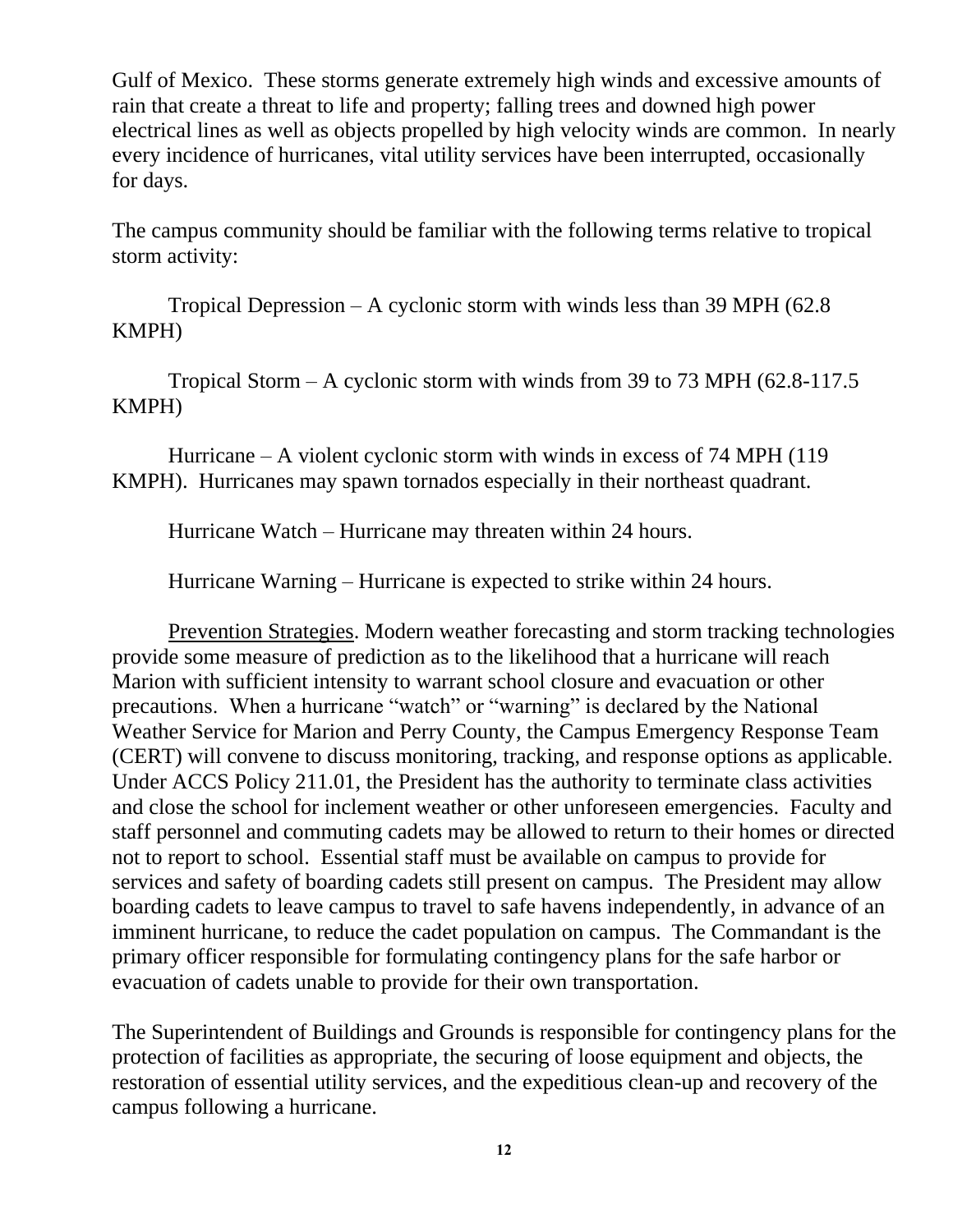#### <span id="page-12-0"></span>**Tornados/Severe Thunderstorms**

### Likelihood of Occurrence. **Moderate** - **High**

Discussion. Tornados and violent weather generated by rapidly moving thunderstorms occur frequently in west-central Alabama from early spring until mid-fall. March, April, May, September, and October fall within the school year and pose the highest threats from the rapid onset of violent weather. Unlike hurricanes, thunderstorm activity, to include tornados, can occur with very little warning.

Prevention Strategies. The Commandant of Cadets and the Superintendent of Buildings and Grounds are responsible for the identification of structures that offer the greatest amount of protection to MMI's faculty, staff, and cadets. Detailed contingency plans for communicating warnings, moving personnel to safe shelters, and accounting for cadets and school employees are presented in **Part II: Crisis Action Plan** of this manual*.*  The Commandant and the Chief, Campus Safety and Security are responsible for implementing systems and procedures to monitor national and local weather service broadcasts, at the earliest indication of severe weather, to provide timely response to "watches" and "warnings" as they are announced.

#### <span id="page-12-1"></span>**Ice/Snow Storms**

#### Likelihood of Occurrence. **Low**

Discussion. Although winters in Marion, Alabama are generally moderate, snow storms and particularly ice-storms have occurred in recent years. Sub-freezing temperatures occur infrequently and for generally short durations. The primary danger to MMI cadets and personnel during snow or ice storms is from hazardous road conditions for motor vehicle travel to and from campus. Additional concerns are related to falling electrical power lines, over-burdened with ice, and the subsequent loss of electrical power.

Prevention Strategies. ACCS Policy 211.01 provides for the Presidents of ACCS institutions to terminate school activities and direct school closures. The Commandant's Staff and the Chief, Campus Safety and Security will closely monitor national and local weather services during impending cold weather, and make recommendations to the President on school closure. Communication methods to the campus community, on and off campus, and procedures for release of commuting cadets and school employees are found in **Part II: Crisis Action Plan.** Additionally, reliable methods for communicating with cadets who have left campus for long weekends must be established to prevent them from trying to return during hazardous road conditions.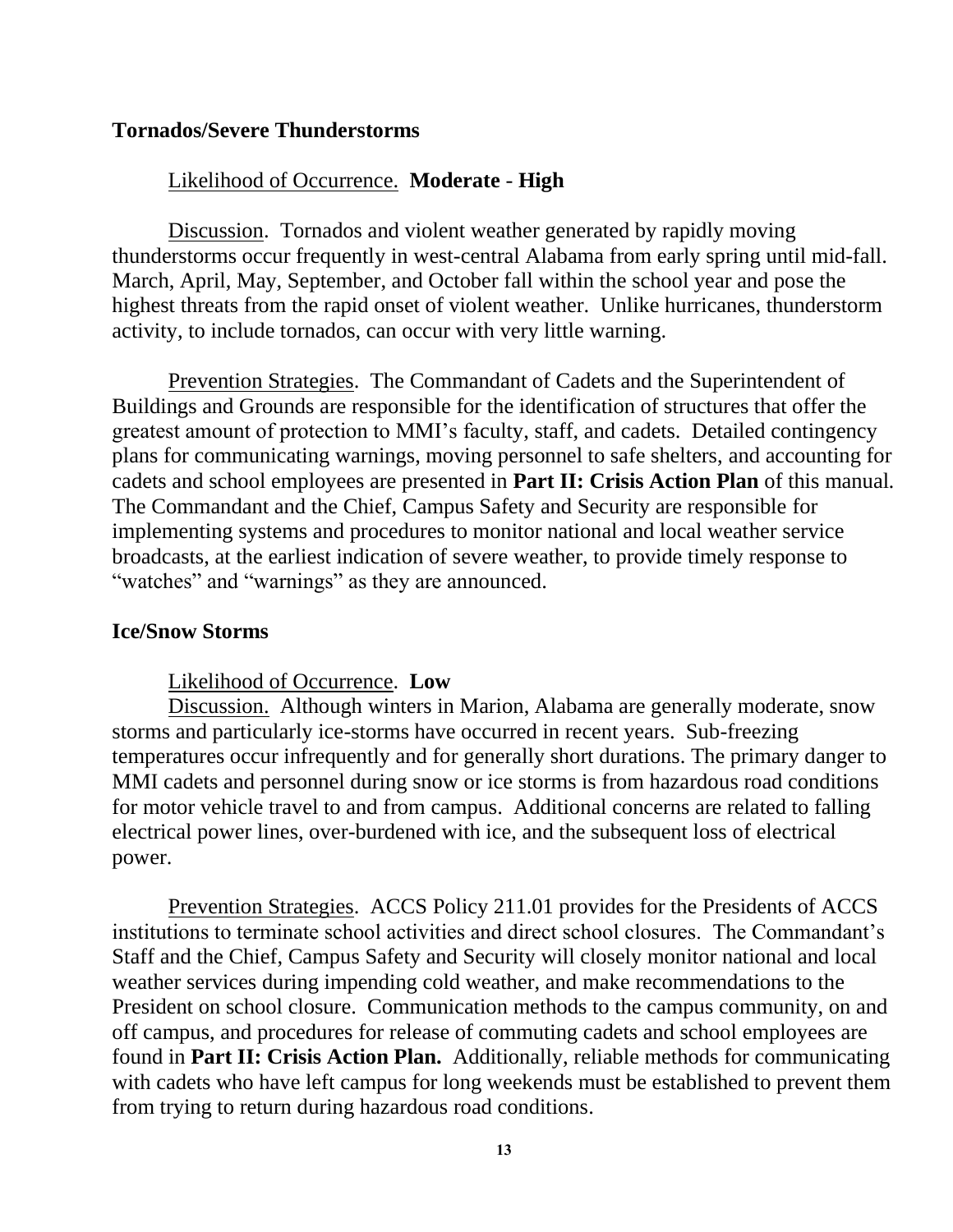The Superintendent of Buildings and Grounds is responsible for maintaining necessary equipment and contingency plans for providing emergency services during interruptions of normal utility systems.

### <span id="page-13-0"></span>**Floods**

### Likelihood of Occurrence. **Low**

Discussion. Formerly known as "Muckles Ridge", Marion, Alabama, is located on high ground several miles from the nearest significant river. Extensive flooding of the campus to the extent that it jeopardizes the safety of the campus community or campus structures is unlikely. The minor flooding of basements and the overflow of sewer systems is possible during hurricanes and extensive rainfalls.

Prevention Strategies. The Superintendent of Buildings and Grounds will determine the potential for buildings with basements to sustain flood damage during extensive rainfall, and provide appropriate prevention and response procedures.

## <span id="page-13-1"></span>**Earthquakes**

### Likelihood of Occurrence. **Low – Negligible**

Discussion. The nearest geological formations which could produce seismic activity strong enough to be felt in Marion, Alabama, are the Eastern Tennessee Seismic Zone and the New Madrid Seismic Zone. The Eastern Tennessee Seismic Zone is concentrated just west of the North Carolina border in eastern Tennessee and extends southwest through northwestern Alabama. Records of seismic activity since 1973 show scattered minor earthquakes along a line running from the Alabama/Tennessee/Georgia tri-border area through Alabama into southwestern Mississippi. The quakes closest to Marion occurred near Tuscaloosa and Demopolis and registered less than 4.0 on the Richter scale (considered minor). The New Madrid Seismic Zone is centered in northern Missouri, eastern Tennessee and Kentucky. Although much farther away from Marion, the New Madrid Seismic Zone has the potential to create earthquakes of significantly larger magnitude. It is named for the 8.0 magnitude quake that was centered near New Madrid, Missouri, in 1812. The quake was reportedly felt as far away as New York.

The US Geological Survey Earthquake Hazards Program reports seismic activity around Marion, Alabama, to be unlikely. Significant seismic activity, from either the Eastern Tennessee or the New Madrid Seismic Zones, is not likely to produce earthquakes that would endanger structures or populations in the region.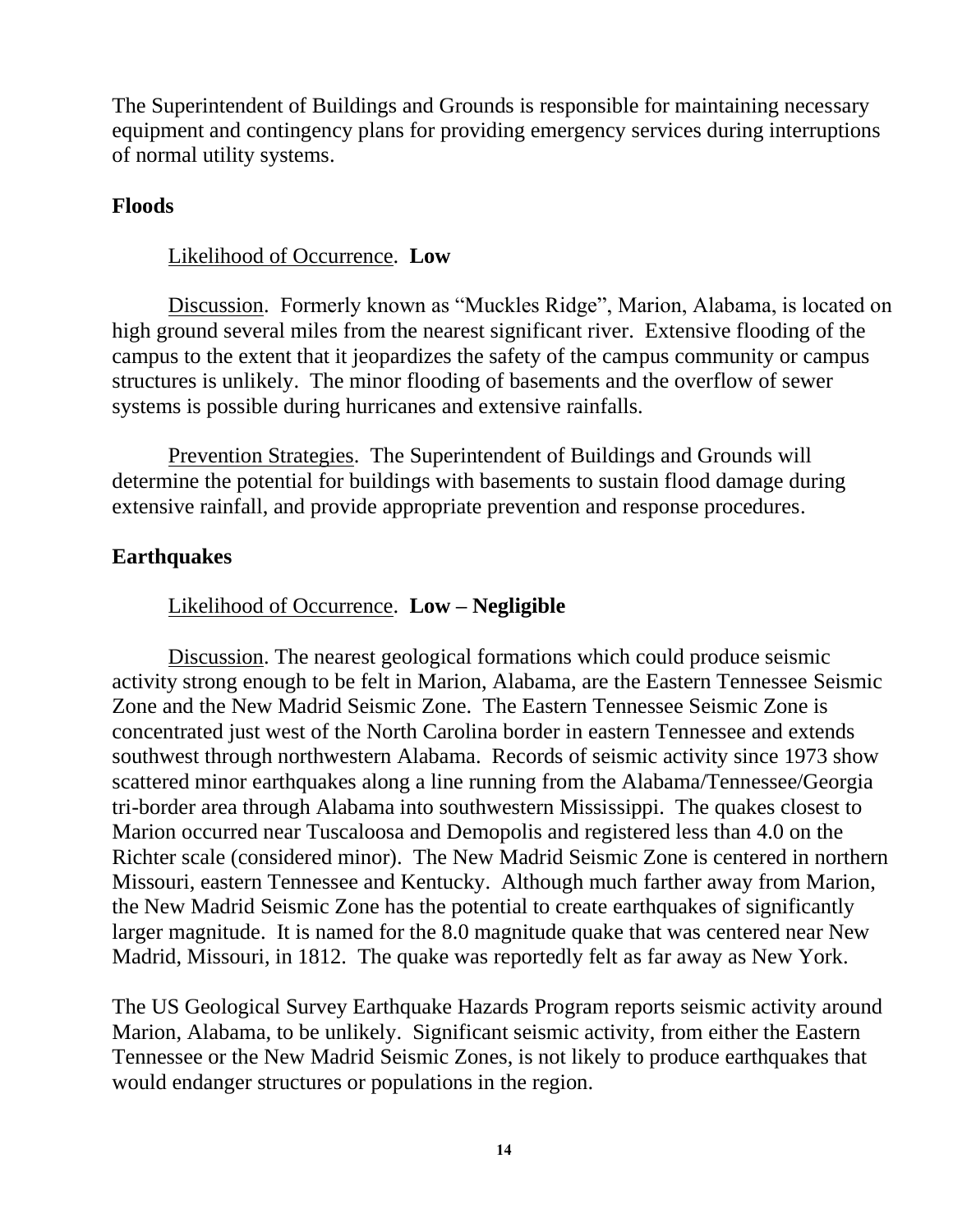Prevention Strategies. Due to the unlikelihood of potentially dangerous earthquake activity occurring at MMI, earthquakes will be addressed briefly in **Part II: Crisis Action Plan** and prevention strategies and safety procedures will be consistent with other natural disasters.

#### <span id="page-14-0"></span>**Hazardous Materials Exposure**

#### Likelihood of Occurrence. **Low**

Discussion. Marion and MMI are located in a rural area of west-central Alabama. There are no significant industrial activities near campus with large hazardous chemical tanks or storage facilities which could threaten the community with hazardous chemical release discharge plumes. Similarly, the nearest major highway is US 5, a secondary two-way highway unlikely to serve as a transportation artery for large volumes of hazardous materials. There is no longer a railroad near Marion.

Prevention Strategies. The Chief, Campus Safety and Security and Public Relations Officer should be vigilant for the introduction to the community of any industrial activity which could generate a hazardous materials threat. The Superintendent of Building and Grounds will monitor the use of hazardous materials by grounds maintenance personnel and contractors to ensure that proper safety precautions are observed. Procedures are established in **Part II: Crisis Action Plan** for safeguarding cadets and employees and for the expeditious reporting and clean-up of hazardous waste spills or releases on campus.

#### <span id="page-14-1"></span>**Bomb Threats**

### Likelihood of Occurrence. **Low**

Discussion. As with any public school, the possibility of receiving a bomb threat is present. Although many such threats are pranks, each occurrence must be treated as though the threat is valid until determined otherwise.

Prevention Strategies. **Part II: Crisis Action Plan** contains detailed procedures for personnel receiving a bomb threat. Reliable, redundant communication systems must be established to notify the campus community of evacuation, lockdown, or other immediate action procedures. The Chief, Campus Safety and Security is responsible for establishing prearranged notification and response procedures with external law enforcement and other first responder agencies.

Preventative searches and subsequent security of auditoriums or venues where highprofile speakers or guests will attend should be considered on a case-by-case basis. Such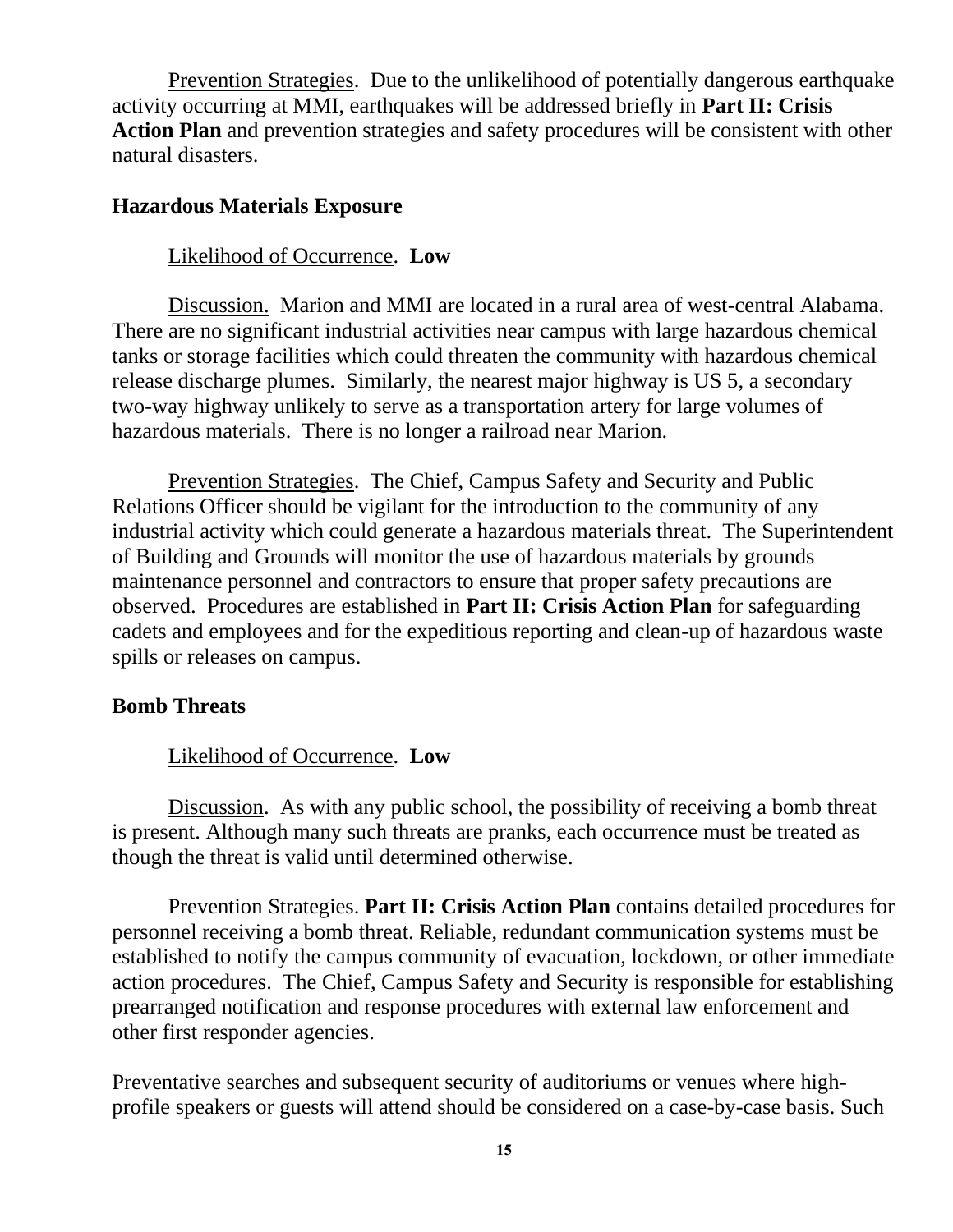precautions can preclude disruption of the event by establishing a high confidence that any threat would be a hoax.

### <span id="page-15-0"></span>**Communicating Personal Threats**

### Likelihood of Occurrence. **Low**

Discussion. Threats of violence are not uncommon in a college age population. The degree of violence communicated in the threat is important in determining the response by supervisory personnel.

Prevention Strategies. The *MMI Honor and Respect Education Program* and the expectations of conduct established by the Commandant of Cadets are attempts to instill mature behavior, conduct, and respect for others throughout the campus community. Academic and military instructors, TAC officers, and cadet leaders all bear responsibilities for detecting inappropriate behavior and identifying individuals who are displaying antisocial behavior. It is essential that serious threats of violence be reported, and that the intent of SBOE Policy 219.01 is followed. Procedures are established in the MMI Staff and Faculty handbook as well as MMI's Cadet manual for faculty, staff and cadets who display unacceptable and threatening behavior. Disciplinary action, up to and including termination of employment, can result from verbal abuse or communication of threats of violence by MMI employees. Students may be dismissed or expelled for conduct which violates MMI rules on conduct.

### <span id="page-15-1"></span>**Suspicious Individuals on Campus**

### Likelihood of Occurrence. **Low**

Discussion. MMI is an open campus. It is integrated within the city of Marion and attracts many visitors. Suspicious activity is defined as activity that a prudent person thinks may lead to a breach of safety to one or more individuals or to campus property. Examples of individuals who may constitute such a breach are thieves, sexual predators, and disgruntled former cadets or employees.

Prevention Strategies. The Commandant of Cadets as well as the Chief, Campus Safety and Security is responsible for the oversight of a safe and welcoming environment to live and learn. Vigilance by all personnel to the activity of strangers on campus is important. Individuals, other than recognized law enforcement officers and military department personnel conducting official business, who possess weapons of any sort, should be reported immediately to the Commandant's Office. The entire campus community is informed of proper procedures for reporting of suspicious personnel.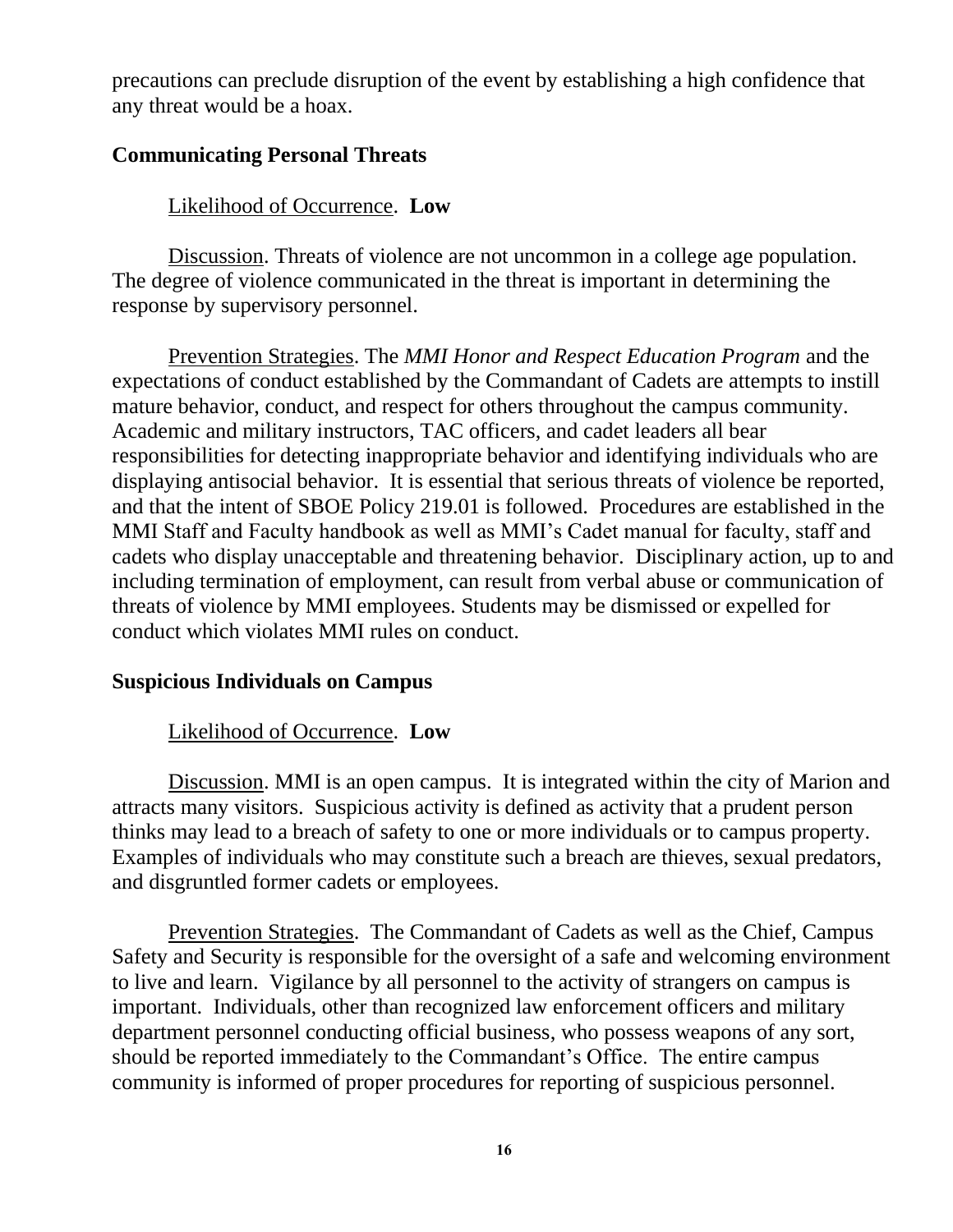## <span id="page-16-0"></span>**Suicide and Threats of Suicide**

### Likelihood of Occurrence: **Low**

Discussion: Incidents of suicide and attempted suicide among the college-age population have become subjects of increasing concern to college administrators and educators. Early intervention and counseling of individuals who develop a propensity to do harm to themselves is essential, but often very difficult to detect. The aftereffects of a suicide within the student population are traumatic and can lead to other attempts.

Prevention Strategies: The close interaction and familiarity between cadets, instructors, coaches, TAC officers, and administrators at MMI is beneficial in the early detection of disturbed individuals. The Commandant is responsible for training TAC officers, cadet leaders, and other supervisory personnel in suicide prevention and detection, and in the timely reporting of incidents of ideation and threats of suicide. The Director of Health Services and Director of Counseling Services are trained professionals prepared to assist in the prevention, intervention, and referral services. The Office of the Commandant maintains a close working relationship with MMI's Director of Counseling Services.

Specific procedures in the event of suicide, attempted suicide, and threats of suicide are addressed in **Part II: Crisis Action Plan**.

## <span id="page-16-1"></span>**Fighting**

### Likelihood of Occurrence. **Low**

Discussion. Altercations between young, college-age students occasionally occur. The competitive environment of military schools can, if not properly mentored and supervised, foster intense rivalry among cadets. However, MMI is a relatively small college community, and the close association of cadets with one another; the mentorship of cadet leaders, TAC officers, academic and military instructors, and coaches; and the influence of the MMI Honor and Respect Education Program, provide an environment far more conducive to fostering responsible, mature behavior. Individual altercations may occur, but it is most unlikely that altercations between groups of cadets would develop.

Prevention Strategies. Academic and military instructors, TAC officers, coaches, and cadet leaders must be alert to detect cadets with tendencies for combative behavior. Those counseling cadets must be receptive to detecting the need for professional anger management counseling, and refer cadets to appropriate services, when required.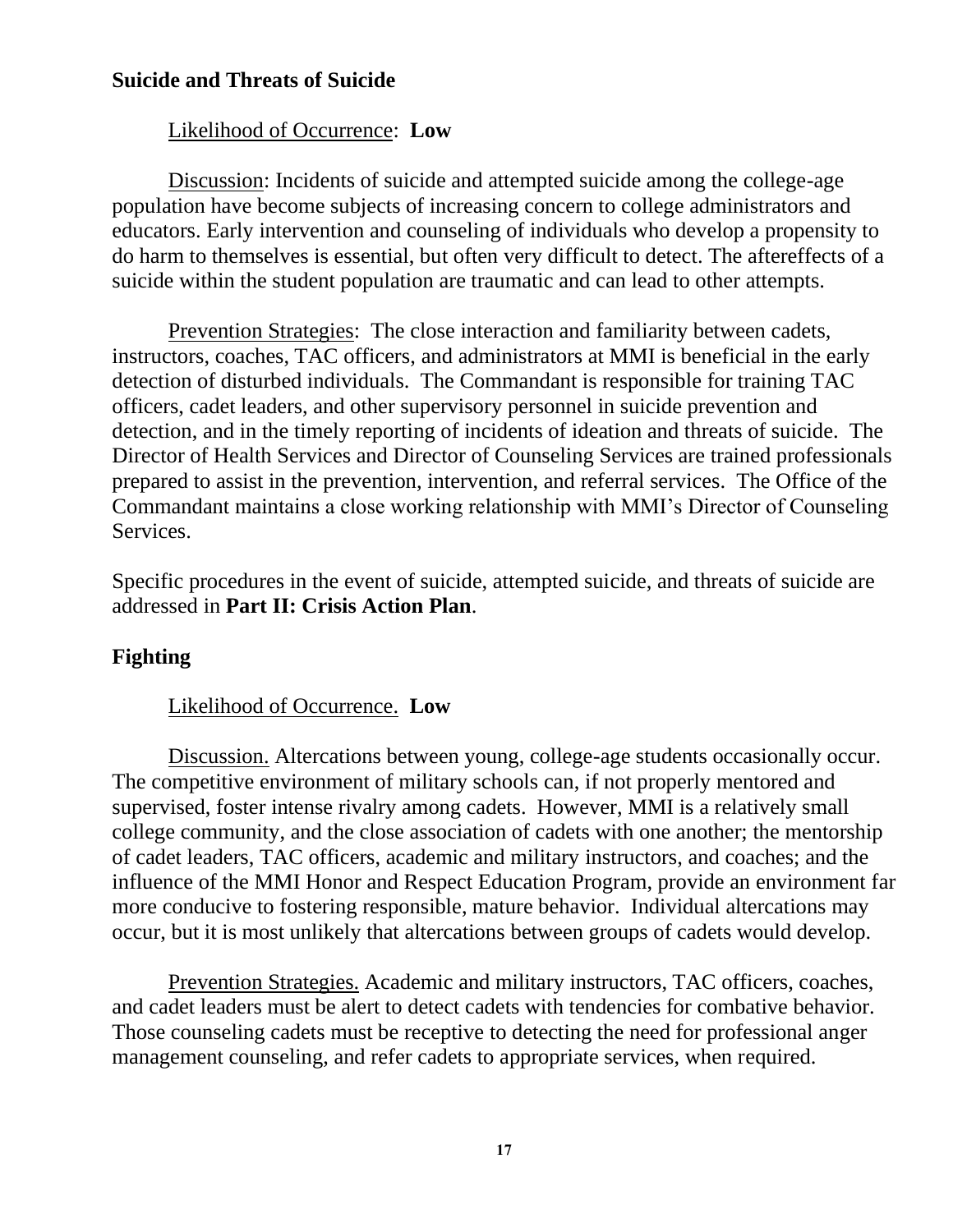Combative behavior is addressed in the *Cadet Manual*, and appropriately severe penalties up to and including expulsion can be awarded to perpetrators of assault and fighting, and to those who pose a threat of violence to others.

## <span id="page-17-0"></span>**Cadet or Intruder with a Deadly Weapon**

## Likelihood of Occurrence. **Low**

Discussion. Historical events, such as the shootings at Columbine High School. Virginia Tech, and Newton, Connecticut, suggest that all college campuses are vulnerable to the acts of one or more deranged individuals. The close association and monitoring of cadets by academic and military instructors, TAC officers, coaches and cadet leaders make it unlikely that a cadet at MMI would develop a dangerous mental disorder without being detected. However, disgruntled former cadets who have been expelled or employees whose employment has been terminated could constitute a potential threat.

Prevention Strategies. All supervisors and leaders throughout the campus community must be receptive to warning signs of mentally disturbed cadets or coworkers. Early intervention by counselors and referral to professional medical personnel is essential. The President has the authority to expel any cadet or terminate employment of any employee who has been determined to constitute a potential threat to others. The Commandant's staff and workforce supervisors should attempt to evaluate the potential for retribution from cadets or employees who have been dismissed from MMI. The President has the authority to bar such individuals from campus and direct the Campus Safety Chief to implement surveillance or alert procedures to prohibit them from returning to the campus.

Reliable, redundant communication systems must be established to alert the entire campus community to an intruder on campus, and to direct the execution of the procedures articulated in **Part II: Crisis Action Plan**.

The Chief, Campus Safety and Security is responsible for ensuring that procedures are established for the timely response by certified law enforcement officers, emergency medical personnel and other appropriate first responders to armed intruders.

### <span id="page-17-1"></span>**Hostage Situation**

### Likelihood of Occurrence. **Low**

Discussion. Hostage taking may result from failed personal relationships, a deranged intruder, or a criminal fleeing from law enforcement. Hostage recovery is a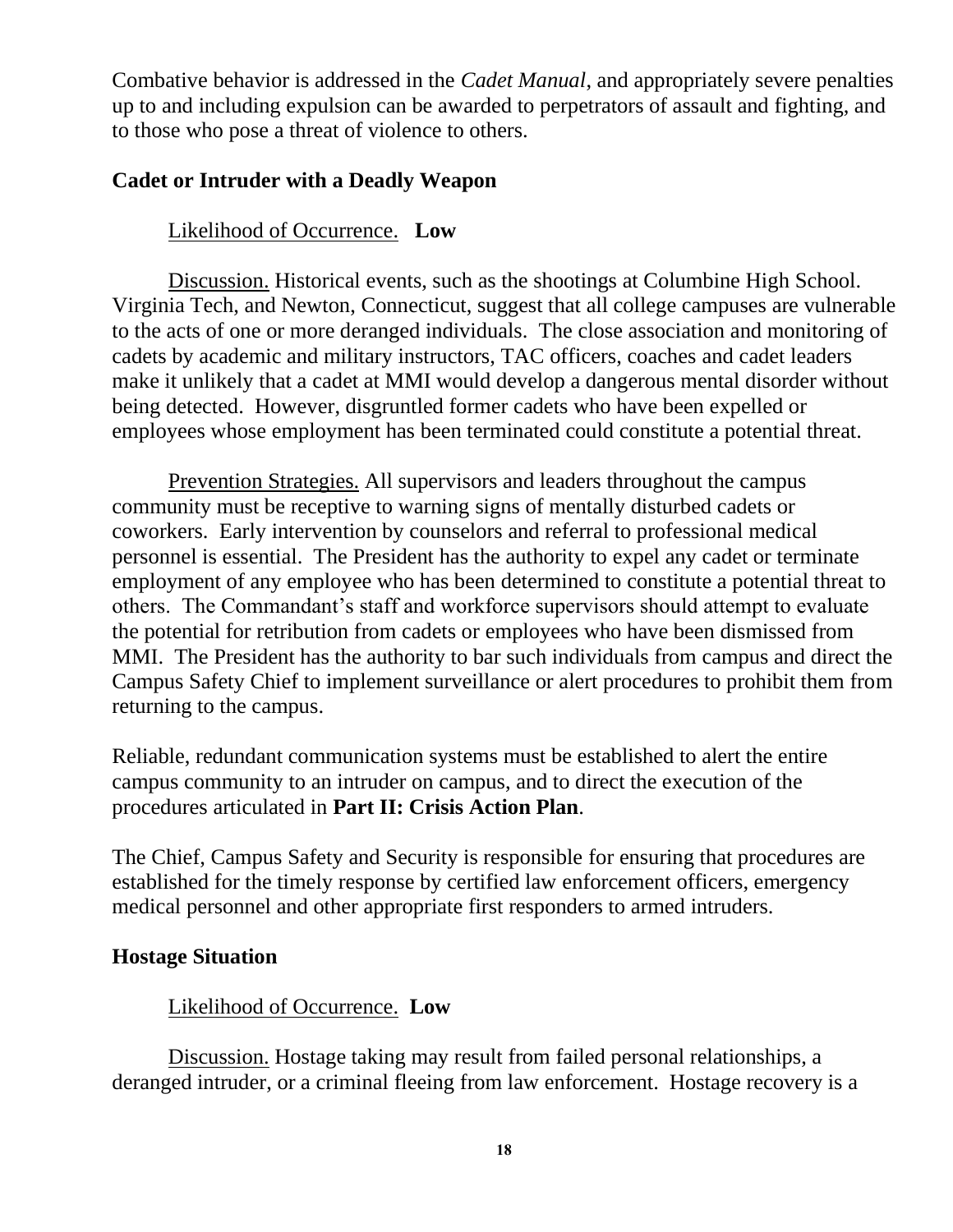sophisticated operation and must be handled by professional law enforcement officers trained in a variety of techniques.

Prevention Strategies. As with the detection of suspicious individuals, vigilance by all personnel to the activity of strangers on campus is important. Any suspicious person should be avoided and reported immediately to the Commandant's Office or the Chief, Campus Safety and Security.

In the event of a hostage situation, the Commandant of Cadets will assume operational control of the campus until law enforcement officials can intervene.

## **General Campus Safety Measures**

<span id="page-18-0"></span>**Alert Systems and Emergency Communications.** In the event of a crisis or emergency situation affecting the campus, a rapid, comprehensive communication plan is essential. The requirement for communication in each circumstance is different. The following is a discussion of the alert systems and communication methods available to school officials at MMI.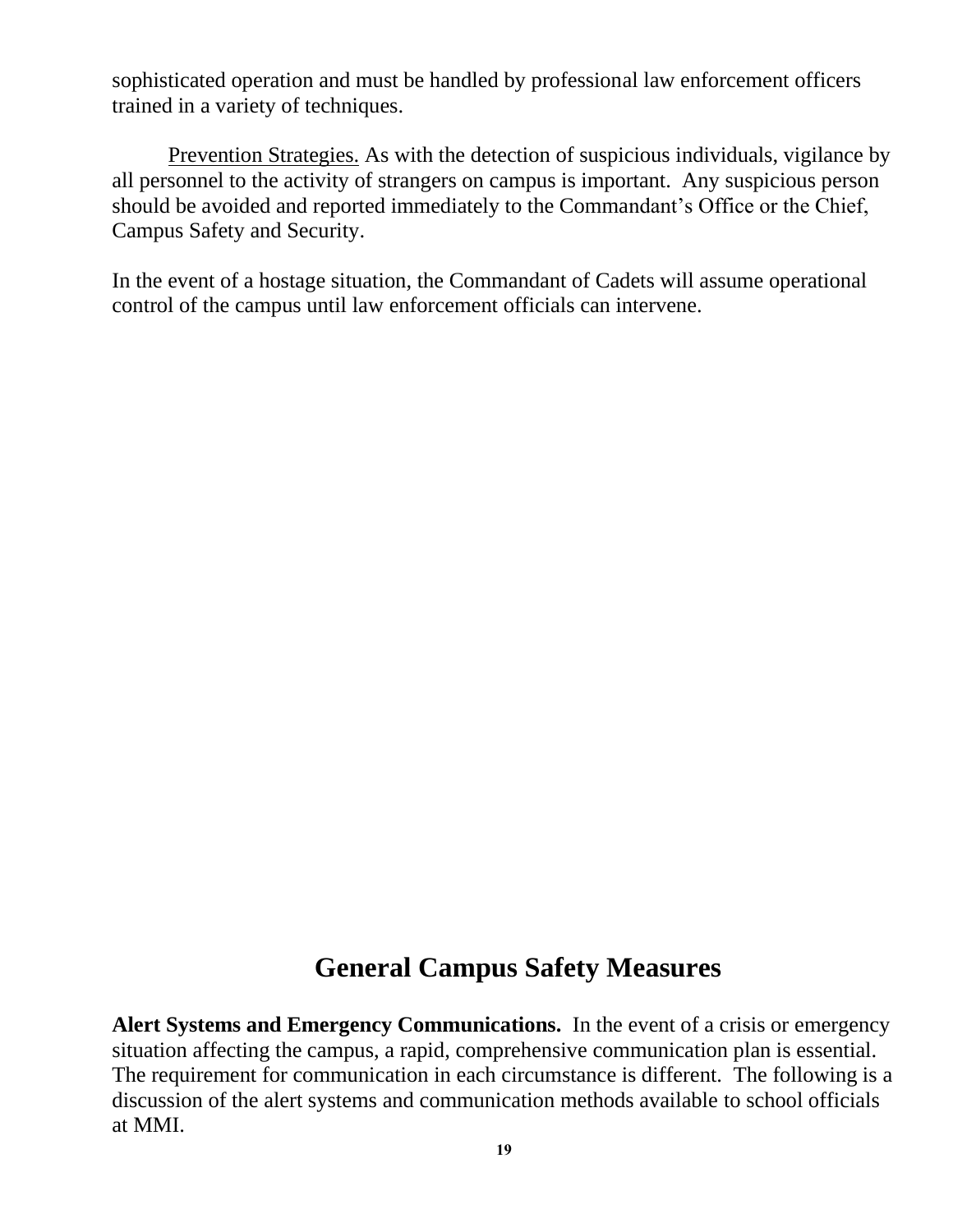### <span id="page-19-0"></span>**Alert Systems**

City/County Weather Siren – the City of Marion and Perry County maintain weather alert sirens audible throughout the MMI campus. They are activated from the Marion Police Department in the event that a tornado warning has been established in the immediate vicinity, or when a tornado has been sited.

Megaphones – Hand-held megaphones are available to the Campus Safety Chief, the Commandant, and the CERT to augment PA communications during crisis management. Megaphones are maintained in the Guardhouse.

Regroup --The Regroup system provided for redundancy in emergency notification through text messages, emails, and cellular telephones. The notification system provides faculty, staff, and students' rapid notification, both on and off campus.

### <span id="page-19-1"></span>**Communications Systems**

Telephone – The primary method for on-campus and off-campus communications is the traditional telephone system. Telephone communication during crisis management is dependent on the maintenance of comprehensive, up-to-date phone lists for all members of the campus community, as well as community response agencies.

IT Network – The campus e-mail and website posting systems are becoming increasingly effective at providing critical information to the campus community and parents. The maintenance of comprehensive lists of e-mail addresses is essential.

Weather Radios – Emergency weather radios are present in each barracks and at the Guardhouse. The Commandant, Chief, Campus Safety and Security, and all TAC officers have the capability to monitor and track potentially severe weather approaching the campus.

**Immediate Action Procedures.** Most life-threatening crises will require one of the following three immediate actions by the MMI campus community.

<span id="page-19-2"></span>**Evacuation.** Depending upon the nature of the emergency, it may be necessary to call for the immediate evacuation of one or more buildings on campus. Since school activities occur in numerous buildings and locations simultaneously, evacuation plans must allow for the selective evacuation of one or more buildings, or the mass evacuation of all buildings. The Commandant, with the assistance of the Chief, Campus Safety and Security and the Superintendent of Buildings and Grounds is responsible for developing detailed evacuation plans for each building on campus, and for posting evacuation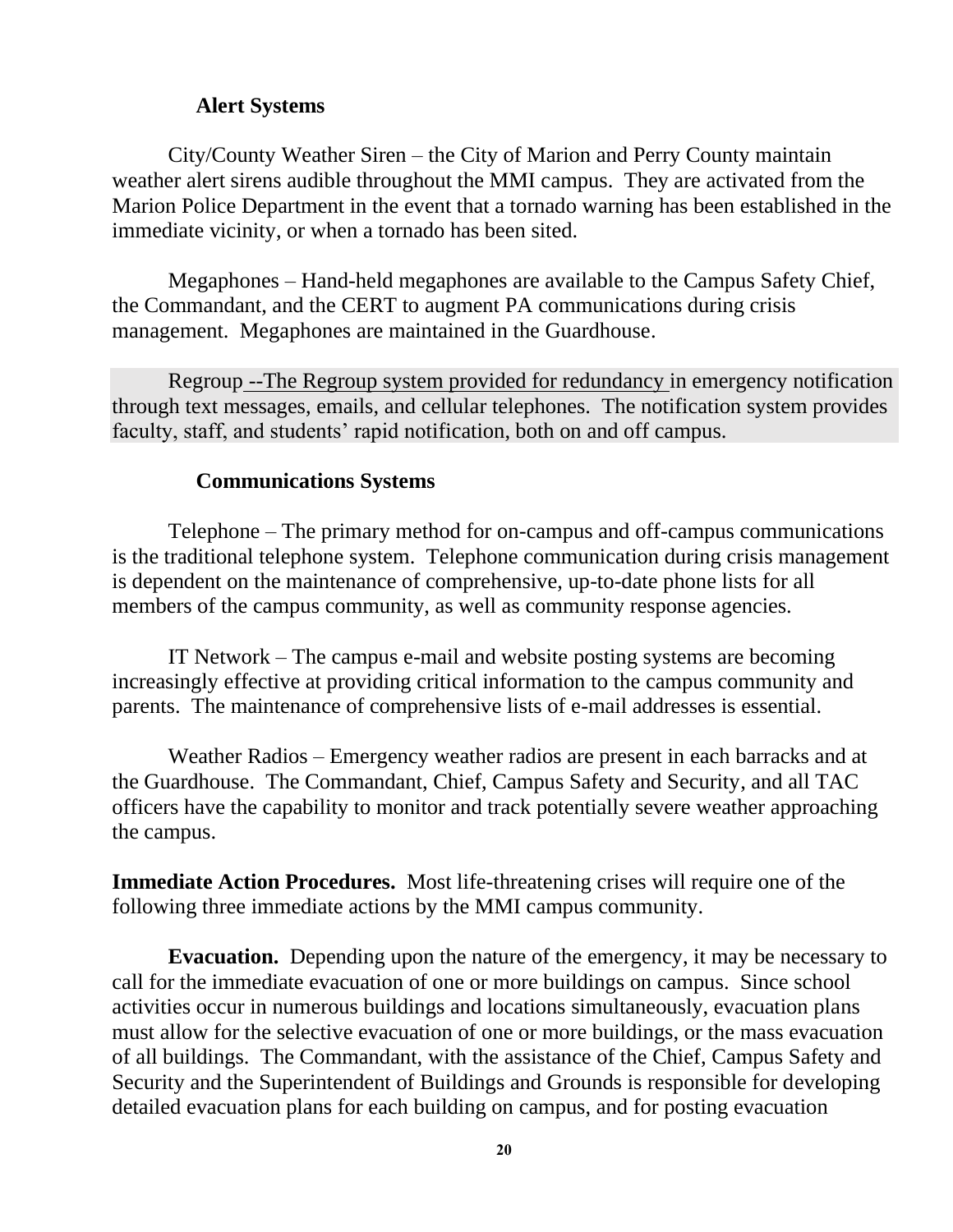diagrams at appropriate locations. The primary alert signal for the initiation of an evacuation is verbal instructions over the 611 PA telephone system, and the Regroup notification system.

<span id="page-20-0"></span>**Lockdown.** Upon the verbal instruction over the 611 PA telephone system and the Regroup notification system that the campus is in **LOCKDOWN**, all faculty and staff members will do the following:

- Lock all doors and windows, cover windows if possible.
- Move all cadets/employees away from doors and windows
- Turn off all lights
- Keep everyone quiet
- Wait for the "All Clear" from the CERT or law enforcement officials as applicable.

During lockdown, personnel are required to remain in place, and follow the instructions of College or law enforcement officials.

<span id="page-20-1"></span>**Safe Shelter.** Safe shelter procedures will be executed upon receipt of a warning of impending tornado or violent weather. The Commandant and the Superintendent of Buildings and Grounds are responsible for establishing safe shelter areas in buildings throughout the campus, and posting signs identifying them. The alert signal will be verbal commands over the 611 PA telephone system, and the Regroup notification system. If the Marion weather siren sounds, all personnel should execute the safe shelter procedures without waiting for commands over the 611 PA telephone system or Regroup notification system. Upon alert, all personnel will be directed to move immediately to the nearest safe shelter area. Additional procedures are detailed in **Part II: Crisis Action Procedures**.

<span id="page-20-2"></span>**Training.** The Commandant or the Chief, Campus Safety and Security will instruct all faculty and staff members annually on **evacuation, lockdown**, and **safe shelter** immediate action procedures. The Commandant of Cadets is responsible for instructing all cadets, at the beginning of each semester, in each of the immediate action procedures and alert signals.

<span id="page-20-3"></span>**Drills.** The Commandant and Chief, Campus Safety and Security will conduct drills of each immediate action procedure as applicable. Drills will be coordinated with the Executive Vice President and Chief Academic Officer

<span id="page-20-4"></span>**Student Counseling.** A key to preventing serious incidents, such as the Virginia Tech shooting spree, lies in early recognition of warning signs displayed by potential perpetrators of such violence. A recent study on school environment and problem behavior identified warning signs of violence in three stages.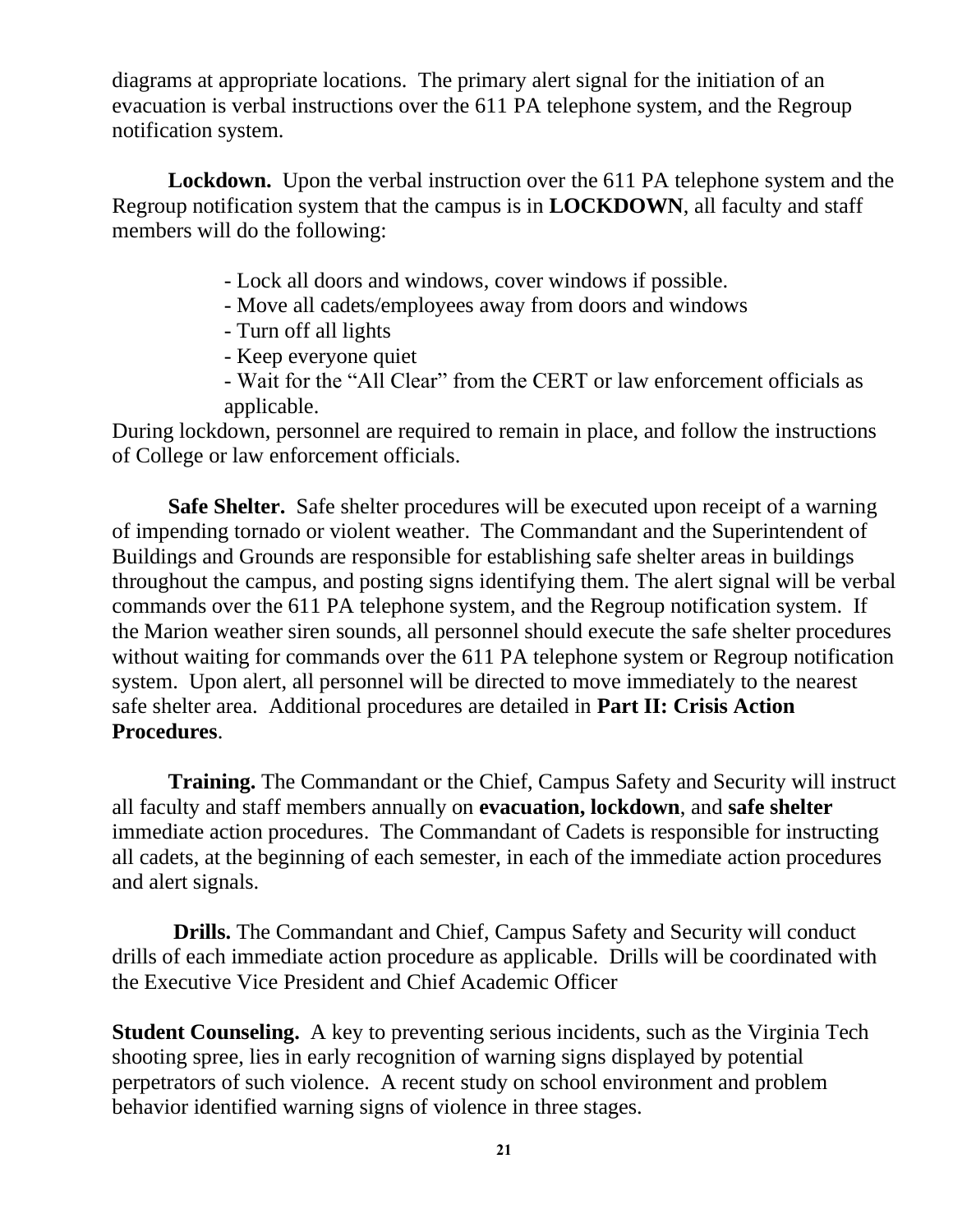## *Stage One*

- Unusual changes in behavior and sleep disturbances.
- Regularly uncooperative with authority figures
- Increased profanity, irritability and anxiety
- Argues constantly with fellow students
- Spreads harmful gossip and rumors
- Makes unwanted sexual remarks

## *Stage Two*

- Plays the role of victim
- Writes violent or sexual notes to fellow students
- Verbalizes desires to harm others
- Vandalizes or steals property
- Disregards regulations
- Increased level of arguments or altercations
- Increased number of accidents
- Noted decrease in interest/confidence in school activities

## *Stage Three*

- Intense anger
- Depression or withdrawal
- Fighting
- Suicidal Threats
- Use of weapons to harm others

The close living and working relationship between cadets, academic and military instructors, coaches, TAC officers, and other staff members at MMI provides ample opportunity to monitor all cadets, and to detect warning signs in those who may be disturbed or who are having emotional problems. Instructors, coaches, TAC officers, and cadet leaders must have rudimentary training in the warning signs of violent behavior and instructed to report such behavior to supervisory personnel for referral to counseling. When sufficient evidence is present of disturbed behavior, cadets will be referred to the Director of Counseling Services for further referral to clinical counseling organizations as required.

Post crisis/grief counseling of cadets affected by traumatic events is essential to the health and welfare of the Corps of Cadets. Post crisis/grief counseling is discussed in Part III: Crisis Action Follow-Up Procedures of this manual.

### <span id="page-21-0"></span>**Search and Seizure**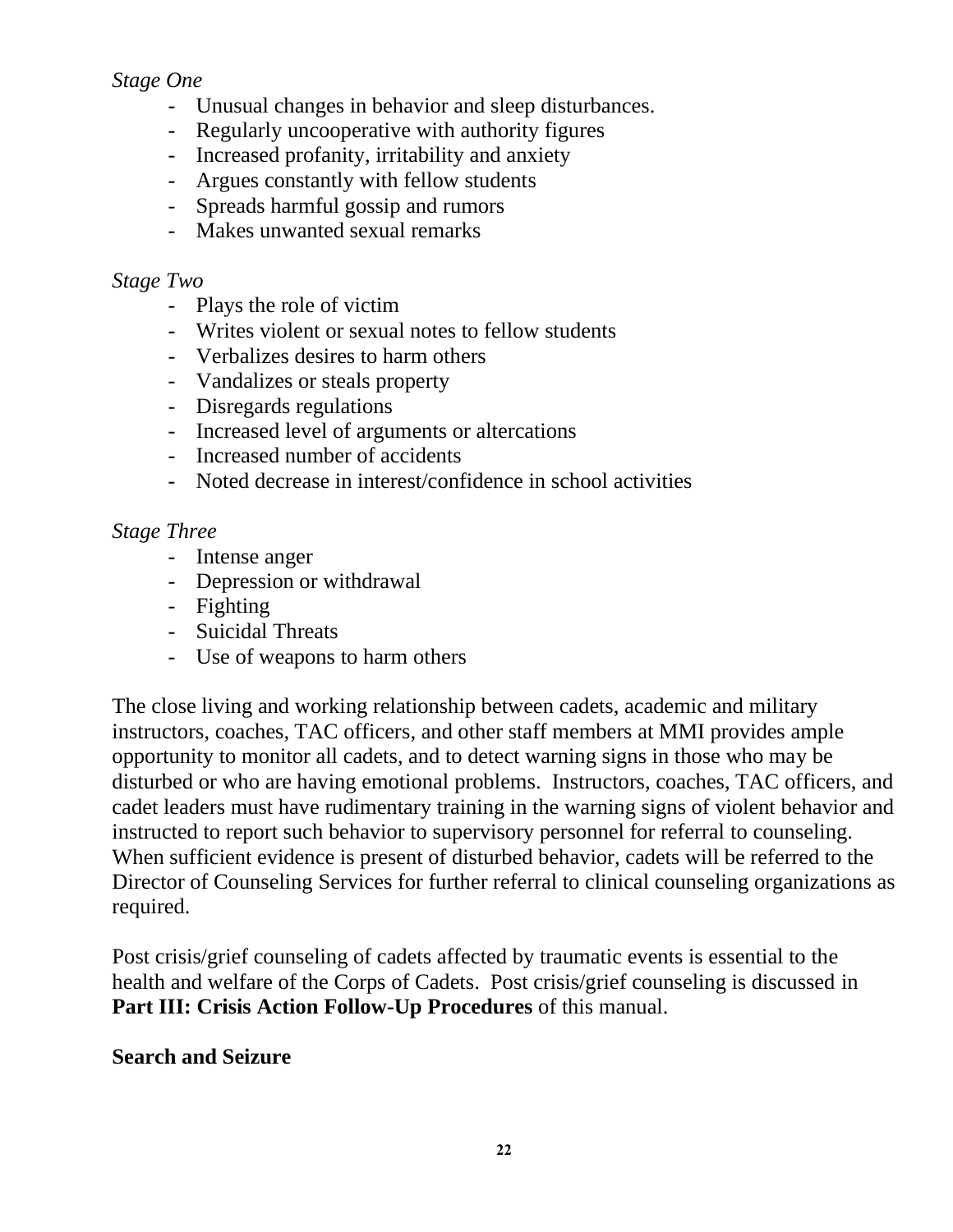**Definition of a Search.** A search is any action, by government officials, including instructors, staff and administrators that intrudes upon and invades an individual's protected privacy interests by examining the individual's body or items that are not exposed to public view. A school search is a search that meets this definition and takes place on school property.

**Legality of School Searches.** School searches may be performed against an individual or with an entire group, each with its own set of criteria. In general, designated school officials are authorized to conduct a search without fear of legal ramifications as long as the search is *reasonable,* and the school official does not intentionally harm the student. Students are protected by the Constitution from *unreasonable searches* just like all other citizens. It is important to have reasonable cause and to follow proper procedures in the conduct of a search. Evidence that is obtained from an unreasonable or improperly performed search cannot be used to prove the guilt of the student and, therefore, cannot be used to punish the student. Before conducting a search, school officials should consult the checklist contained in **Part II: Crisis Action Plan** of this manual.

**Reasonable Suspicion Standard.** The Supreme Court in a landmark case known as T.L.O., established the *reasonable suspicion standard* for educators when performing school searches. This standard is lower than the standard for law enforcement officers who must comply with the *probable cause standard* and obtain a warrant prior to a search. *Reasonable suspicion* is defined as "specific and articulable facts, which taken together with rational inferences from those facts, reasonably warrant intrusion." Sufficient *probability* of wrongdoing, not *certainty,* is required. However, school officials cannot invade the rights of students more than is necessary to assure the welfare and safety of all students and teachers. Reasonable suspicion may result from personal observations by the instructor or school official, from tips provided by other students, or rumors of a violation by a specific student if corroborated by other evidence of a violation.

**Generalized School Searches.** Although individual searches must meet the reasonable suspicion standard, the courts have upheld *generalized (or suspicion-less) searches*, as well, where no particular student is suspected. Metal detectors, point-ofentry searches, and random drug testing are examples.

Metal Detectors and Point-of-Entry Searches. Metal detectors and point ofentry searches have been upheld by the courts as long as they are not targeted toward any specific individual, but are either applied to all students or students selected at random. To minimize the privacy intrusion of such searches, advanced notice should be provided to students. Similarly, conspicuous postings at all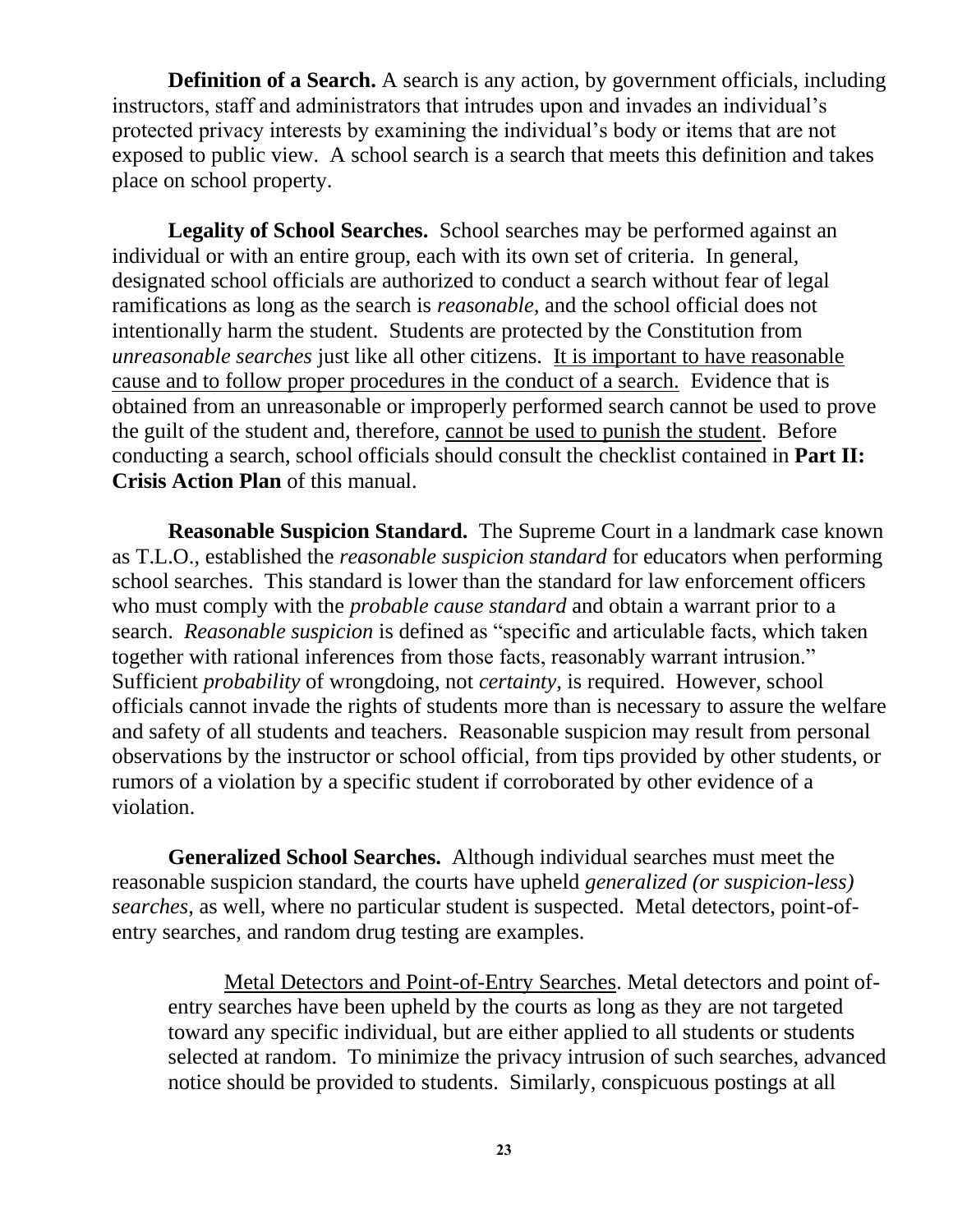entrances would also give visitors and students notice that they will be subject to searches

Surveillance. Surveillance (watching an area either by the use of video cameras or the naked eye) is permissible as long as the area or activity being surveyed is considered a common area and open to the public. Examples would be parking lots or hallways, in which no student would have a reasonable expectation of privacy. The posting of signs warning students that they are in an area under surveillance will increase the success of legal defense of surveillance activities.

Alcohol and Drug Testing. Random drug testing of students involved in cocurricular activities is generally considered permissible. Students and parents are notified at the beginning of the school year that drug testing is part of the school safety program. Testing must minimize privacy intrusion, and the results must be considered confidential with limited access.

Employees who work in safety sensitive positions may be randomly tested for drug and alcohol use. Drug testing of public school employees based on reasonable suspicion and following proper procedural guidelines is constitutional.

Canine Searches. Random sniffing by drug-detection dogs of property, such as cars and lockers, does not constitute a search within the meaning of the Fourth Amendment. Therefore, school officials, without reasonable suspicion, can conduct such investigations. Once a drug-detection dog makes a positive alert to the presence of a controlled substance in a locker, car, book bag, etc., the ensuing act of looking into that item is a search, and the dog's alert satisfies the reasonable suspicion standard.

Motor Vehicle Searches. Searches by school officials of motor vehicles parked on school grounds are generally upheld as permissible by the courts. If the search is based on individualized suspicion, reasonable grounds for the suspicion must exist. It is unlikely that a school official would have authority to search motor vehicles parked off school grounds.

**Seizure.** A seizure of property occurs when there is some meaningful interference with an individual's ownership and usage of that property. The reasonableness standard applies to the seizure of property as well as searches.

**Emergency Operation Center.** In the event of a crisis, disaster, or serious incident on campus, the President, with the advice of the Crisis Emergency Response Team (CERT),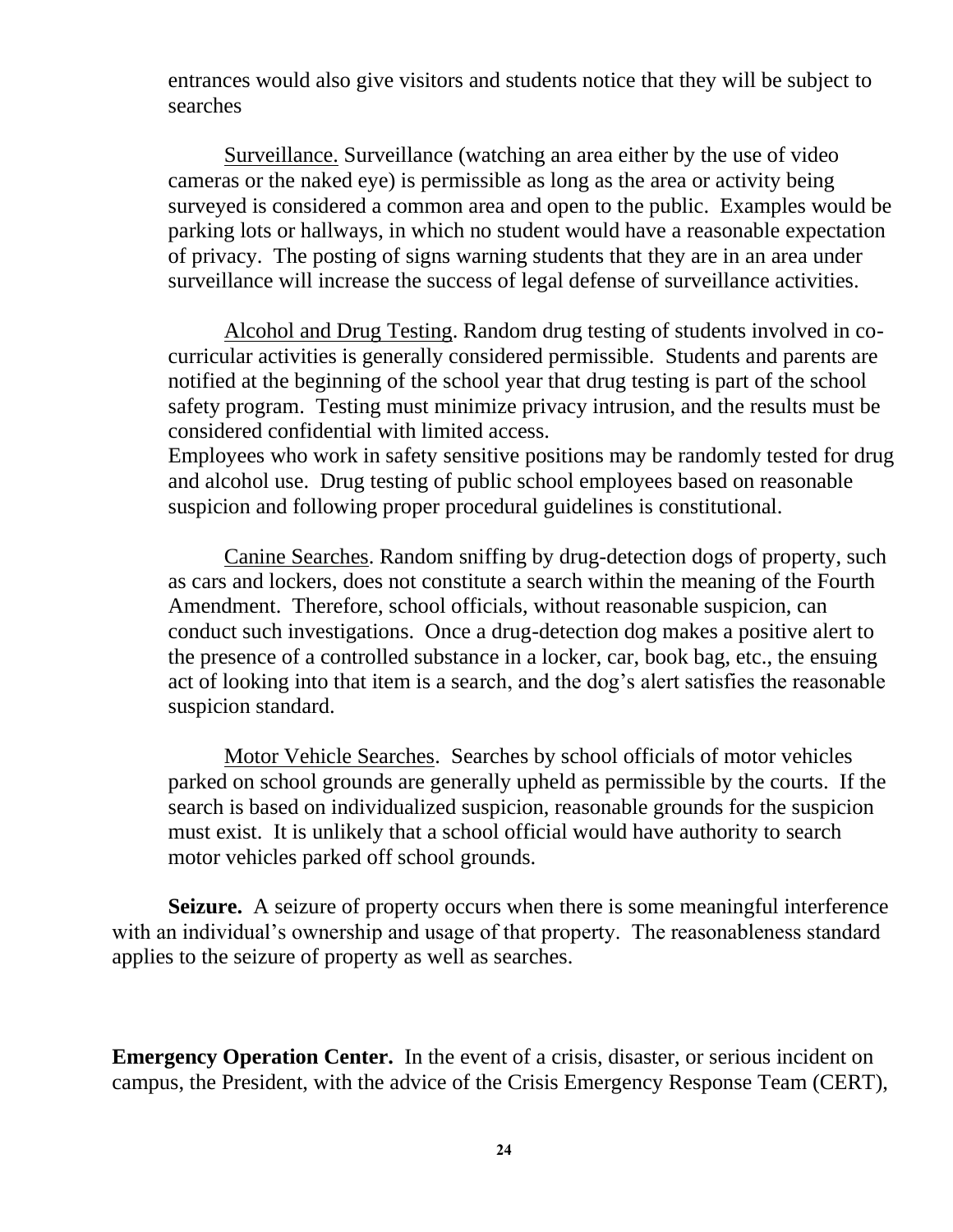will establish the Emergency Operations Center (EOC). When selecting the EOC for any crisis the following considerations will be taken into account:

- If possible, the EOC must be a safe location not immediately affected by the crisis.

- The EOC must have access to the entire array of communications available on campus.

- The EOC must be a location where access can be controlled to preclude interference of the CERT by media personnel and others not essential to crisis management.

### <span id="page-24-0"></span>**Predetermined locations for the EOC**

Guard House. The Guard House houses the Commandant's offices, the Chief, Campus Safety and Security's office, the cadet Officer-of-the-Day, and the daily communication center for cadet affairs. The Guard House will likely be the first center of activity for a campus crisis, and may be adequate for a short duration incident. However, it is also the focus of parent and visitor inquiries and does not have adequate space to act as a proper EOC.

Administration Building. The most likely location for the EOC in a prolonged crisis is the Administration Building, which houses the President's office, the offices of most of the members of the CERT, and possesses access to all communication assets. The Board Room has adequate space to serve as the focus of the EOC. The Commandant of Cadets and the Superintendent of Buildings and Grounds are responsible for developing plans to expeditiously establish and equip the EOC, and to transfer operational control from the Guard House to the Administration Building.

CFL Conference Room. The Center for Leadership's Conference Room is located on the 2<sup>nd</sup> floor of the south-wing of the Chapel. This conference room is equipped similarly to the Administration Building and can be used as a back up to the Board Room. There will be some limitations on restroom facilities when using this space.

Ireland Athletic Center. In the event that the Administration Building and/or the CFL Conference Room are involved in the developing crisis, or are otherwise unsafe, the Ireland Athletic Center would serve as the alternate site for the EOC. Plans for expeditiously establishing the necessary command and communications infrastructure for shifting the EOC to the Ireland Athletic Center are again the responsibility of the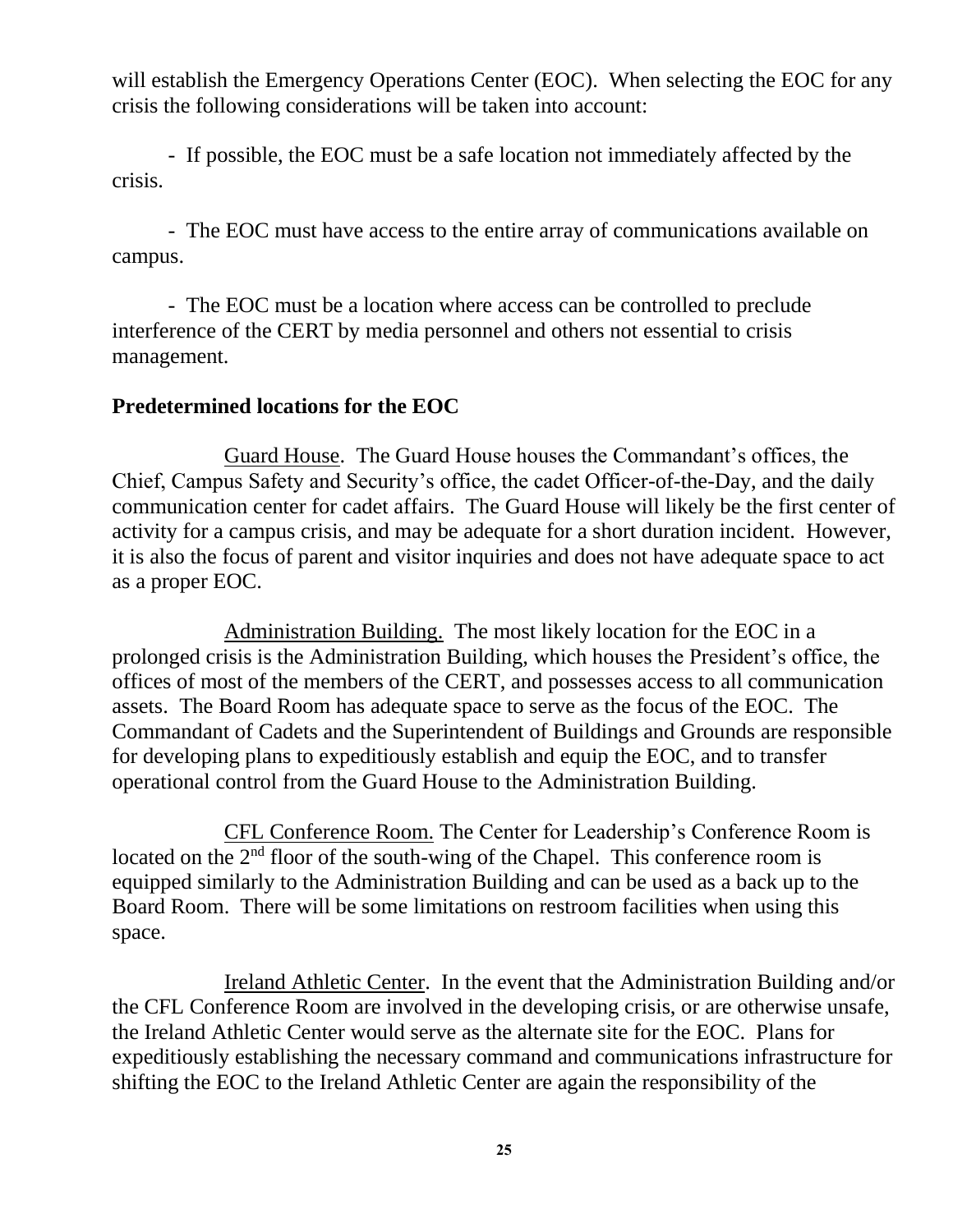Commandant of Cadets and the Superintendent of Buildings and Grounds, in coordination with the Director of Athletics.

**Interagency Cooperation.** MMI is highly dependent on local law enforcement, firefighting, and medical agencies for response to emergency situations. It is essential that plans and procedures be developed with local authorities to clarify the expectations of capabilities and response times, and to facilitate agency responses. The Chief, Campus Safety and Security is the lead official in developing an effective interface with these agencies, but occasional personal communications by the Commandant and the President with agency leadership enhances interagency cooperation.

## <span id="page-25-0"></span>**Logistics, Equipment, and Supplies.**

**Automated External Defibrillators (AED).** AEDs will be maintained on the MMI campus at the following locations and assigned to the following departments. Additionally, AEDs may be assigned to athletic teams or military training exercises off campus.

Guardhouse - Commandant/ Chief, Campus Safety and Security Ireland Athletic Center - Athletic Department

**Emergency Generators.** The Superintendent of Buildings and Grounds will maintain sufficient emergency generators to provide electrical power to essential facilities on campus. The dining facility and the EOC are priority facilities.

**Crisis Action Preparedness Kit.** The Commandant, with the assistance of the Chief, Campus Safety and Security and the Superintendent of Buildings and Grounds, is responsible for preparing and maintaining a Crisis Action Preparedness Kit for employment at the EOC during crisis management. The kit should include but not be limited to:

> Campus Safety Manual Legal pads/pencils/pens (20 ea) Blank log books for maintaining a record of events (4) Emergency weather radio Current local telephone books Current MMI Phone Directory Current Cadet Roster Maps of the campus and surrounding areas

Additionally, the Superintendent of Building and Grounds will maintain engineering diagrams/floor plans of all buildings showing exits and utility areas.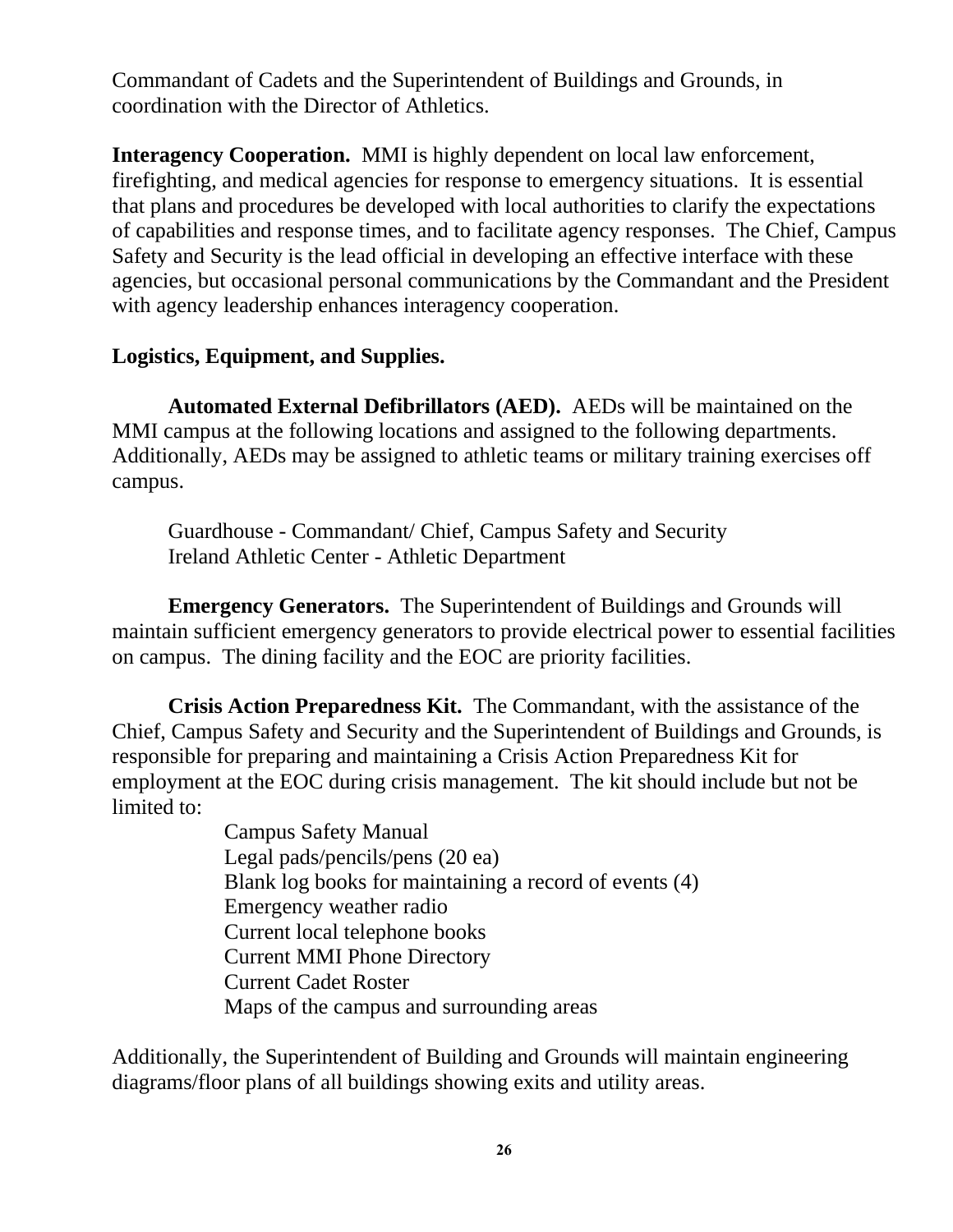## **Resource Guide**

- <span id="page-26-0"></span>• **"Early Warning, Timely Response: A Guide to Safe Schools": [\(www.ed.gov/offices/OSERS/OSEP/earlywarn.html\)](http://www.ed.gov/offices/OSERS/OSEP/earlywarn.html) -** An excellent guide for comprehensive violence prevention planning, published by the U.S. Department of Education and the Department of Justice.
- **Keep Schools Safe [\(www.keepschoolssafe.org\)](http://www.keepschoolssafe.org/):** Established by the National Association of Attorney Generals and the National School Boards Association to address the escalating problem of youth violence.
- **American Association of School Administrators [\(www.AASA.org\)](http://www.aasa.org/):** Professional organization for school leaders that can provide resources and on-line links concerning school safety and violence in the schools.
- **U.S. Department of Education [\(www.ed.gov/offices/OESE/SDFS\)](http://www.ed.gov/offices/OESE/SDFS):** The Safe & Drug Free Schools Program has its own web site and links to other education programs and federal agencies.
- **National Association of School Psychologists [\(www.naspweb.org\)](http://www.naspweb.org/):** This professional organization maintains extensive on-line resources about dealing with crisis situations in schools, including information about their National Emergency Assistance Team.
- **AEA's Safe Schools Guide:** Published by the Alabama Education Association July 2005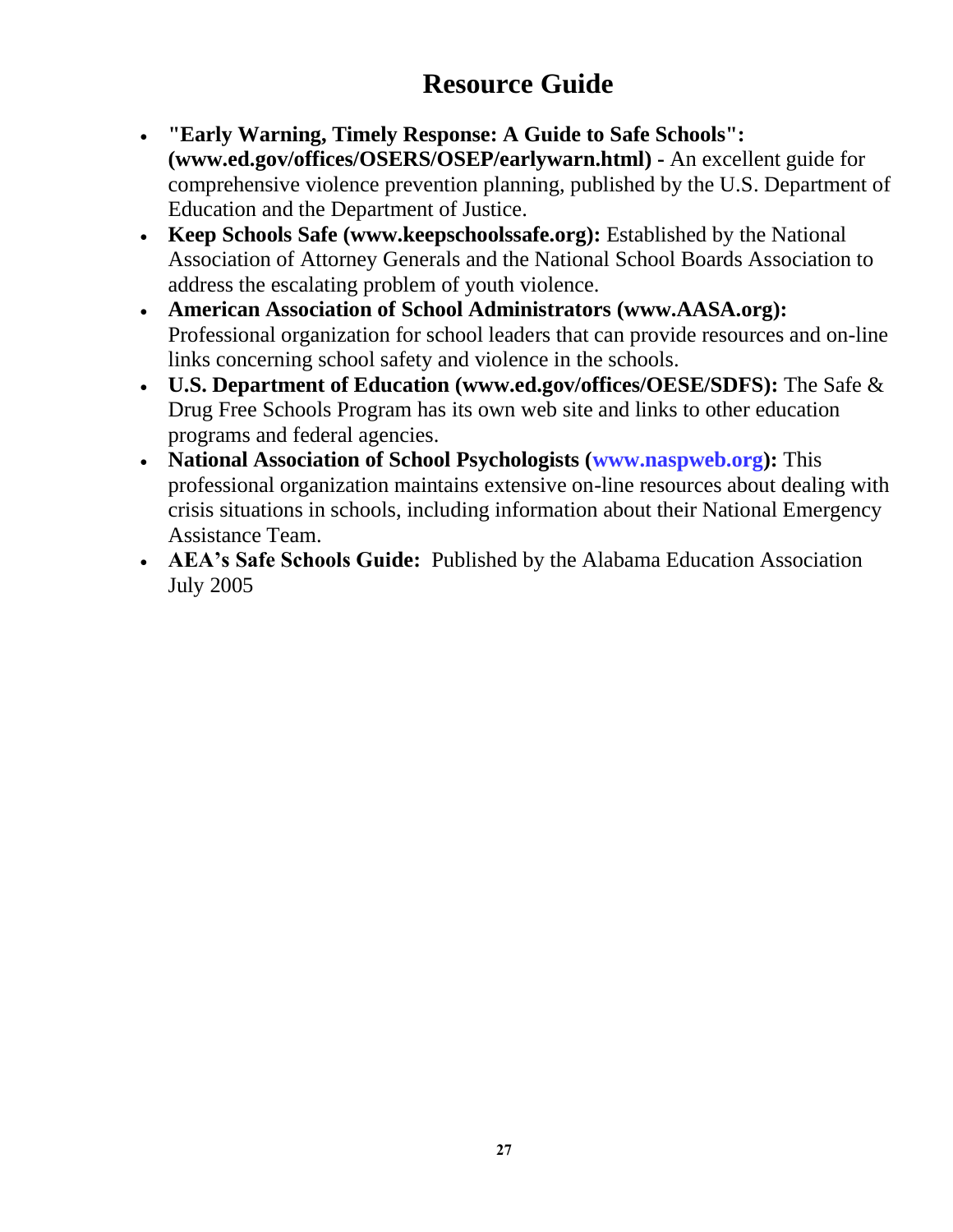# <span id="page-27-1"></span><span id="page-27-0"></span>**PART II CRISIS ACTION PLAN**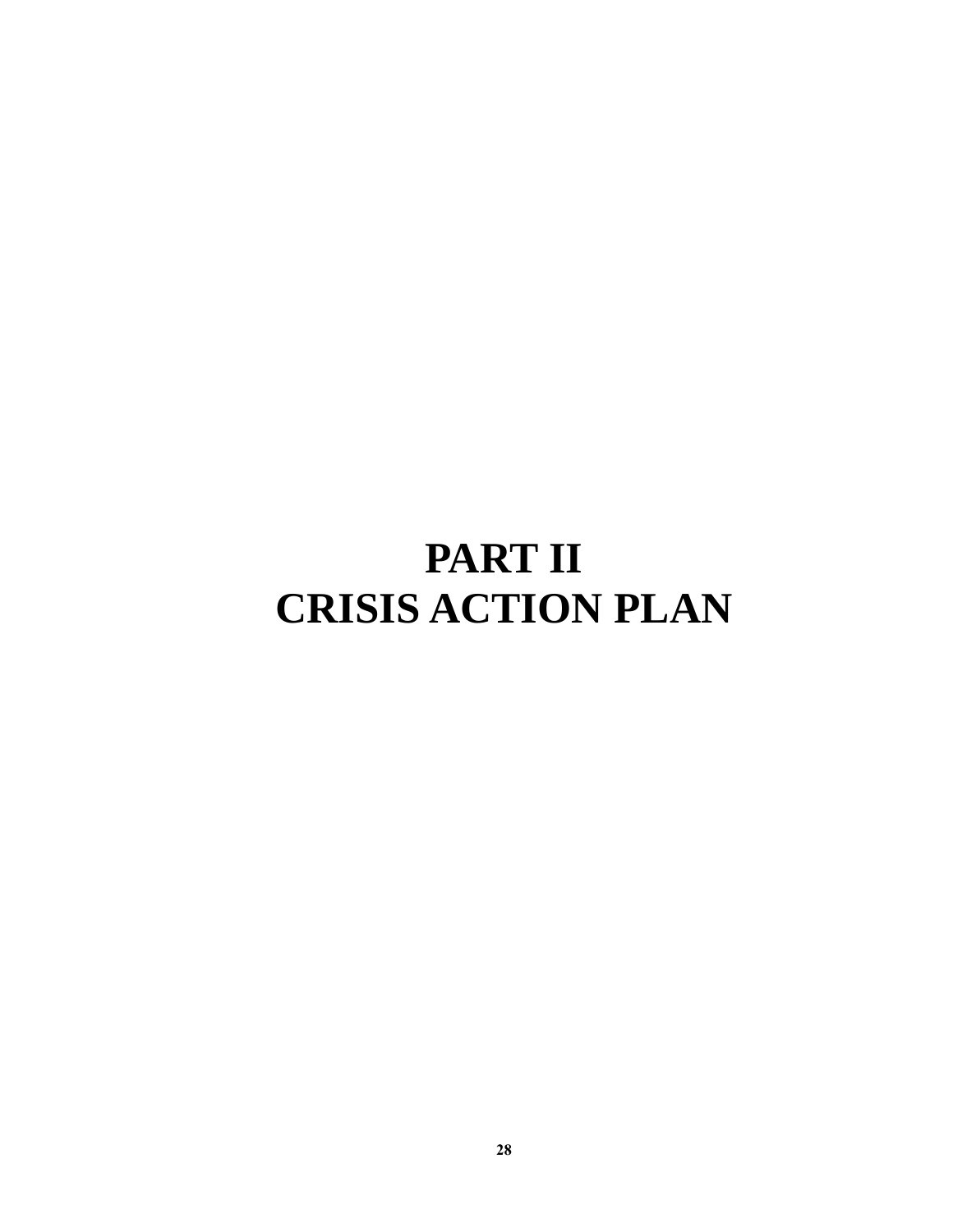## **Crisis Action Introduction**

<span id="page-28-0"></span>**Part II: The Crisis Action Plan** is intended to provide step-by-step instructions for the immediate reaction to and management of disasters, emergencies, and crisis situations that might befall MMI or the surrounding community. There are many threats to the safety of the MMI community discussed in **Part I: Safety Planning and Threat Assessment.** It is recommended that faculty and staff members become familiar with Part I in preparation for the actions to be taken as directed in Part II.

Crisis situations fall into two categories: Unexpected disasters or serious incidents, and imminent threat of disasters or serious incidents. An unsuspected disaster or serious incident is one which happens without warning and requires immediate response. Examples are accidents, acts of violence, and earthquakes. Imminent threats of a disaster or serious incident provide some warning or prediction allowing for some preparation time. Examples are hurricanes, tornadoes, ice/snow storms, and floods. The safety organization at MMI responsible for crisis management and preparation is presented in Part I. It involves essentially everyone on campus. The following procedures will be immediately enacted as initial response to disasters, serious incidents, crisis situations and imminent threats of such.

**Unexpected Disaster or Incident.** Anyone witnessing an accident, suspicious activity, intruder, act of violence, or any other serious incident should immediately communicate all pertinent information to the Guardhouse by the fastest means available. The Commandant, Chief, Campus Safety and Security, and the Commandant's staff will determine the proper course of action. The President, upon recommendation from the Commandant or Chief, Campus Safety and Security, will determine if the Campus Emergency Response Team (CERT) should be activated, and designate the location of the Emergency Operations Center (EOC).

**Imminent Threat of Disaster or Serious Incident.** The Chief, Campus Safety and Security and, ultimately, the Commandant of Cadets, are responsible for monitoring the campus environment with respect to impending threats. In the event of approaching weather which could pose a threat to the campus community or property, the Commandant will immediately advise the President and make recommendations for activating the CERT, establishing the EOC, and/or enacting appropriate portions of this plan.

#### **Basic Assumptions**

The succession of events in an emergency or crisis situation is unpredictable; therefore, published operational plans, such as this, should serve only as a guide and a checklist, and may require modifications to meet the requirements of the crisis.

During community-wide disasters, MMI will carry out disaster response and recovery operations in conjunction with local resources. Federal, state, and local plans may take precedence over provisions of MMI crisis action planning.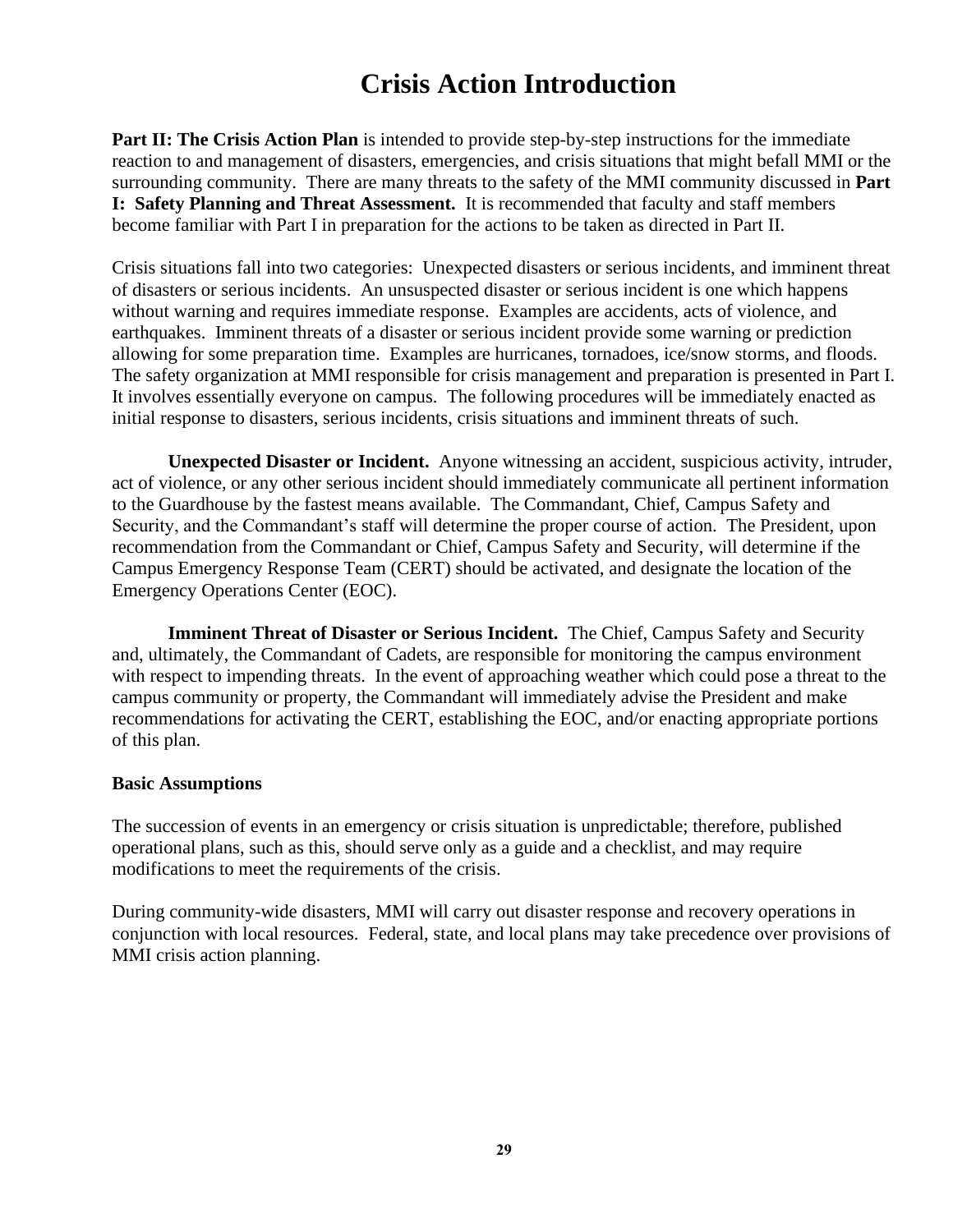## **Contact Information**

#### <span id="page-29-0"></span>**School address**:

Marion Military Institute 1101 Washington Street Marion, Alabama 36756

#### **Administrative Telephone:**

(334) 683-2318

#### **Cadet Relations Telephone**:

(334) 683-2322

#### **FAX:**

(334) 683-2323

#### **Driving Direction**:

From Selma: Proceed west on US Highway 80 (approximately 10 miles), turn north onto County Highway 45 for (approximately 15 miles). Highway 45 becomes Washington Street. MMI is on the left on Washington Street.

From Tuscaloosa: Proceed east on US Highway 82 to US Highway 5 exit (approximately 30 miles), turn south on Highway 5 for approximately 25 miles. Turn right onto Fikes Ferry Road in Marion and follow signs.

#### **Designated Parent Relations Contact:**

| Commandant of Cadets                                       | $(334)$ 683-2321                                          |  |  |
|------------------------------------------------------------|-----------------------------------------------------------|--|--|
| <b>Designated Physical Plant and Master Key Contact:</b>   |                                                           |  |  |
| Superintendent of Buildings and Grounds                    | $(334)$ 683-2367 (office) or<br>(334) 247-2664 (Cellular) |  |  |
| <b>Designated Law Enforcement Agency with Master Keys:</b> |                                                           |  |  |
| <b>Marion Police Department</b>                            | $(334)$ 683-9071                                          |  |  |
| <b>Utility Company Contacts:</b>                           |                                                           |  |  |
| Marion Water and Sewer                                     | $(334)$ 683-8642                                          |  |  |
| Alabama Gas Company (ALAGASCO)                             | $(800)$ 292-4008                                          |  |  |
| Alabama Power Company                                      | $(800)$ 245-2244                                          |  |  |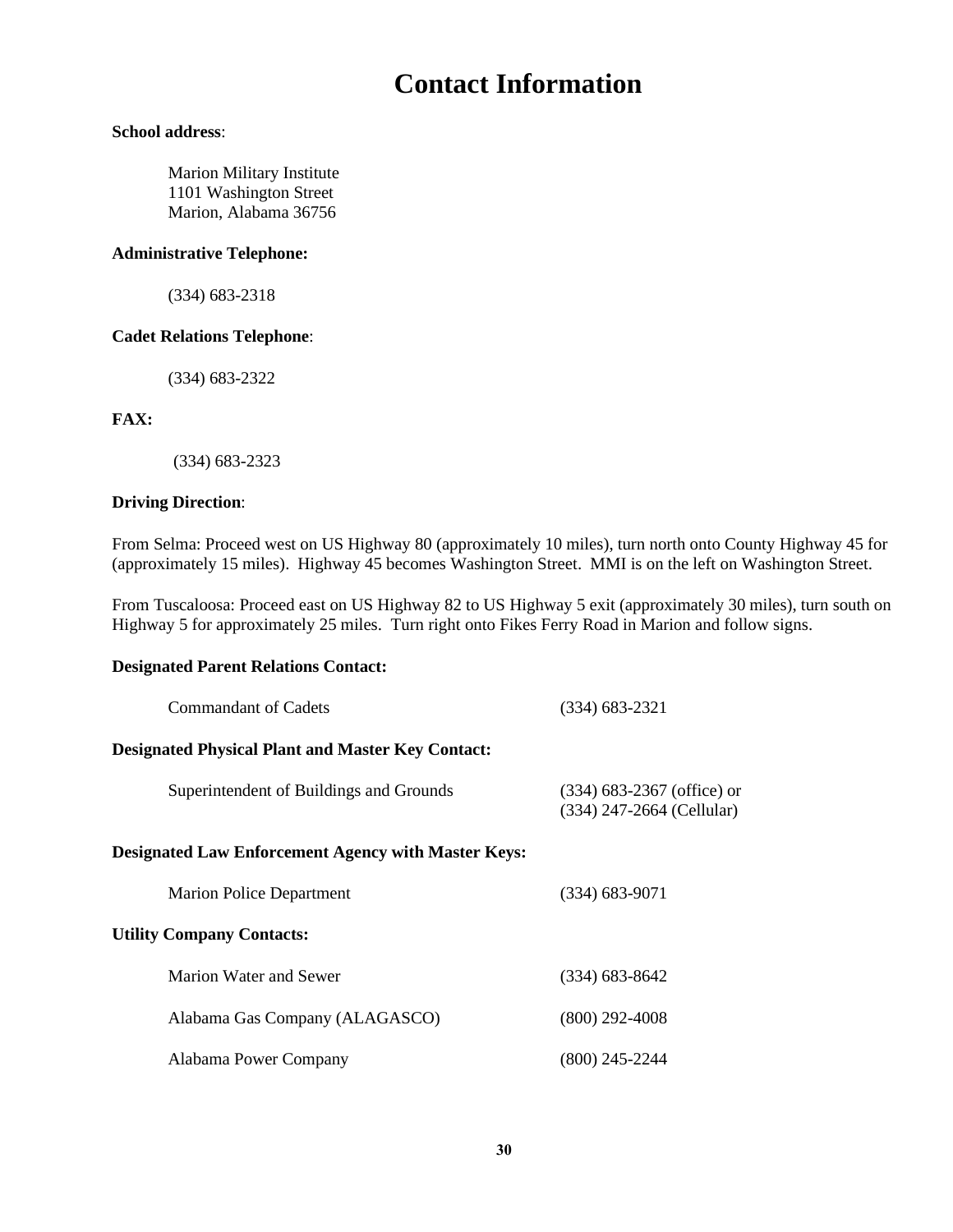#### **Nearest Full Service Hospital:**

| Vaughn Regional             | $(334)$ 418-4100 |
|-----------------------------|------------------|
| 1015 Medical Center Parkway |                  |
| Selma, Alabama 36701        |                  |

#### **EMERGENCY ASSISTANCE LOCAL AND STATEWIDE CONTACT INFORMATION**

| <b>Marion Police Department</b>                                                                | 911 or 683-9071                     |
|------------------------------------------------------------------------------------------------|-------------------------------------|
| <b>Marion Fire Department</b>                                                                  | 911 or 683-9071                     |
| <b>Emergency Ambulance Service (CARE)</b>                                                      | 911 or 683-9066                     |
| <b>Perry County Sheriff</b>                                                                    | $(334)$ 683-6534                    |
| <b>Alabama Department of Public Safety (State Troopers)</b><br>Alabama Highway Patrol Division | $(334) 874 - 8234$                  |
| Alabama Bureau of Investigation                                                                |                                     |
| <b>National Poison Control Hotline</b>                                                         | $(800)$ 462-800 or $(800)$ 292-6678 |
| <b>Rural Health Medical Clinic (Marion)</b>                                                    | $(334) 683 - 2073$                  |
| <b>Alabama Department of Mental Health</b>                                                     | $(334)$ 242-3417                    |
| Cahaba Center for Mental Health<br>104 Edwards Street<br>Marion, AL 36756                      | $(334) 683 - 9957$                  |
| <b>Alabama Emergency Management Agency</b>                                                     |                                     |
| Perry County Commissioners Office                                                              | $(334) 683 - 8996$                  |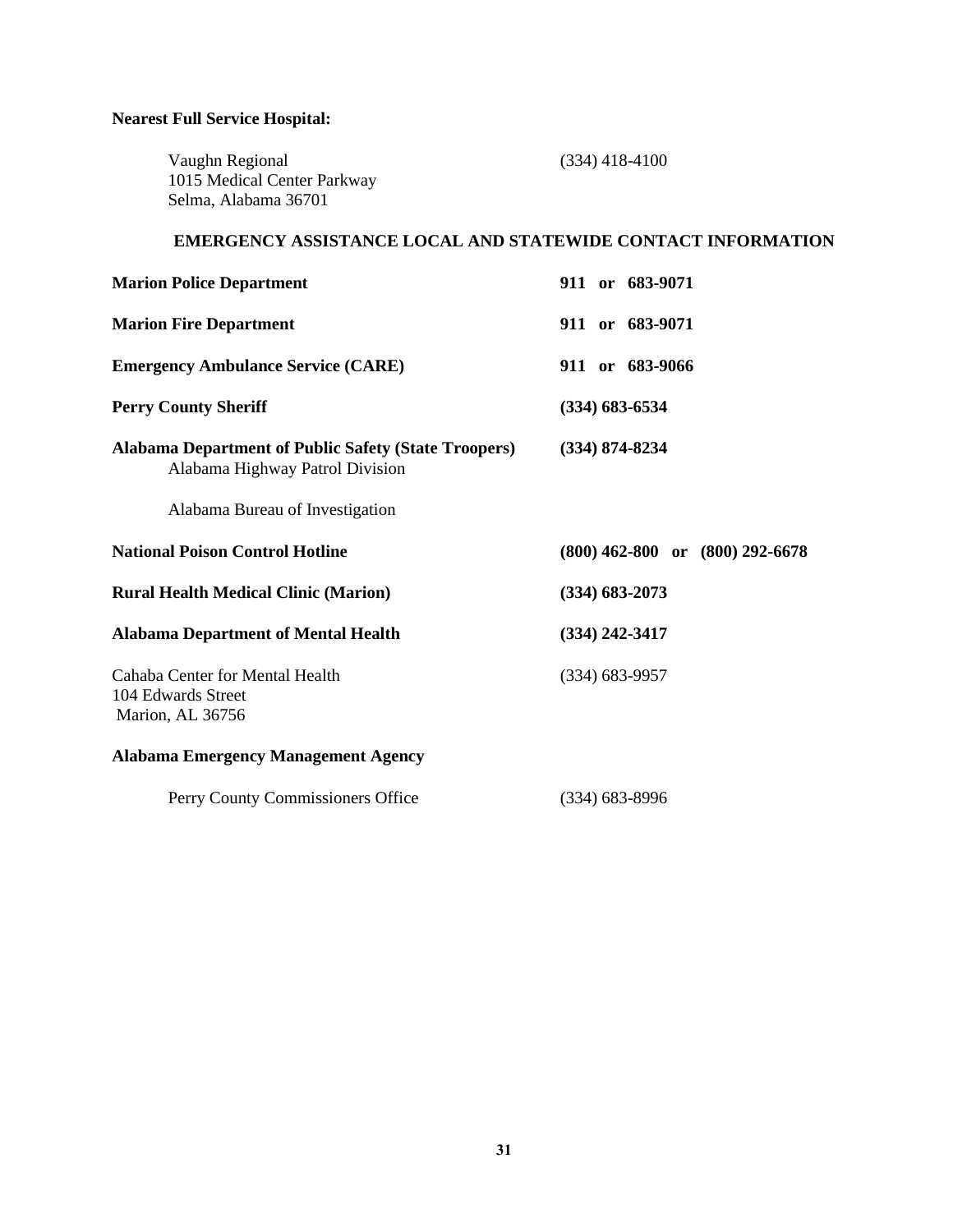## **Illness and Injury**

<span id="page-31-0"></span>When a cadet is determined to be ill by a TAC officer or instructor, the cadet will be sent to the Cadet Health Center. The Cadet Health Center is capable of treating minor illnesses and injuries that do not require hospitalization. Cadets will be treated by a member of the Cadet Health Center and released with a recommendation to the Commandant for bed rest in quarters, retention at the Cadet Health Center for recovery, referral to the Marion Medical Clinic or Rural Health Medical Clinic for further evaluation and treatment. In the event of hospitalization cadets will be taken to Bibb Medical Center, Druid City Hospital, or UAB Medical Center.

When a cadet is injured on campus, the faculty or staff supervisor, or the senior cadet present, will immediately notify the Commandant of Cadets. The Commandant will decide if the injury is sufficiently serious to notify the President.

### **Immediate Actions:**

- **Notify the Guardhouse and/or call 911**
- **Keep the victim still and comfortable but do not move the victim**
- **Ask the victim where he/she is injured and how they feel**
- **Check breathing and perform CPR as need and if trained \***
- **Control serious bleeding by direct pressure on the wound**
- **Continue to assist and comfort the victim until help arrives**
- **Look for emergency medical tags (bracelet, necklace, anklet)**
- **Give all pertinent information to responding paramedics or other first responders.**

Cadets may be accompanied by a fellow cadet.

Serious injuries will require immediate ambulance response from the local EMS and will be reported to the President and to the cadet's parent(s) or Guardian(s) in a timely manner. Parents will be provided with the name and location of the receiving hospital.

### **\* Only trained personnel should administer CPR and first aid beyond the steps noted above.**

Note: All cadets must have a completed Emergency Medical Release Form on file in the Health Center.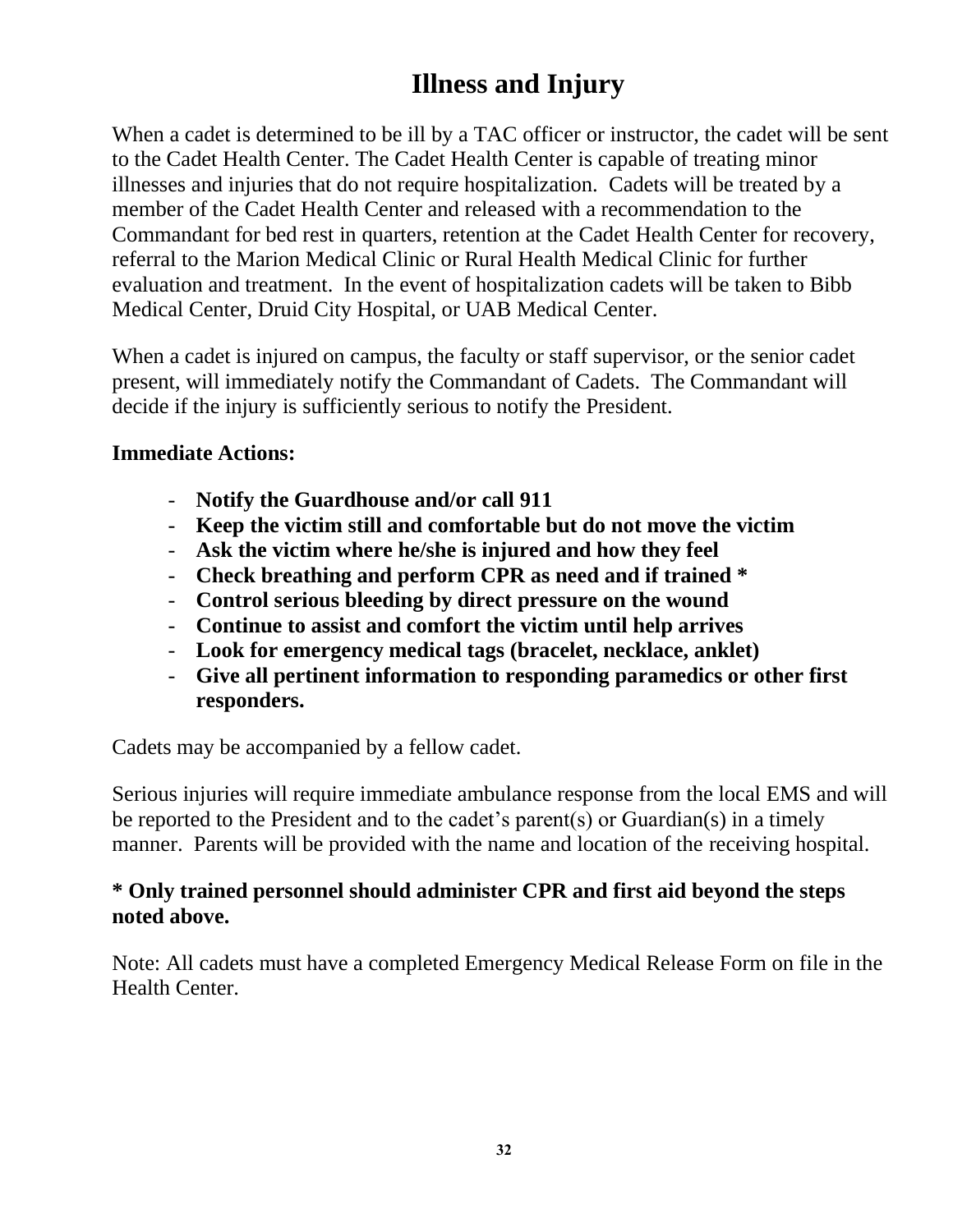## **Death on Campus**

<span id="page-32-0"></span>**Immediate Action**:

- **Notify the Guardhouse and/or call 911**
- **Move all cadets and non-essential personnel away from the scene**
- **Await arrival of first responders**

The Commandant will immediately notify the President and the Marion Police Department in the event of a death on campus. The police and the Perry County Coroner will conduct the investigation and make the determination as to the cause of the death. If a death occurs off campus, the person receiving the notification from authorities will immediately contact the Commandant of Cadets and the President.

Depending on the circumstances of the death, the President may call for a meeting of the Campus Emergency Response Team (CERT) to evaluate any threat to others, handle media notification, provide briefings to the Corps of Cadets, and coordinate issues involving the next-of-kin.

The Commandant will coordinate with local law enforcement agencies to make timely notification of parent(s) or Guardian(s) in the most appropriate manner.

The death of a cadet, particularly a suicide, is a traumatic event for the MMI community and particularly the Corps of Cadets. Follow-up actions with respect to prevention analysis, grief counseling, memorial services, and media notification are contained in **Part III: Crisis action Follow-Up Procedures**.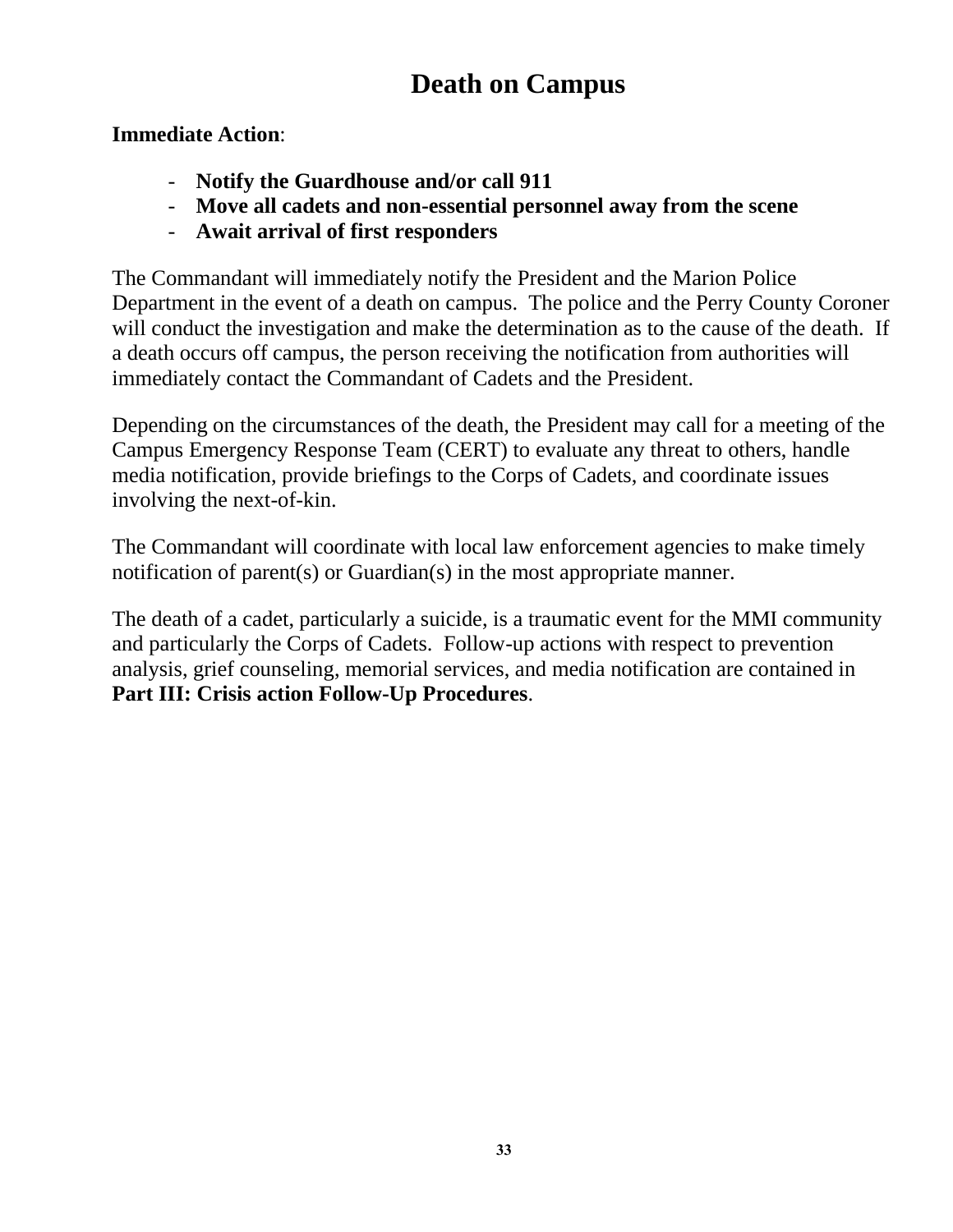## **Fire**

<span id="page-33-0"></span>**Immediate Action:**

- **Pull the nearest fire alarm to evacuate the building and contact the Fire Department.**
- **Call the Guardhouse with the location of the fire.**
- **If minor, attempt to extinguish the fire with the nearest extinguisher, avoiding possible injury to you and/or others.**
- **If the structure is involved and there is a possible danger to you or others. DO NOT ATTEMPT TO FIGHT THE FIRE.**
- **Evacuate the building.**

The Commandant, the Chief, Campus Safety and Security, or the Commandant's staff will:

- Notify the President.
- Confirm that 911 or the Marion Fire Department at **683-9071** has been notified
- Call for evacuation of all effected structures with specific directions over the 611 PA telephone system and Regroup notification system.
- Communicate further instructions to the entire campus over the 611 PA telephone system and Regroup notification system for all areas of the campus.

Instructors/TAC officers will:

- Evacuate the cadets according to the fire escape plan for the effected building.
- Ensure that all cadets are out of the building and accounted for.
- Notify the Commandant's Office of any missing cadets.
- Keep cadets clear of the involved building, fire equipment, and fire fighters.
- Await the "ALL CLEAR" notification or further instruction by the Commandant, as approved by the President.

The Commandant of Cadets or the Chief, Campus Safety and Security will:

- Coordinate with local police, fire, and emergency medical services to ensure their presence.
- Serve as the primary point of contact with first response agencies to determine their requirements.
- Coordinate with the Superintendent of Buildings and Grounds for logistic support as required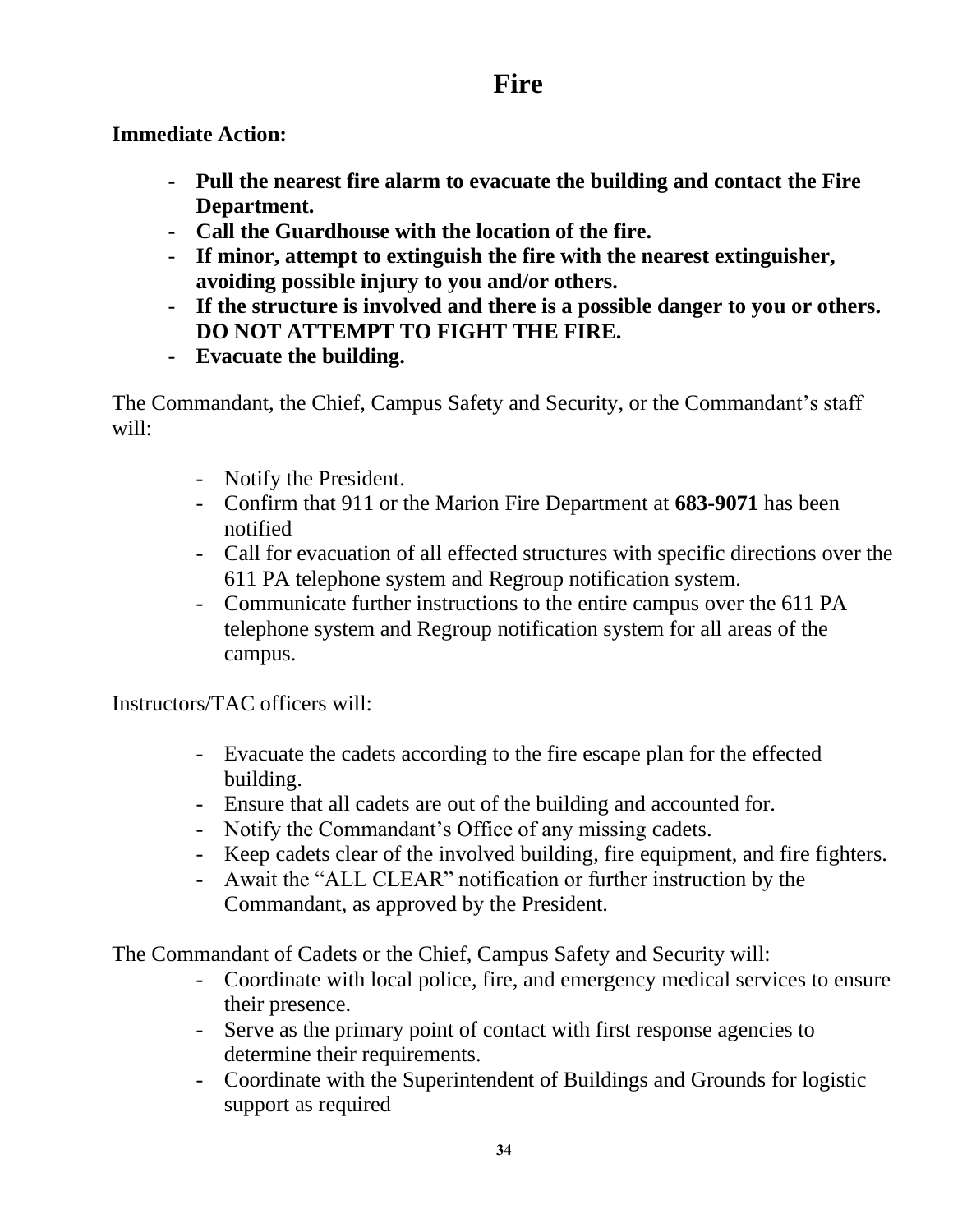The President may call for the activation of the Campus Emergency Response Team (CERT) and the establishment of an Emergency Operation Center (EOC) for the command and coordination of cadet movement and accountability, media response, and campus security. Notes:

The Commandant with the assistance of the Chief, Campus Safety and Security and Superintendent of Buildings and Grounds is responsible for developing detailed fire evacuation plans, and posting evacuation diagrams in prominent locations for each building on campus.

The Superintendent of Buildings and Grounds with the assistance of the Chief, Campus Safety and Security is responsible for the maintenance and inspection of fire alarms, fire extinguishers, and emergency EXIT lighting in all appropriate buildings according to state and local codes. The Chief, Campus Safety and Security will coordinate the assistance of the Perry County/City of Marion Fire Chief for inspections and technical advice.

The Commandant, with the assistance of the Executive Vice President is responsible for planning and conducting periodic drills for **fire, lockdown**, and **tornados**. Drills should be conducted randomly.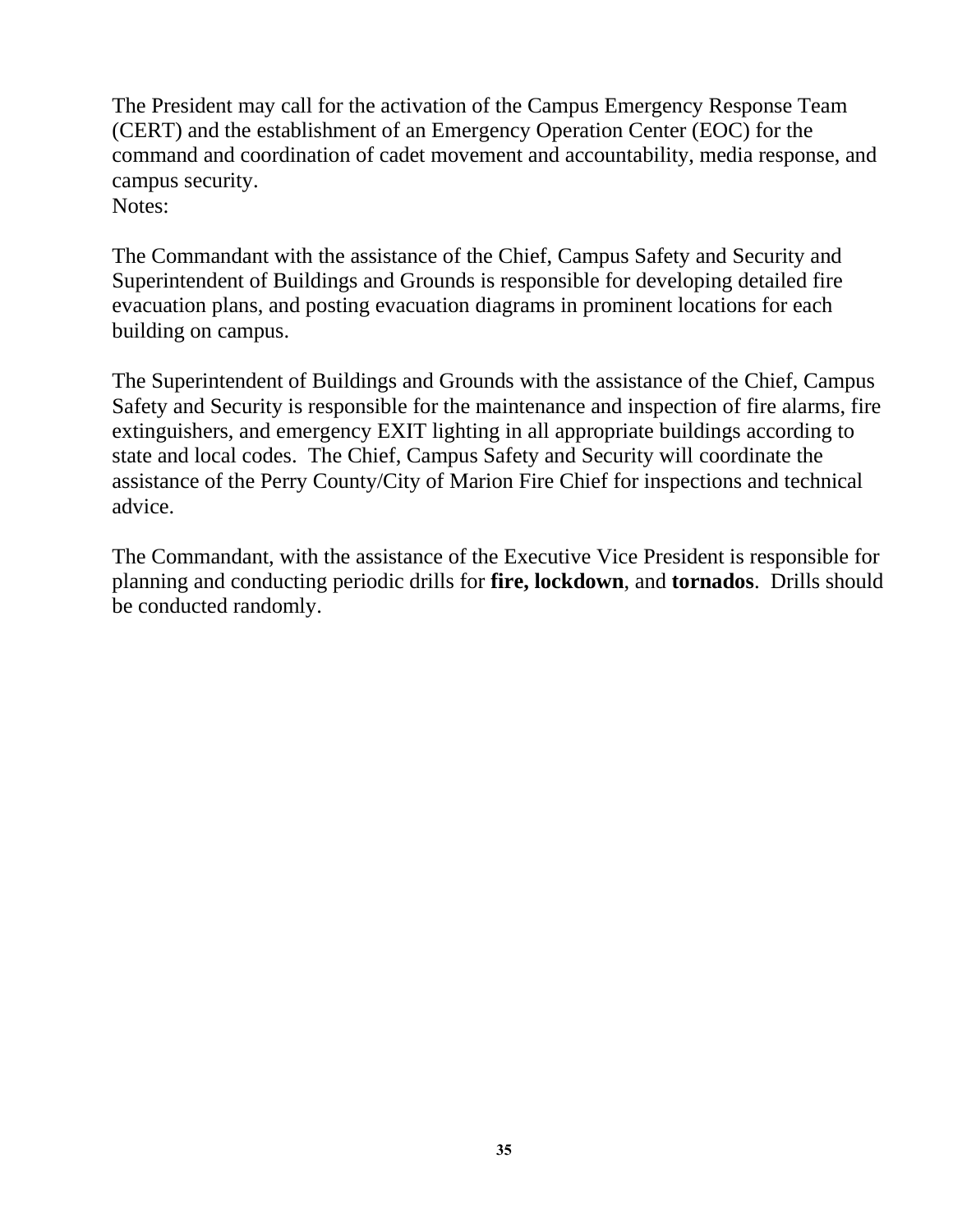## <span id="page-35-0"></span>**Termination of Classes for Snow, Ice Storms, and Hurricanes**

Winter ice and snow conditions or approaching hurricanes occasionally make it prudent, for the safety of commuting cadets and staff and faculty personnel, to suspend academic classes and other school activities for a limited period of time. The Commandant of Cadets and the Chief, Campus Safety and Security will maintain early warning monitoring and communications with appropriate law enforcement and weather forecasting agencies/sources, confer with the Executive Vice President/Chief Academic Officer and Dean for Academics, and make recommendations to the President regarding school closure. The determination to suspend classes will be made by the President, or the Executive Vice President if the President is unavailable.

The President may activate the Campus Emergency Response Team (CERT) and establish an Emergency Operations Center (EOC) as potentially hazardous weather approaches. With advice from the Chief, Campus Safety and Security regarding highway conditions, the President may allow boarding cadets to travel to their homes or other appropriate safe havens, to reduce the number of cadets on campus. Sufficient MMI staff must be present at all times to provide for the accommodation and welfare of boarding cadets remaining on campus.

**When an institution of the Alabama College System is required to terminate or cancel classes due to inclement weather or other unforeseen emergency, the President must immediately notify the Chancellor and submit a plan for making up the lost instruction days in the event that the minimum calendar as prescribed by the State Board of Education is not met.**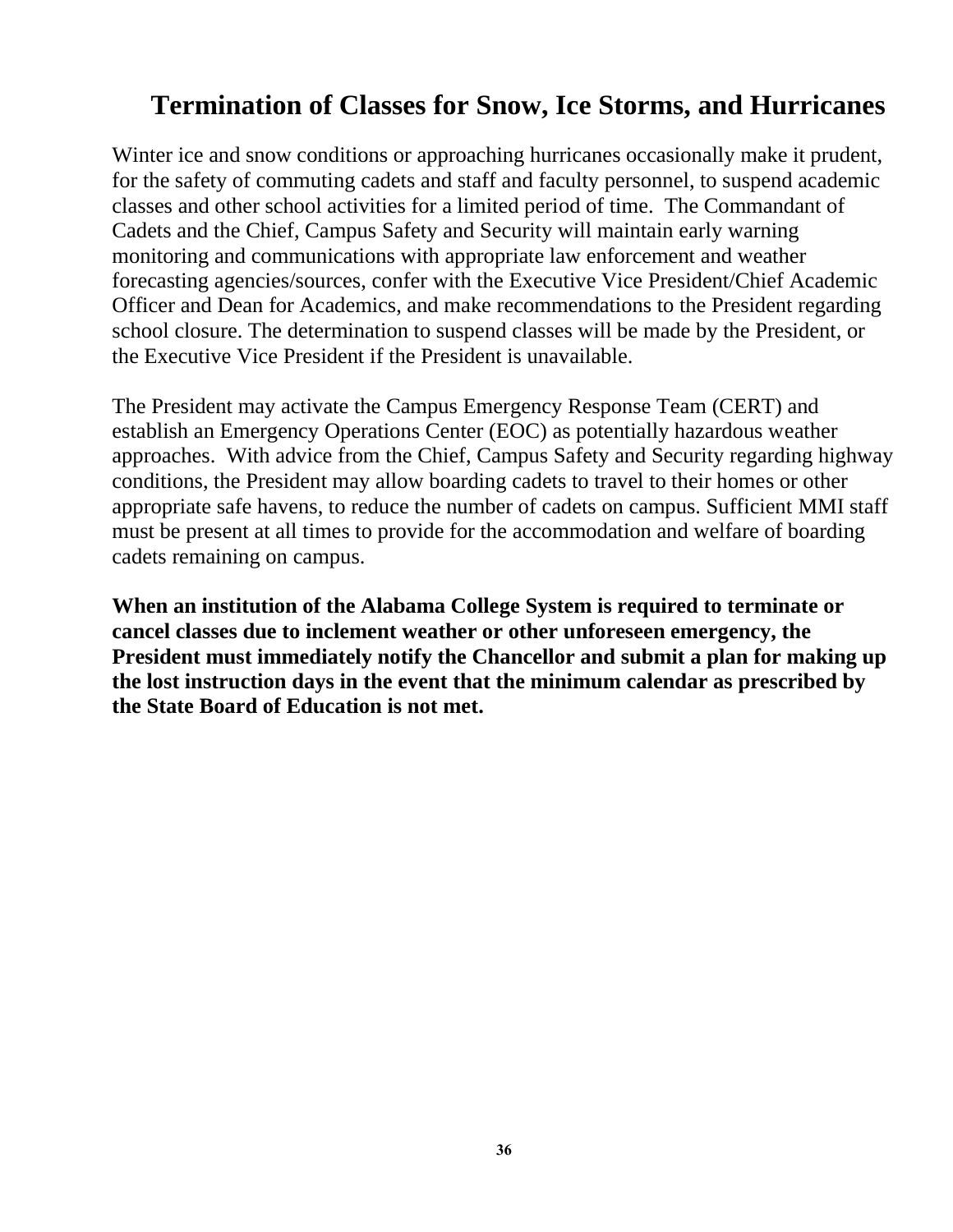## **Hurricane, Tornado, and Severe Thunderstorms**

<span id="page-36-0"></span>Some incidents of severe weather occur with little or no warning time. Impending severe weather conditions will be closely monitored on the school weather radio and other appropriate weather news sources as are available by the Commandant's staff and the Chief, Campus Safety and Security. The following are accepted weather service terms related to tornados:

Tornado Watch: Conditions are favorable for a tornado or severe weather.

Tornado Warning: Tornado has been sited; take shelter immediately.

When a tornado or severe weather watch has been declared for Perry County, the Chief, Campus Safety and Security and the Commandant's staff will alert the President. He may direct that the entire faculty and staff be alerted in preparation for appropriate precautions.

In the event of sudden severe weather, an activation of the tornado warning siren located at the Perry County Courthouse, or other notification of the declaration of a tornado warning, the Commandant will:

### **Immediate Action:**

- **Notify the President**
- **Activate the SAFE SHELTER action plan over the Public Address System**
- **Transmit SAFE SHELTER warning through the 611 telephone system, the public address system, face-to-face notification, and the email/text message warnings and instructions over the Regroup System to the entire campus community**.

Instructors, Coaches, and TAC officers will:

- Instruct cadets to move to the nearest designated **safe shelter**
- Ensure that all cadets are in the proper location and position.
- Move all cadets who are outside into main buildings as quickly as possible.
- Account for all cadets under their supervision at the time of the incident.
- Await the verbal "ALL CLEAR" signal from the Commandant's Office over the 611 PA telephone system and Regroup notification system.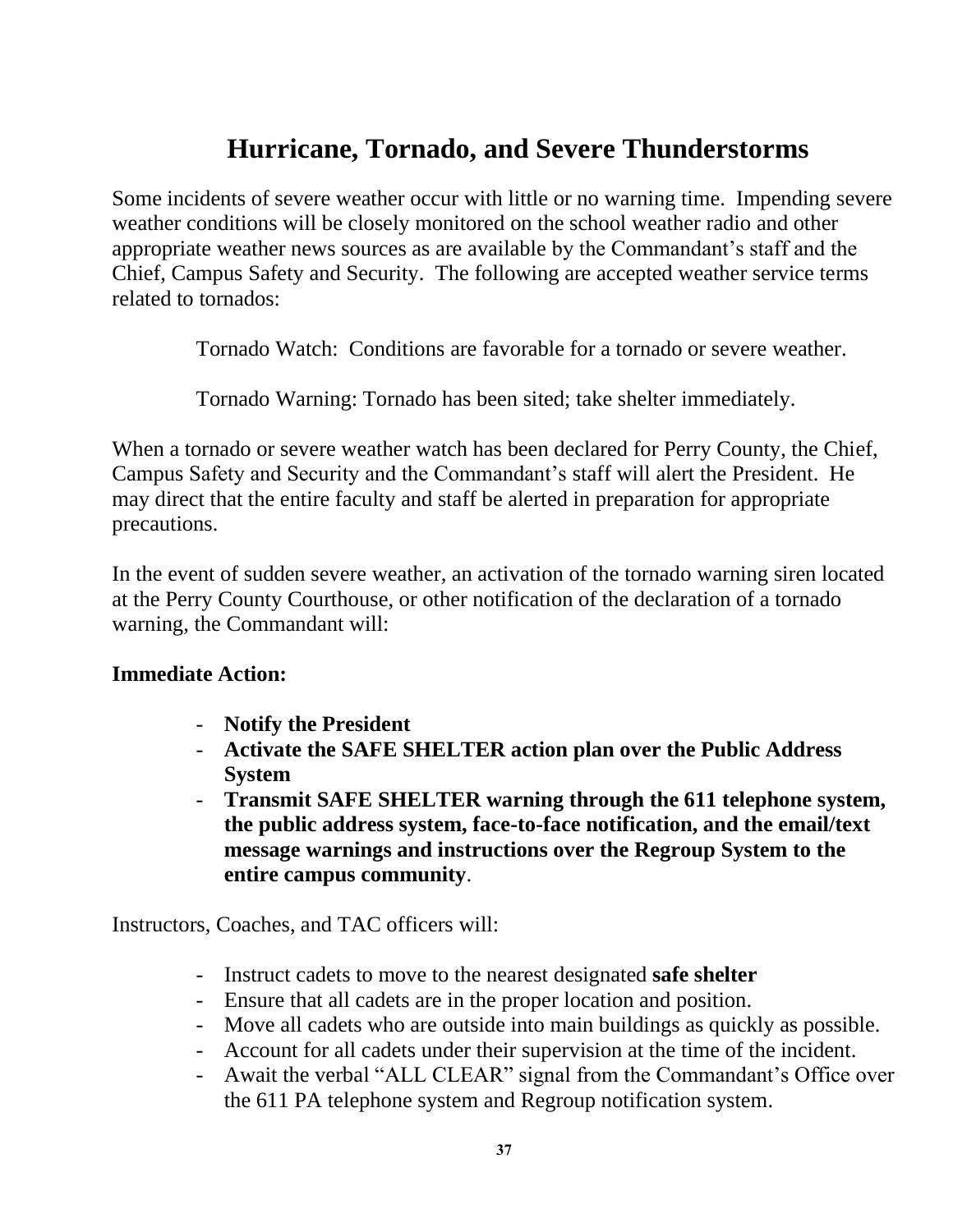All other faculty and staff:

- Move to the nearest designated **safe shelter** area
- Await the verbal "ALL CLEAR" signal from the Commandant's Office the 611 PA telephone system and Regroup notification system.

Note:

The Commandant, with the assistance of the Chief, Campus Safety and Security and Superintendent of Buildings and Grounds, is responsible for designating **safe shelter** locations and developing detailed movement plans for each building and posting diagrams in prominent locations, for each building on campus.

After 2100 hours, when cadets are in their rooms, if there is a weather emergency the O.C. on duty will notify the campus via the 611 PA telephone system and the Regroup notification system that all cadets are to move to the lowest level of the building that they are in and remain there until given the all clear.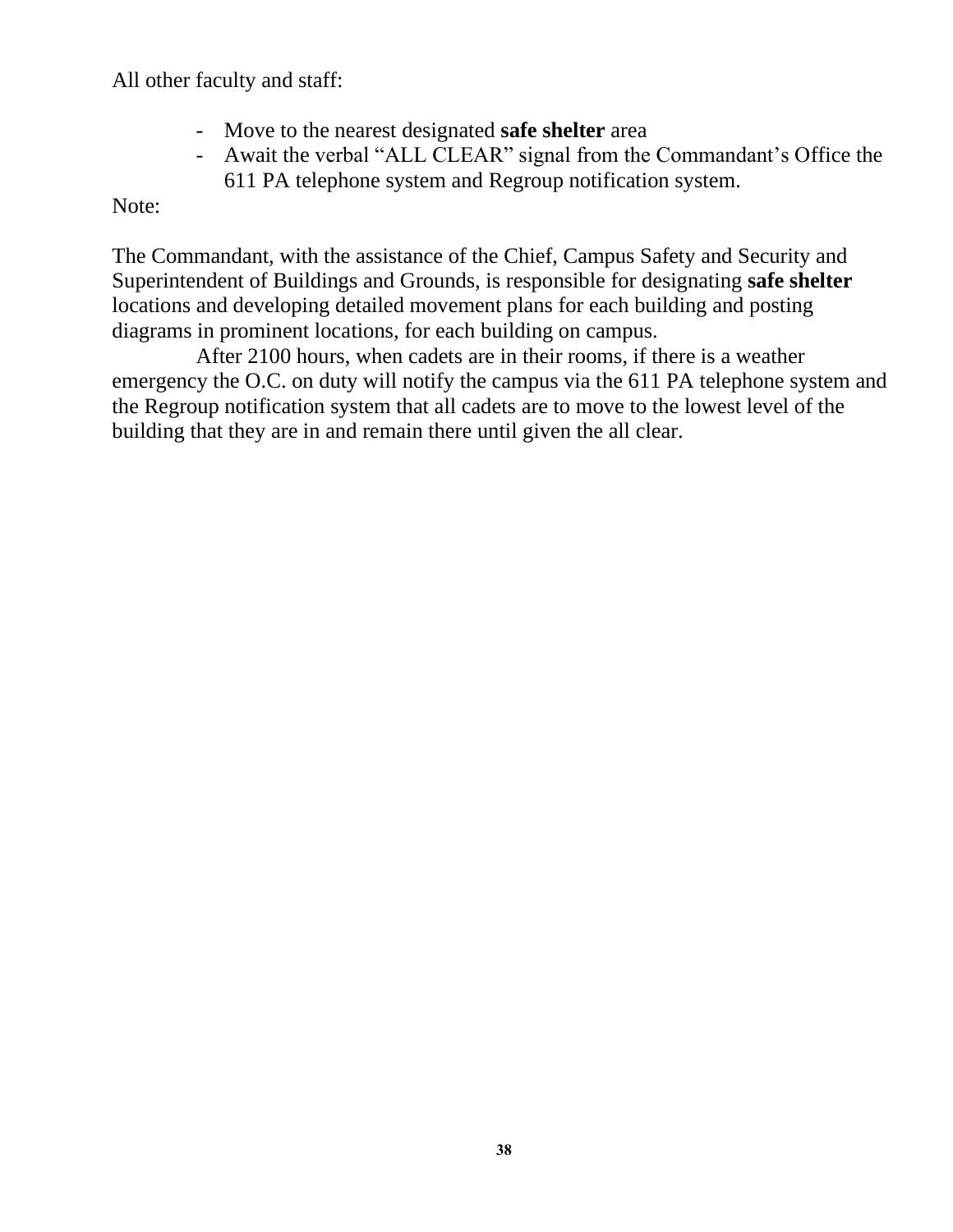## **Earthquake**

<span id="page-38-0"></span>Earthquakes generally occur with little or no warning. Therefore, the immediate concern is for the safety of the all concerned by taking the best cover available. The Commandant will:

## **Immediate Action:**

- **Notify the President**
- **Give specific instruction to the campus community over the 611 PA telephone system and Regroup notification system to take immediate cover.**
- **Call 911 or the first response agencies as appropriate.**
- **After the initial shock, call for EVACUATION or SAFE SHELTER procedures as deemed appropriate.**

Instructors/TAC Officers will:

- Instruct cadets to drop to the floor and cover their heads with their arms.
- After the tremors stop, escort all cadets out of the building according to the established fire evacuation route or the safest appropriate route to an area away from buildings as directed by the Commandant.
- Ensure that all cadets are present or accounted for.
- Notify the Commandant of missing cadets.
- Keep all cadets together and away from buildings and power lines until the "ALL CLEAR" notification is sounded or further instructions by the Commandant.

After 2100 hours, O.C. will:

- Use Regroup system and 611 PA telephone system to notify cadets to remain in rooms until tremors stop.
- Notify Commandant and Commandant's staff of earthquake.
- Once tremors stop cadet company leadership will hold accountability formation outside of barracks.
- Cadet leaders will report to the ranking staff member the battalion's accountability status.
- Ranking staff member will determine next step based on disposition of cadets.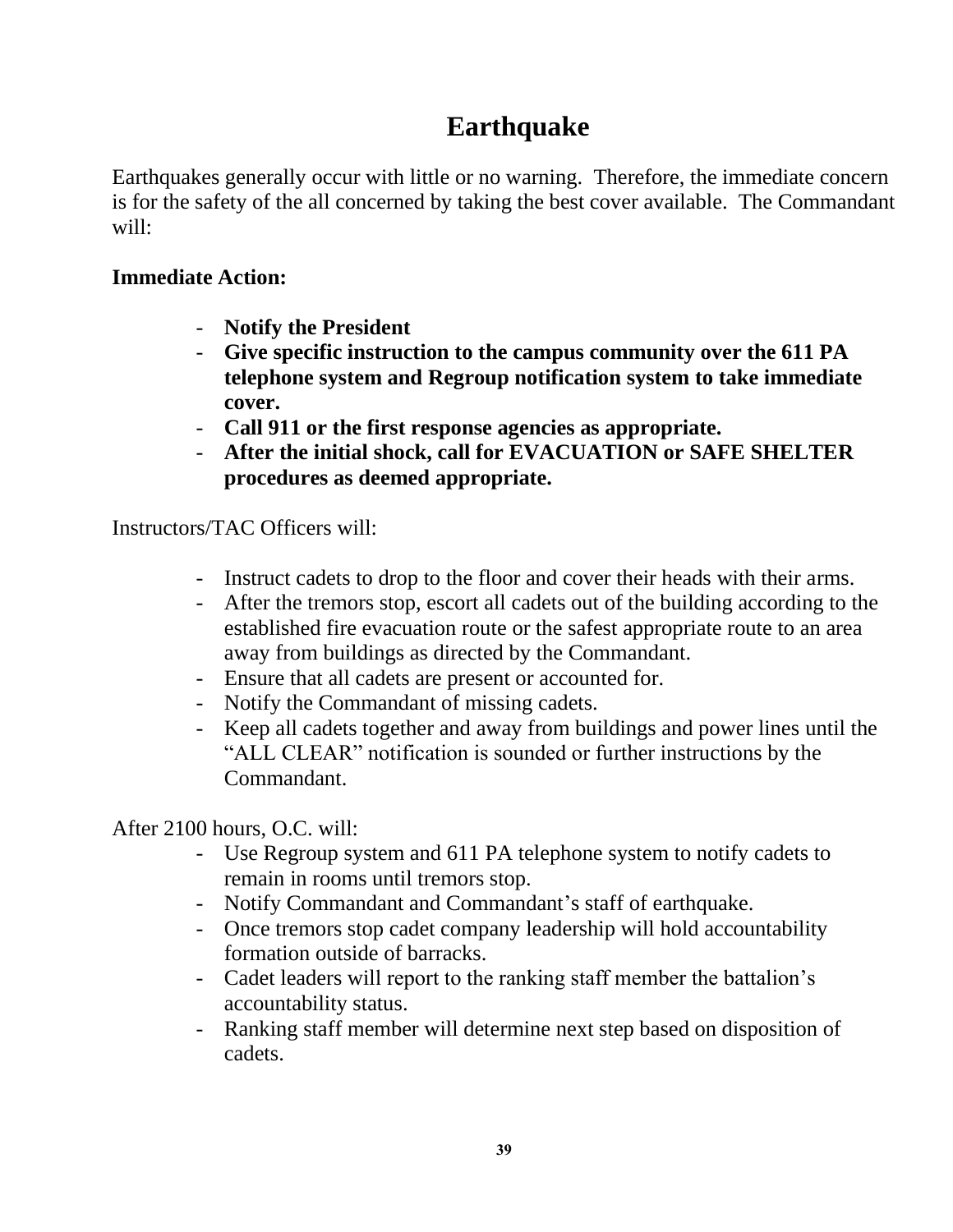## **Lockdown Procedures**

<span id="page-39-0"></span>There are several crisis situations that pose an imminent danger to cadets and require an immediate **LOCKDOWN** of the campus. Such situations include an intruder on campus with a deadly weapon, a hostage situation, or an active shooter. Anyone witnessing such a threat will call 911 and contact the Office of the Commandant immediately specifying the location of the threat.

The Commandant, Chief, Campus Safety and Security, or Commandant's staff will immediately:

- Ensure that law enforcement officials have been notified.
- Notify the President
- Announce "THE CAMPUS IS IN **LOCKDOWN**. FOLLOW **LOCKDOWN** PROCEDURES IMMEDIATELY"
- Transmit the **LOCKDOWN** alert over Regroup, text and email system.
- Ensure Call 911 or the Marion Police Department

## **Immediate Action:**

- **Lock all doors and windows**
- **Move all cadets/employees away from doors and windows**
- **Turn off all lights**
- **Keep everyone quiet**
- **Wait for the "All Clear" from the Commandant's office.**

During lockdown personnel are required to remain where they are and will not attempt to move to another location until the ALL CLEAR.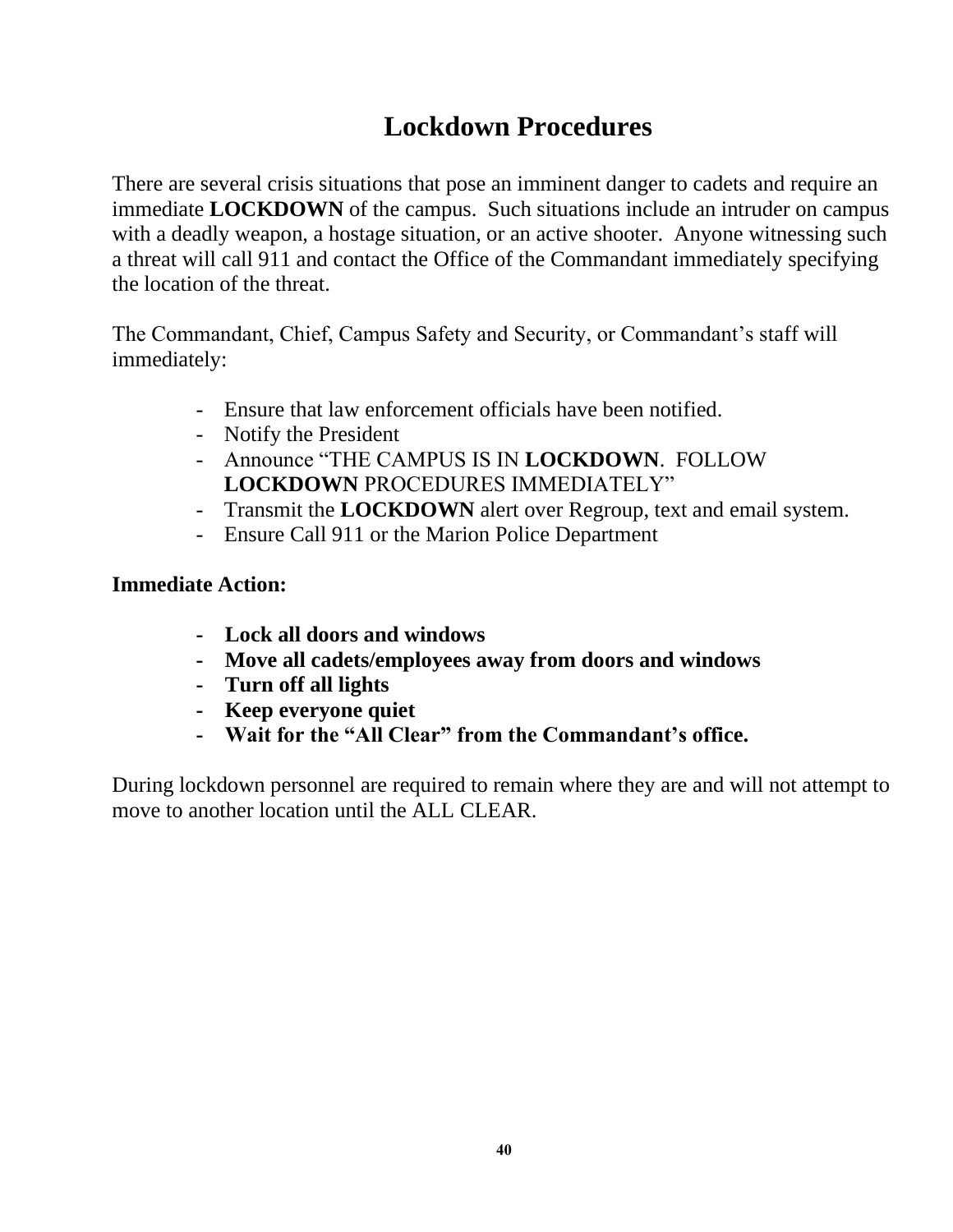## **Chemical or Radiation Spills/Releases**

<span id="page-40-0"></span>In the event of a serious chemical or radiation spill or release in, on, or near campus, the person witnessing the event will immediately call the Guardhouse. The Commandant or his staff will:

### **Immediate Action:**

- **Notify the President**
- **Determine the affected building(s) or area**
- **As applicable initiate EVACUATION procedures over the 611 PA telephone system and Regroup notification system for the specific building(s) or area affected**
- **As applicable, initiate a LOCKDOWN of the remainder of the campus over the 611 PA telephone system and Regroup notification system**
- **Notify the Marion Police Department and Fire Department.**

Upon receipt of the **LOCKDOWN** notification specifying the reason as chemical/radiation spill, instructors will additionally turn off the air-conditioning/heating systems in their rooms as appropriate. Chief, Buildings and Grounds will ensure larger HVAC units for affected buildings are also turned off.

The Chief, Campus Safety and Security is responsible for coordinating with appropriate local and state agencies for the development of procedures for the timely response and expeditious clean-up of hazardous material spills.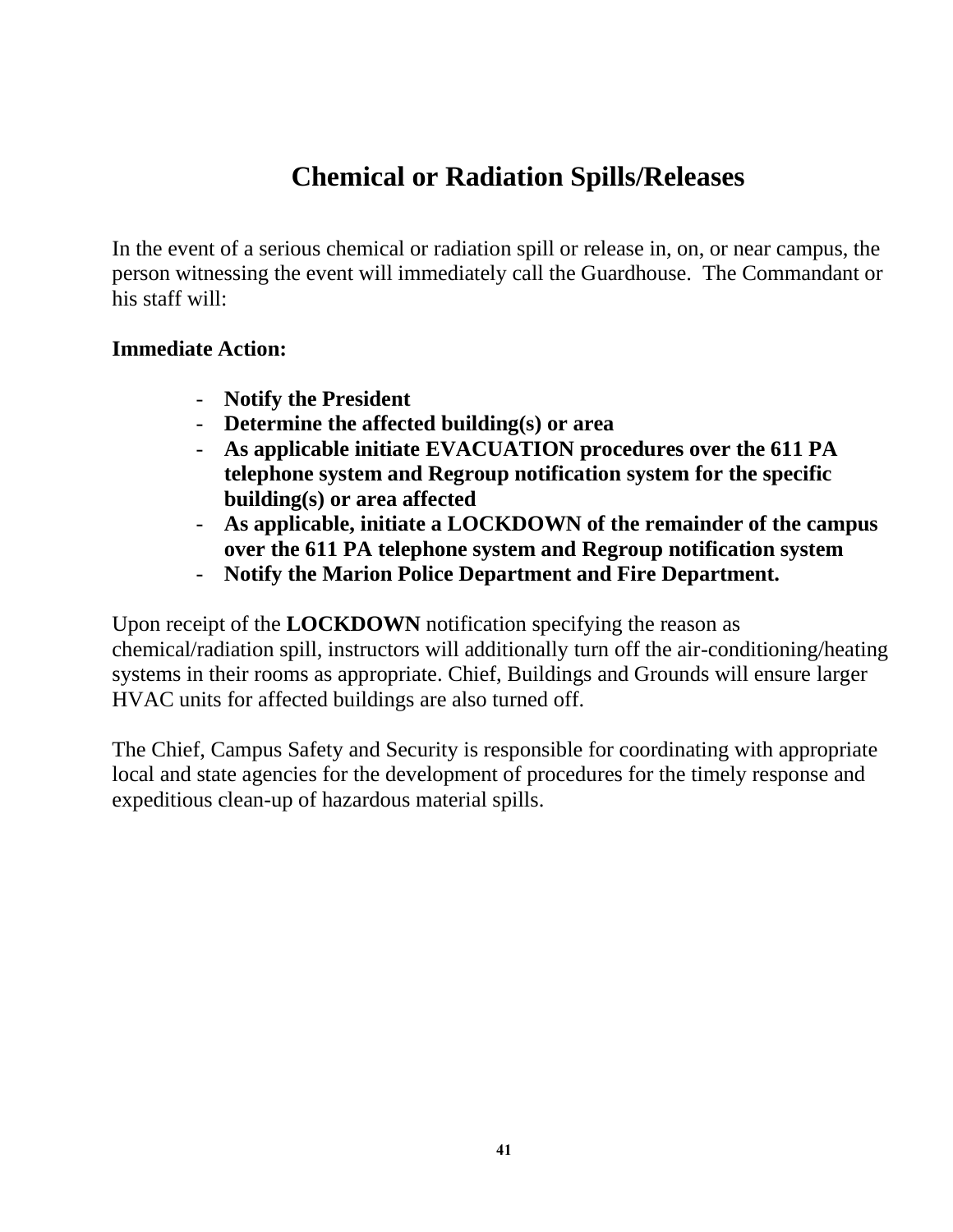## **Bomb Threat**

<span id="page-41-0"></span>In the event of a bomb threat received telephonically, the person receiving the threat will execute the **Bomb Threat Call Checklist** described below, then immediately notify the Commandant's Office. If a bomb threat is received in writing, the recipient will immediately notify the Commandant's Office, then execute the **Bomb Threat in Writing Checklist.** Upon notification the Commandant's staff will execute the following procedures:

## **Immediate Action:**

- **Notify the President**
- **Initiate fire EVACUATION procedures of the building targeted, or all buildings if no building is identified.**
- **If only one building is identified, initiate LOCKDOWN procedures for all other buildings.**
- **Call 911 or Marion Police Department at 683-9071.**
- **Follow the instructions of law enforcement agencies**

Upon receiving the notification to evacuate the buildings, instructors and staff will execute the following procedures:

- Evacuate the building according to the fire escape plan.
- Ensure that all cadets are out of the building and accounted for.
- Notify the Commandant's Office of any missing cadets.
- Keep cadets clear of the involved building, fire equipment, and fire fighters.
- Await the ALL CLEAR notification or further instruction by the Commandant.

**Bomb Threat Call Checklist:** attempt to keep the caller on the phone and ask the following questions.

> When is the bomb going to explode? Where is the bomb? What does the bomb look like? What kind of bomb is it? What will cause the bomb to explode? Did you place the bomb? What is your name? Where are you? What is your address?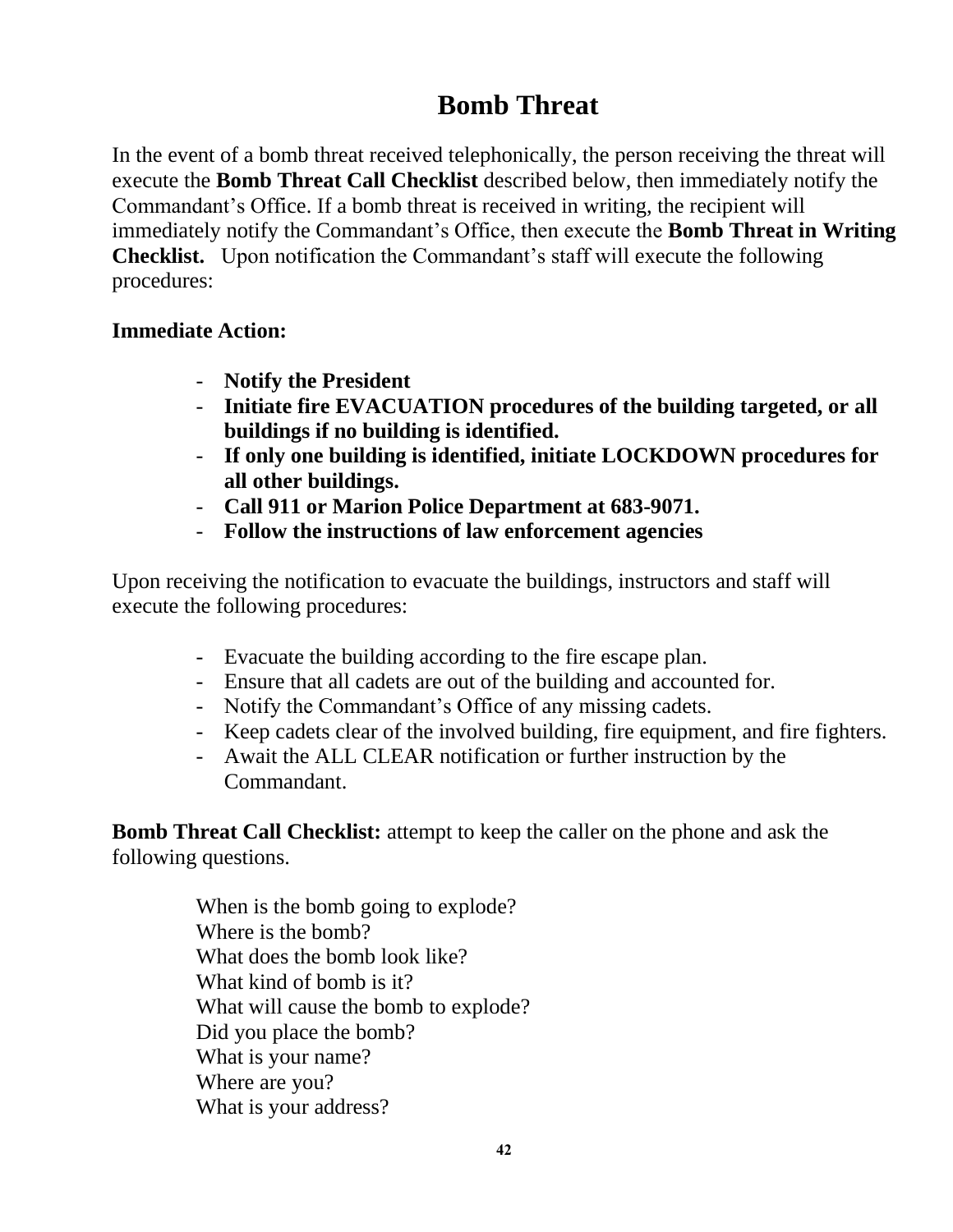How can we contact you?

Immediately following the call and after alerting the Command's office, fill out the following questionnaire.

Sex of Caller **Approximate age Time of call** 

Caller's voice (circle all that apply)

| Calm           | Laughing | Angry | Crying  | Disguised |
|----------------|----------|-------|---------|-----------|
| Excited Normal |          | Slow  | Rapid   | Slurred   |
| Familiar Nasal |          | Raspy | Stutter | Lisp      |

Accent? Country/Region \_\_\_\_\_\_\_\_\_\_\_\_\_

Was the caller:

| Well Spoken | Incoherent | <b>Irrational</b> |
|-------------|------------|-------------------|
| Foul        | Taped      | Reading           |

Background noises:

| Motor vehicles |       | Machinery Other voices |
|----------------|-------|------------------------|
| <b>Animals</b> | Clear | <b>Static</b>          |

Record the caller's exact words as nearly as you remember.

### **Bomb Threat in Writing Checklist**

- Avoid unnecessary handling of the document.
- Save all related materials such as envelopes or containers.
- Place each page of the materials between pieces of blank paper

- Maintain custody until turnover to the Chief, Campus Safety and Security or local law enforcement officials.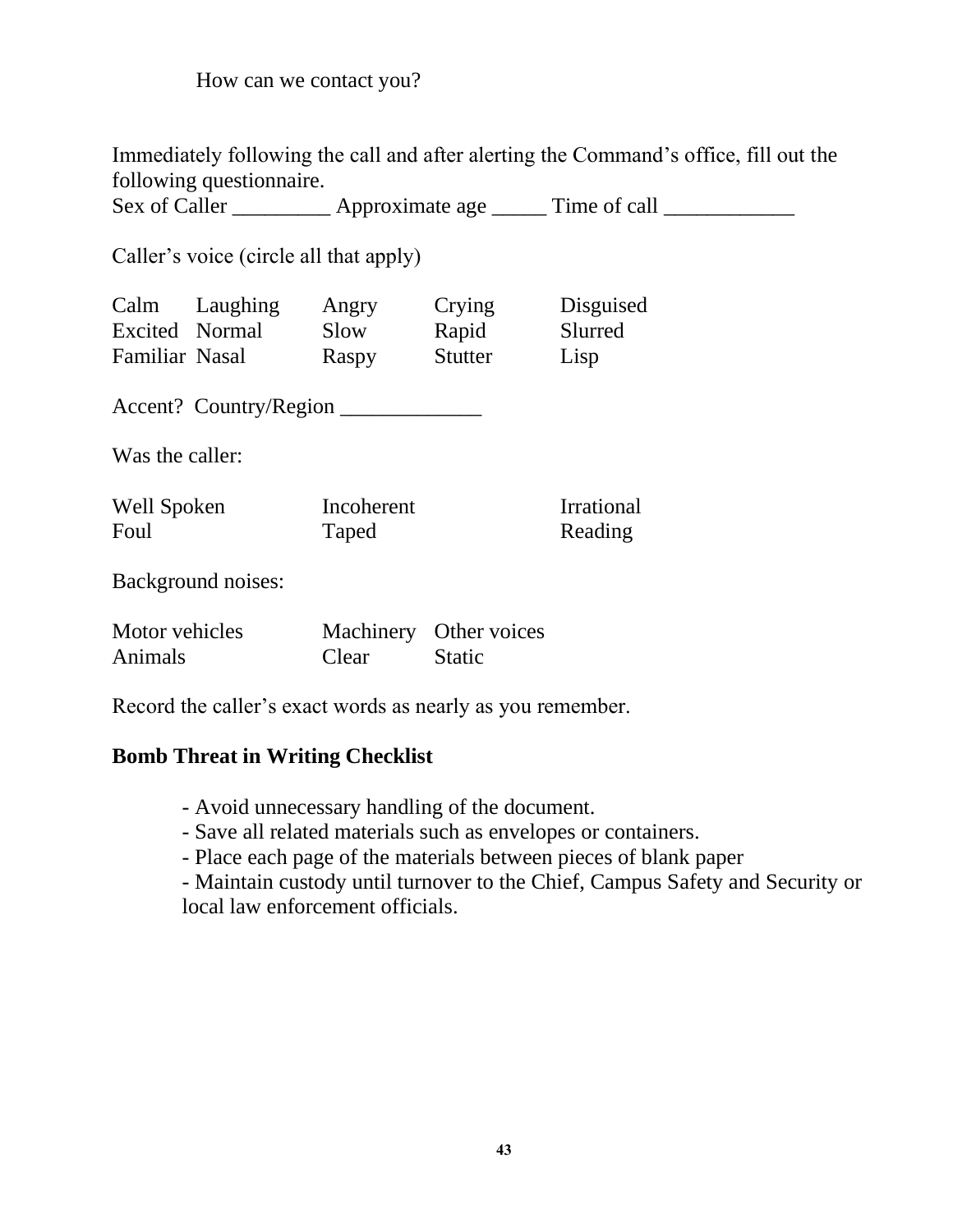## **Communication of a Personal Threat or Threat of Suicide**

## <span id="page-43-0"></span>**Immediate Action:**

## **- Report the incident to appropriate supervisory personnel immediately**

Communication of a threat to do bodily harm constitutes assault under the law, and may be evidence of a potential threat to the safety of others. Upon witnessing a threat to commit bodily harm, the incident should be reported to appropriate authority. In the event that the threat was communicated by a cadet, the incident should be reported to the Commandant of Cadets, Vice President and Dean for Academics, or Chief, Campus Safety and Security, in a timely manner.

The Commandant, with the assistance of the Chief, Campus Safety and Security, will investigate the incident and take appropriate disciplinary action as required.

If the threat was communicated by an MMI employee, the incident should be reported to the employee's supervisor, who is required to report the threat to the Chief Financial Officer (CFO). The CFO will apprise the President and take appropriate action in accordance with ACCS Policy.

Threats from visitors or individuals who are not members of the MMI community will be reported to the Commandant's Office. The Commandant, Assistant Commandant, or Chief, Campus Safety and Security will respond and determine the need to notify local law enforcement agencies.

Threats of suicide must be reported immediately to the Commandant of Cadets. The Commandant, or his appropriate staff member, will immediately respond to the cadet and determine the need for continuous monitoring, until referred to an appropriate counseling agency. Specific follow-up actions are detailed in **PART III: Crisis Action Follow-Up Procedures.**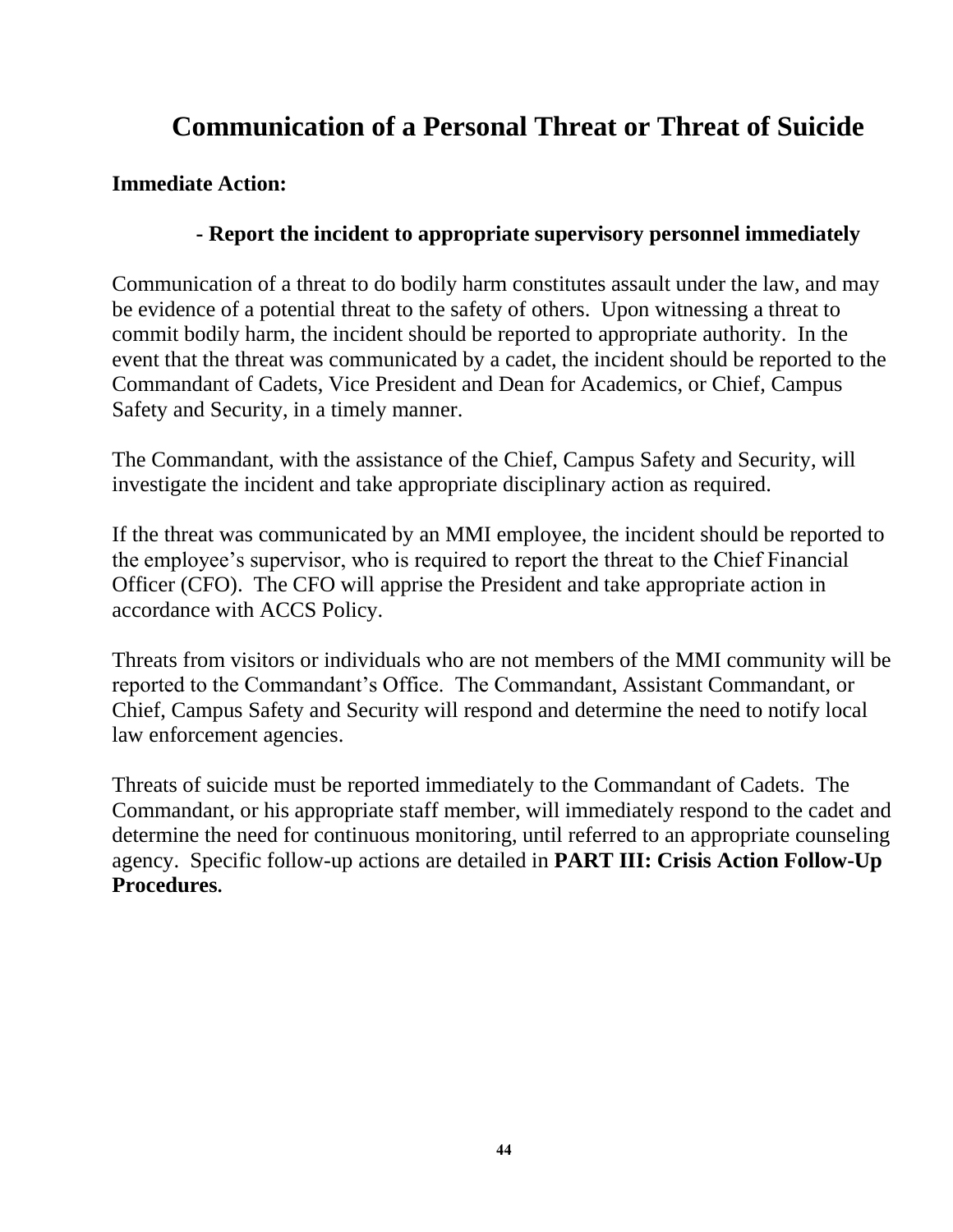## **Active Shooter/ Cadet or Intruder with Deadly Weapon**

<span id="page-44-1"></span><span id="page-44-0"></span>In the event that a cadet or outside intruder is observed with a deadly weapon or threatens others with a deadly weapon, the Office of the Commandant will be notified immediately at (334) 683-2322. The Commandant, Chief, Campus Safety and Security, or Commandant's staff will execute the following procedures:

### **Immediate Action:**

- **If the shooter is in close proximity of you, take necessary actions to get out of danger area.**
- **Only when you are in a safe location and not at risk of death or bodily harm. Call 911 or the Marion Police Department at 334-683-9071.**
- **Notify the President.**
- **Initiate campus-wide LOCKDOWN over the 611 PA telephone system and Regroup notification system.**
- **Transmit LOCKDOWN procedures over the Regroup System**
- **Identify the cadet or intruder and pinpoint his or her location.**
- **Await instruction from law enforcement.**

Instructors and staff will:

- Follow active shooter training and decide to either Run/Hide/Fight
- Lock all doors and windows
- Move all cadets/employees away from doors and windows
- Turn off all lights
- Keep everyone quiet
- Wait for the "ALL CLEAR" from the Commandant's office, as directed by the President.

If in close proximity to/contact with the intruder:

- Follow active shooter training and decide to either Run/Hide/Fight
- Do not make sudden moves that could frighten the subject
- Do not initiate communication with the subject
- Never argue with the subject
- Only the senior staff/faculty member should communicate with the subject, if communication is necessary.
- Take your time talking to the subject and keep his/her attention away from the cadets.
- If subject starts shooting, tell cadets to get down and take cover
- Physical force should not be attempted unless someone's life is in imminent danger.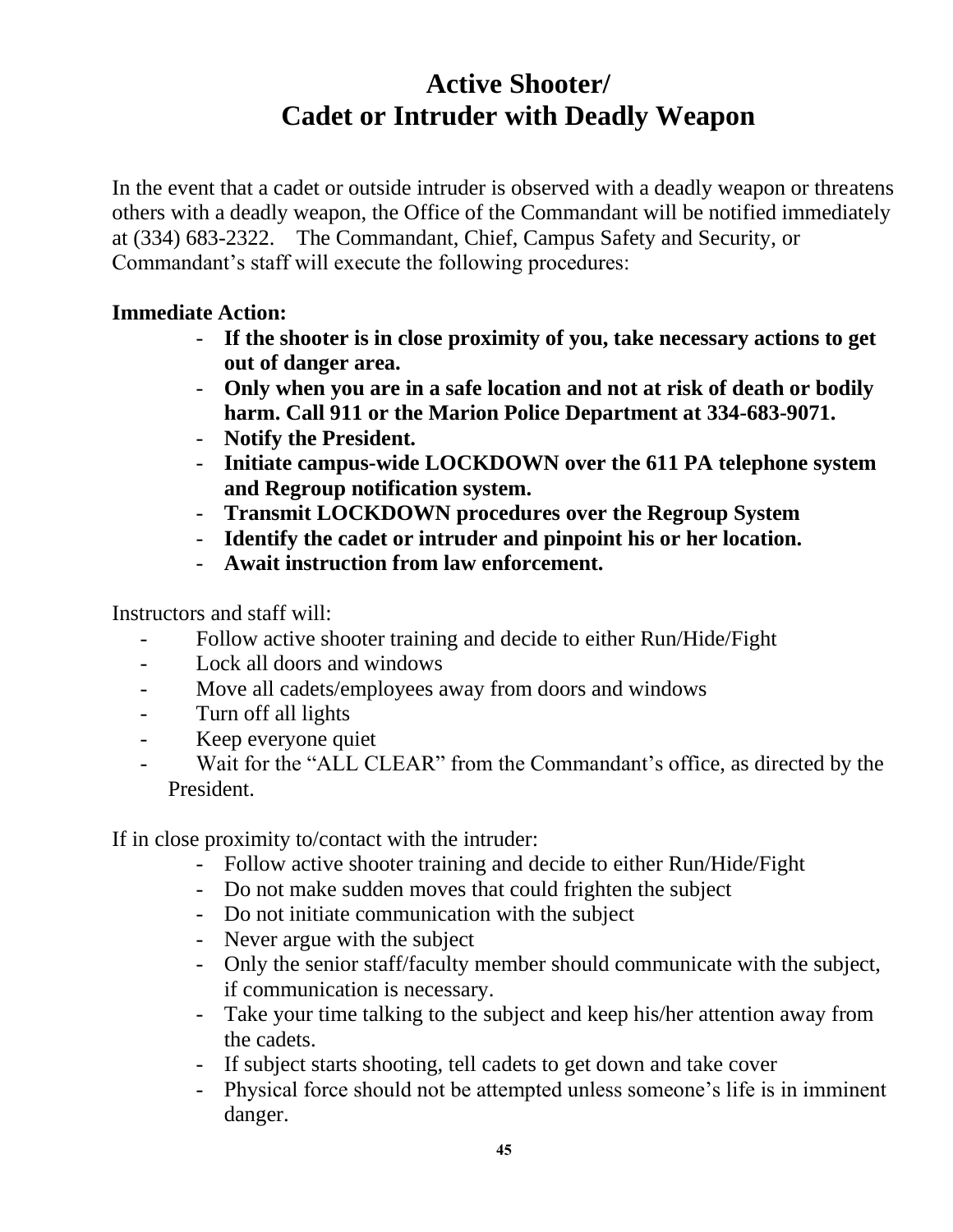- Make mental notes of as many details as possible and do not touch anything at the crime scene, except as necessary to render emergency aid.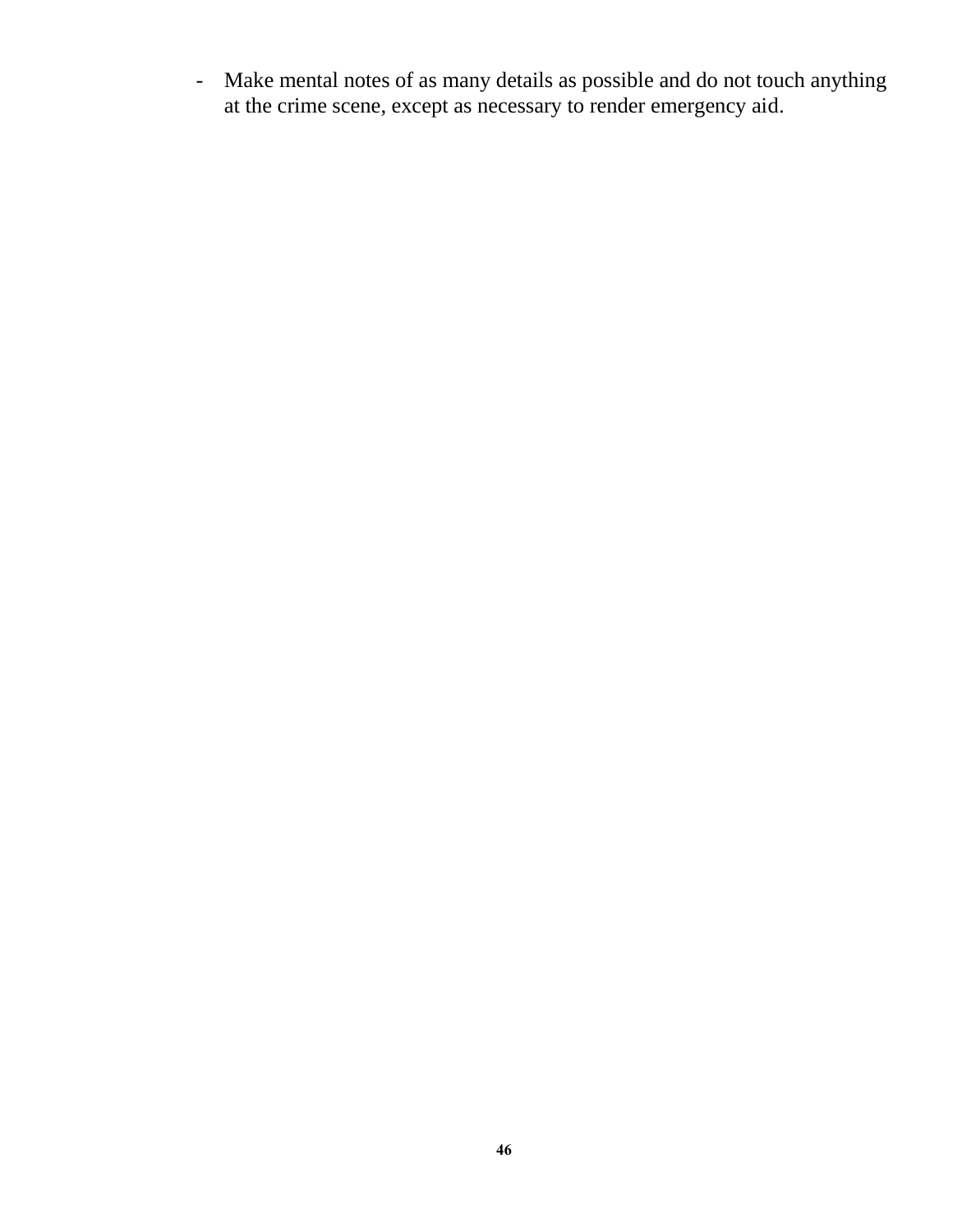## **Fighting and Rioting**

<span id="page-46-0"></span>In the event of fighting or rioting on campus, the instructor will:

### **Immediate Action:**

- **Send a senior ranking or reliable cadet to the Commandant's Office to get assistance.**
- **Attempt to take charge by loudly commanding that the behavior stop immediately.**
- **Obtain help from other instructors or staff members.**
- **Attempt to keep other cadets away from the site of the fighting or rioting.**
- **Attempt to separate the combatants and prevent them from further confrontational behavior.**
- **Physical force should not be attempted unless severe bodily harm is imminent.**

The Commandant will:

- Notify the President
- Activate **LOCKDOWN** procedures if necessary
- Notify the Marion Police Department at 334-683-9071 when required by law.
- Attempt to defuse tensions
- Remove the cadets involved in the altercation to the Commandant's Office, or other appropriate location under adequate supervision.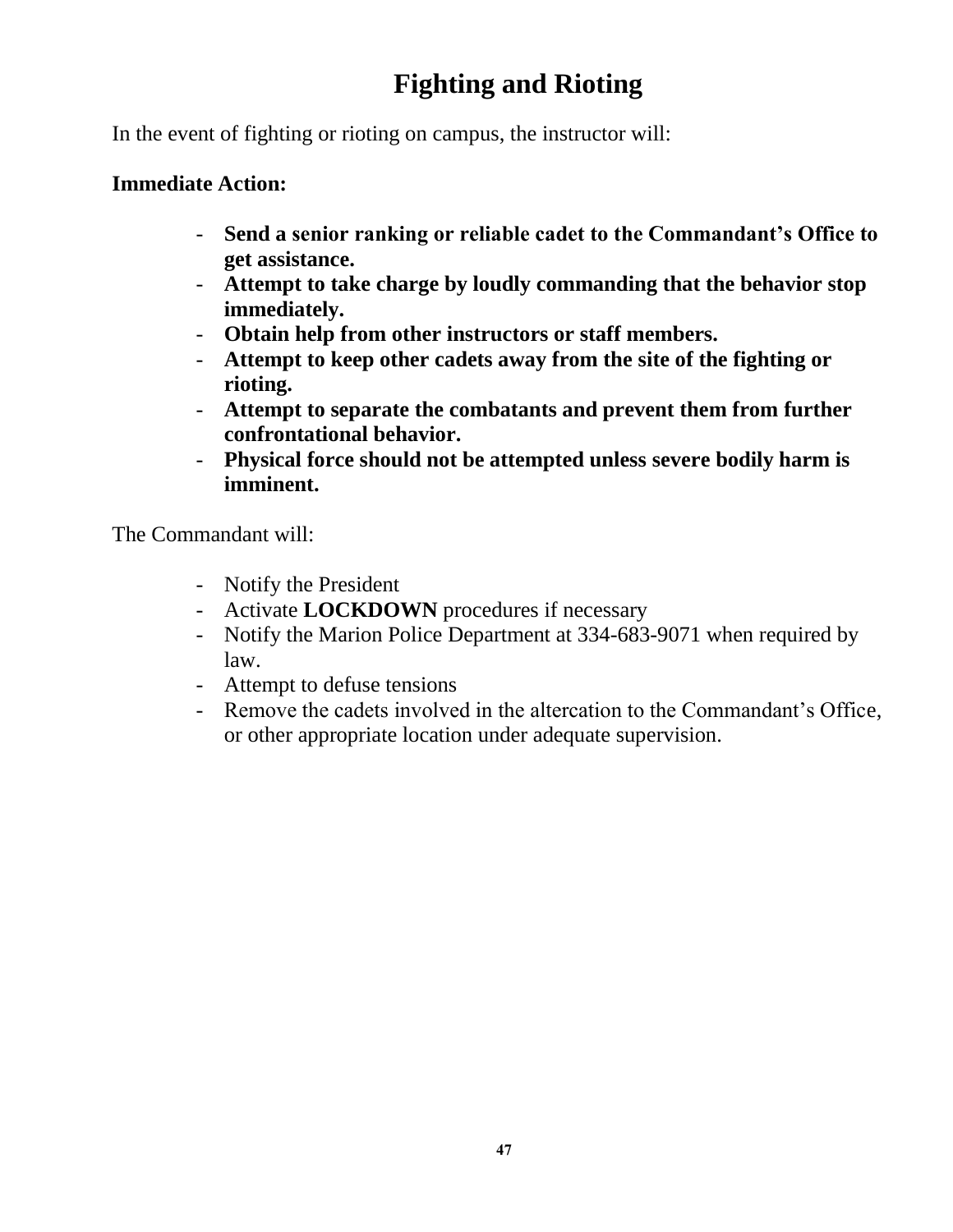## **Hostage Situation**

<span id="page-47-0"></span>In the event of a hostage or barricade situation instructors will:

## **Immediate Action:**

- **Stay calm**
- **Follow the instructions of the captor, providing they do not place additional cadets or staff at risk.**
- **Do not attempt to escape or resolve the situation by force.**
- **If a rescue effort takes place by law enforcement agencies, instruct cadets to lie on the floor and await instructions from the rescue team.**

The Commandant will:

- Notify the President.
- Initiate a **LOCKDOWN** of the campus utilizing the 611 and public address systems as applicable with the operational threat
- Transmit **LOCKDOWN** procedures over the Regroup System
- Call 911 or the Marion Police Department at **683-9071** immediately.
- Move all other cadets and instructors away from the hostage or barricade site.
- Provide adult presence to non-involved cadets to maintain calm.
- Cooperate with law enforcement agency.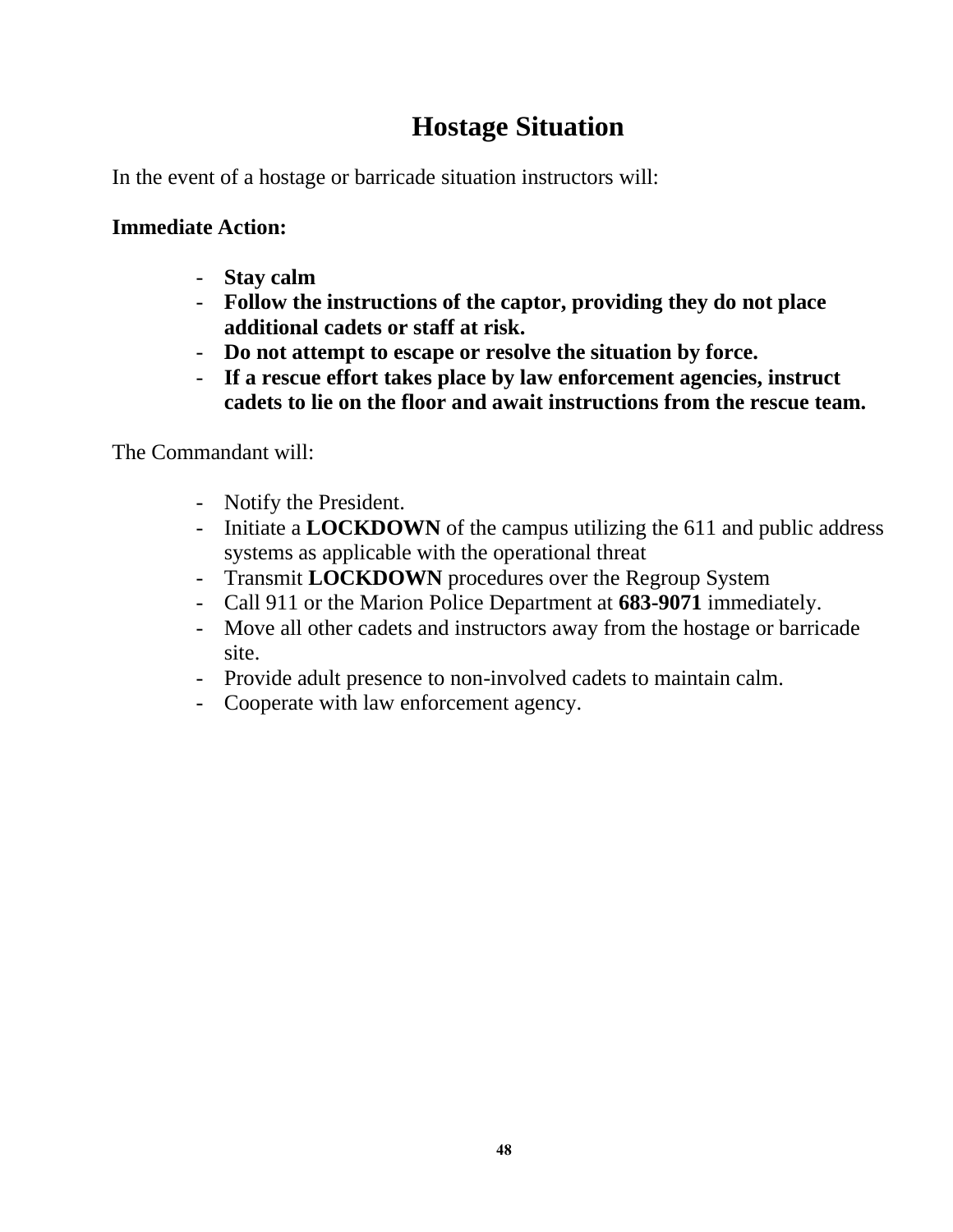## **Public Information Procedures**

<span id="page-48-0"></span>If not dealt with properly, serious incidents that occur at MMI can have a detrimental effect on public relations, recruiting, and alumni and donor support for the school. It is extremely important that MMI provide timely and accurate information to the public and the news media consistent with the privacy concerns of cadets, faculty and staff. In the event of any serious incident, the following procedures will be followed:

- The President will be notified immediately and the Campus Emergency Response Team (CERT) activated. In consultation with the members of the CERT and others as required, the President will ascertain as much information as is available relative to the incident.
- The President will notify the Chancellor of the Alabama The ACCS System as appropriate.
- A media statement will be prepared accurately explaining as much information as possible consistent with concerns for the privacy and confidentially rights of the individuals involved, and for the conduct of ongoing investigations.
- Parents/guardians of cadets involved in an incident will be notified and provided information by the Commandant in coordination with appropriate agencies.
- Queries from other parents/guardians will be referred to the Commandant who will provide the information approved by the President.
- Queries from news media and all others will be referred to the Public Affairs Officer, or to another point of contact (POC) designated by the President as spokesperson, who will provide the information approved by the President.
- In most serious incidents that are expected to have news interest, it is usually better for the news media to hear the information from the school first. Consequently, as soon as accurate information is available, a news release with the information approved by the President should be sent to the local and regional media outlets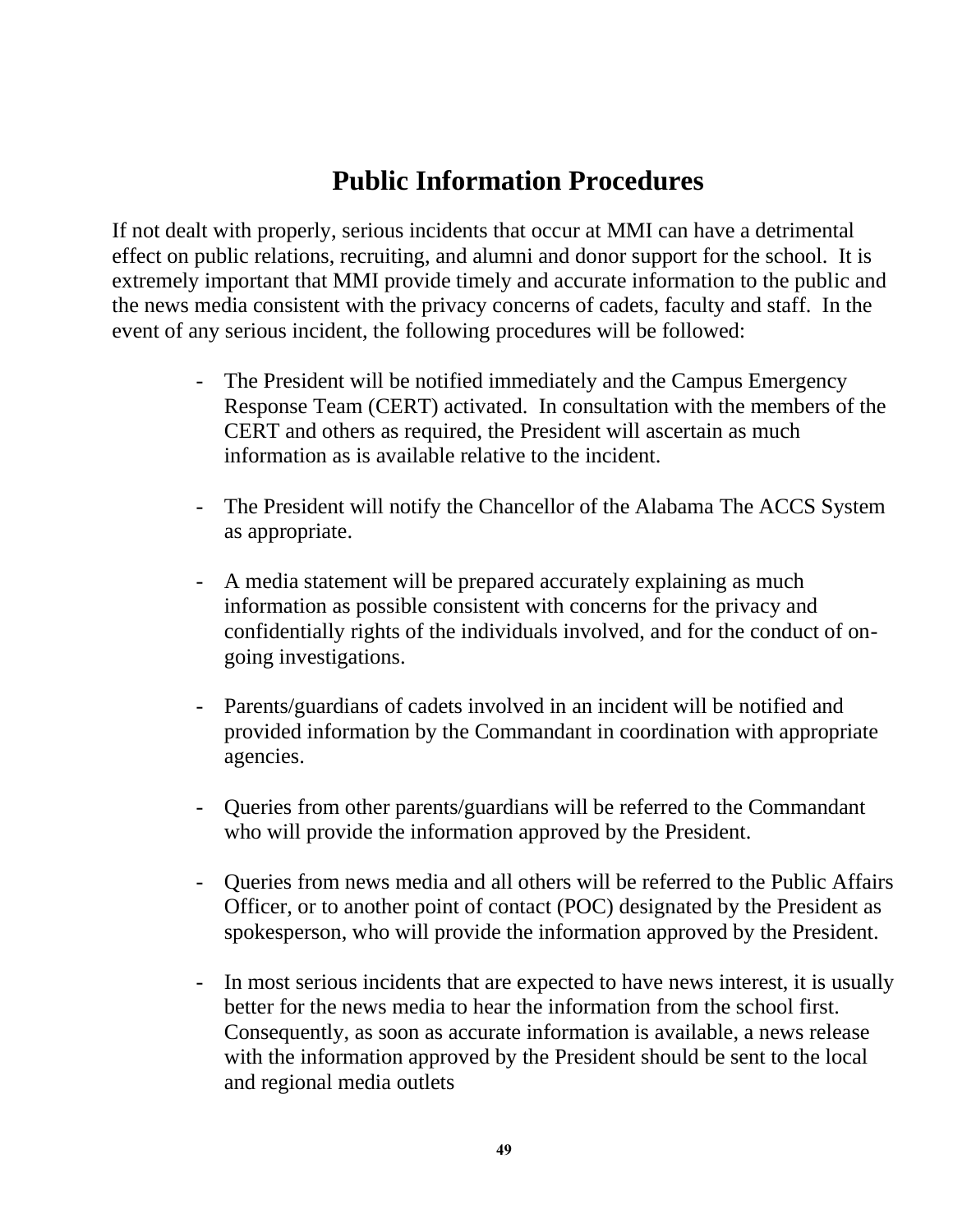- Unless otherwise approved by the President, no other staff or faculty member is authorized to act as spokesperson for the school regarding the incident. If queried, faculty and staff members will refer the person or agency making the query to the President's public information representative.
- If asked to be interviewed by the media regarding the incident, faculty and staff members must gain approval from the President and are cautioned not to reveal information that would violate individual privacy and confidentially, or that would interfere with an on-going investigation of the incident.
- Queries of a legal nature arising from any serious incident will be referred to the Executive Vice President and Chief Academic Officer.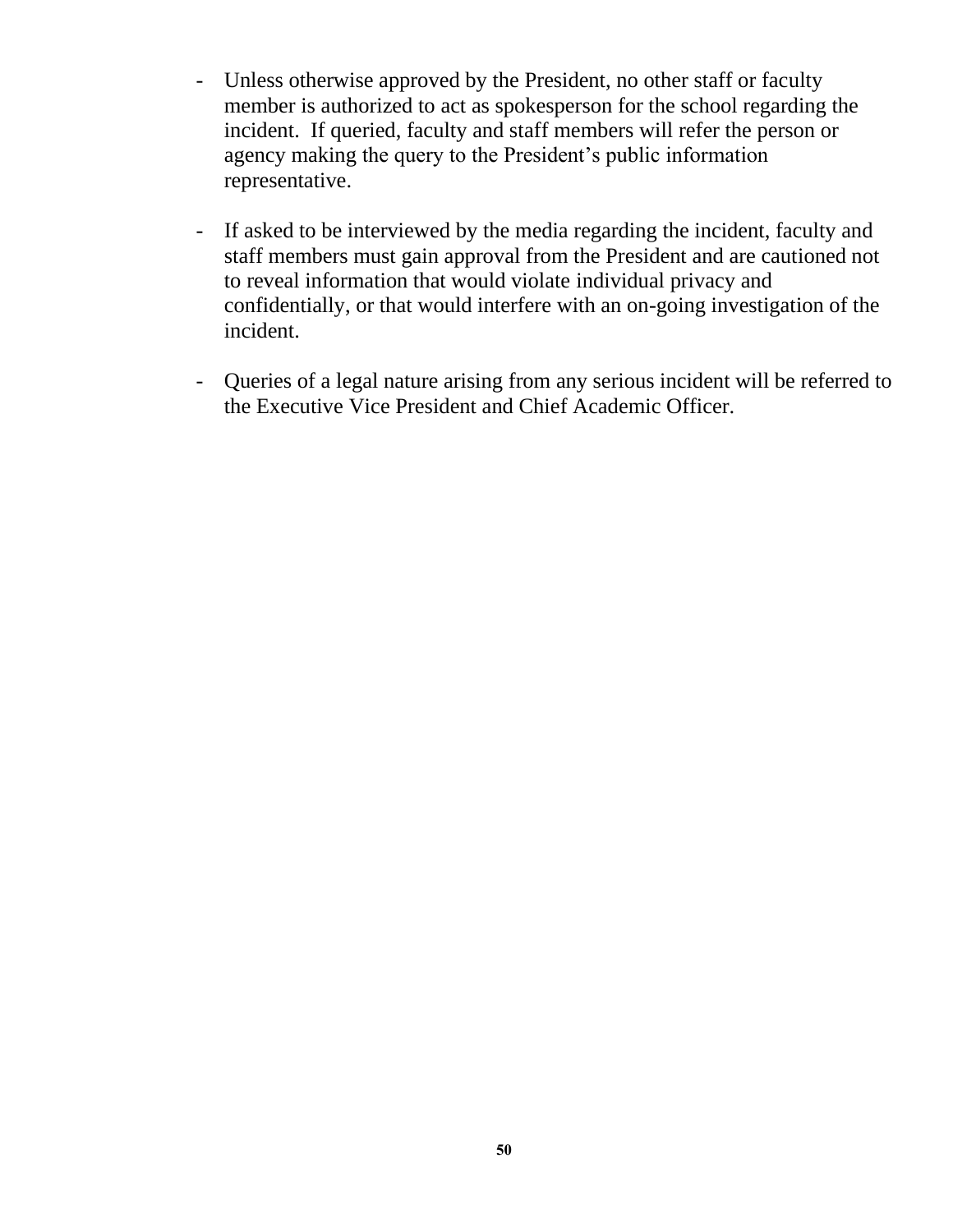## **Search and Seizure Checklist**

- <span id="page-50-0"></span>1. Remove the cadet to a private area away from other cadets
- 2. Closely observe the cadet during removal and search
- 3. Have another school official present as a witness during the search
- 4. Have school officials of the same gender as the cadet conduct and witness the search.
- 5. Offer the cadet the opportunity to surrender the suspected item.

6. Conduct the search in a discreet manner to minimize possible embarrassment to the cadet.

7. Seize any item that violates a criminal law or Institute regulation or provides evidence of such a violation.

8. Before searching a cadet's personal belongings, attempt to identify the item for which you are searching. Upon finding the item, stop the search, unless you have reasonable suspicion to believe that additional items will be found. For example, if you find a gun, it is reasonable to continue searching for bullets or other weapons.

### 9. Follow the **Chain-of-Custody Checklist:**

Make an inventory of seized items that includes:

Description of item(s) seized Date and time of seizure Source of seized item (from whom and at what location) Name of the official who seized the item Name of the person witnessing the search

Place the items in a bag, envelope, or container marked with inventory information.

Secure evidence in a locked storage area with restricted access.

Do not leave any evidence unattended.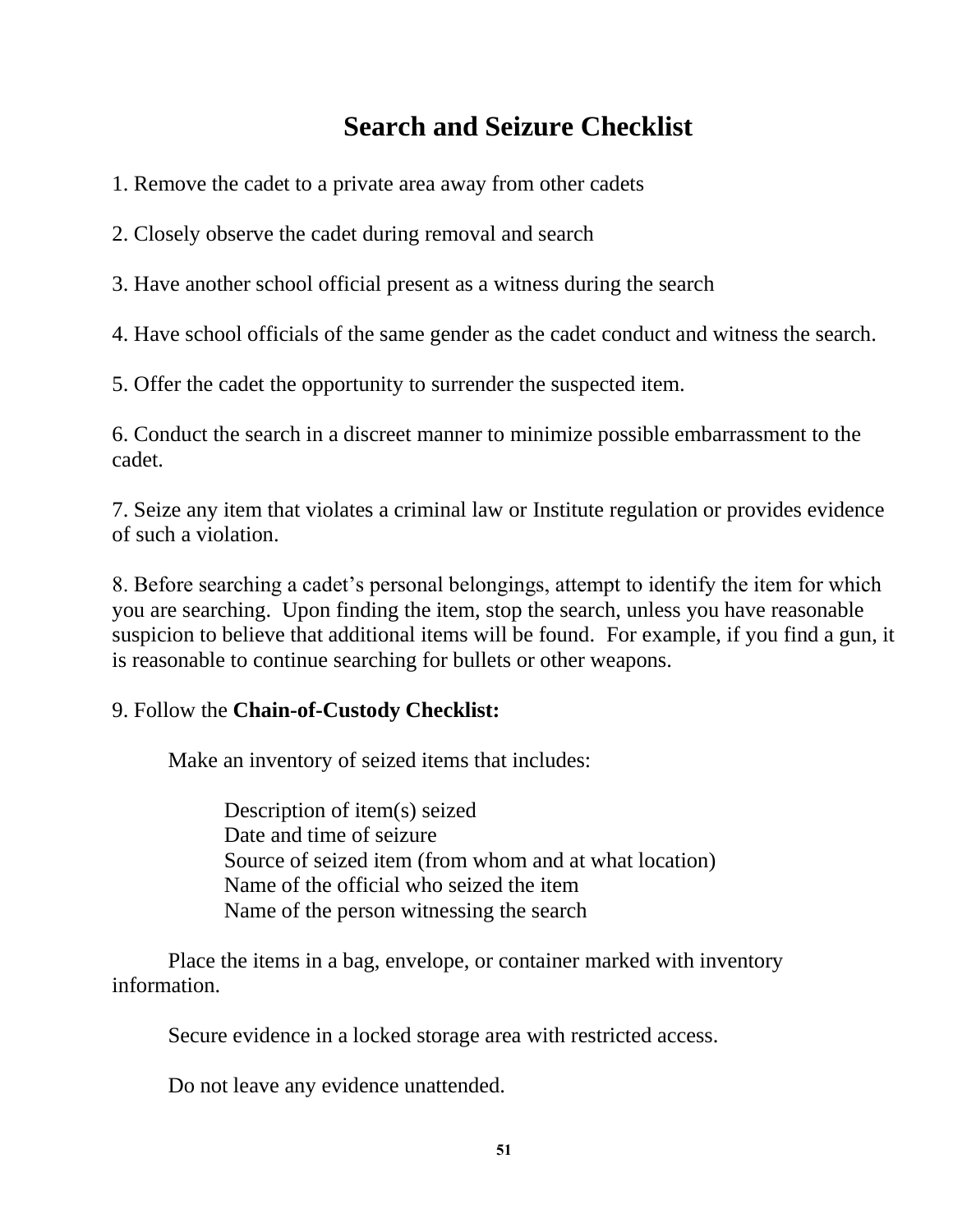As applicable, transfer the evidence as soon as possible to the Chief, Campus Safety and Security or appropriate law enforcement officer. Obtain and retain a copy of the inventory signed by the officer taking possession of the evidence.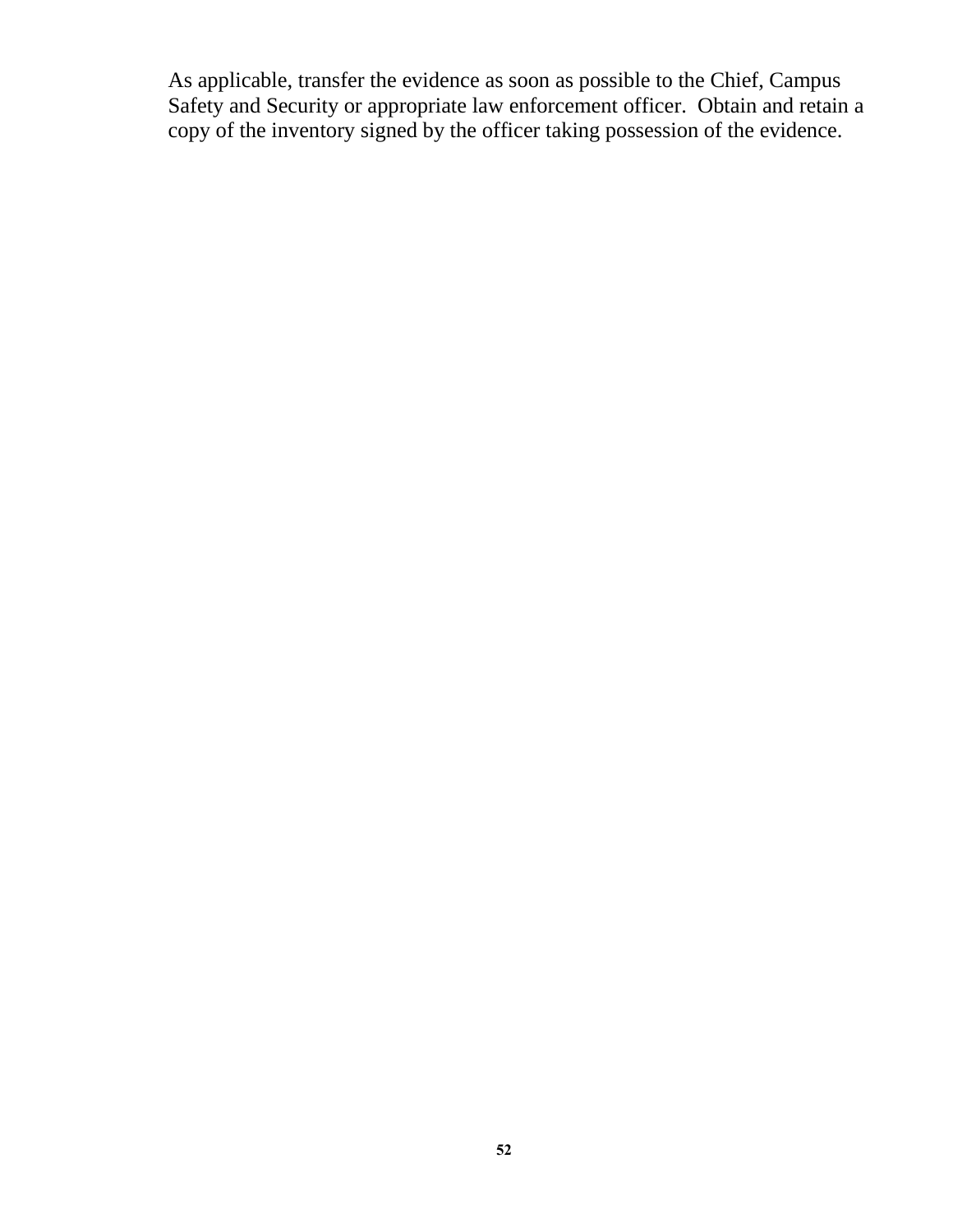# <span id="page-52-1"></span><span id="page-52-0"></span>**PART III CRISIS FOLLOW-UP PROCEDURES**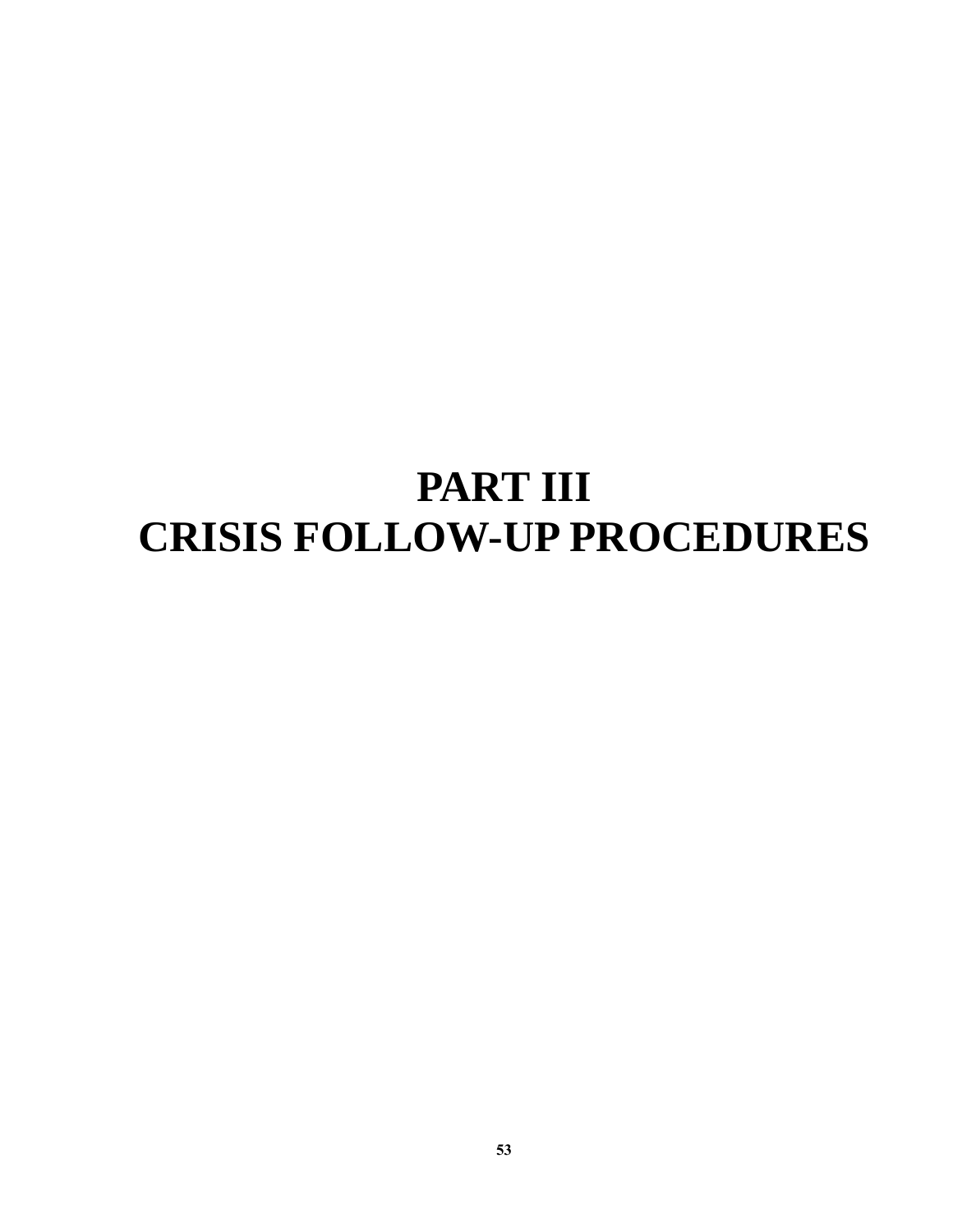## **Introduction**

<span id="page-53-0"></span>Disasters and crises that befall Marion Military Institute and the community result in numerous after-effects, many of which impact the health and welfare of the campus community and the viability and reputation of the institution. Implementing immediate and long-term follow-up procedures after a crisis is an essential responsibility of the administration and crisis management organization. Follow-up actions and procedures will be implemented to accomplish the following priorities:

- 1. Ensure the health and welfare of the campus community.
- 2. Restoration of MMI's academic programs and related services
- 3. Preserve property and assets
- 4. Assess damages, crisis action procedures, and long-term concerns
- 5. Safeguard institute reputation, public image, recruiting, and fundraising
- 6. Acknowledge those who deserve recognition

The declaration of "ALL CLEAR", and the content of "ALL CLEAR" messages broadcast over the 611 PA telephone system and Regroup notification system, must be approved by the President. Following the declaration of ALL CLEAR for any crisis the following procedures with respect to each of the above priorities should be considered for implementation.

## **Health and Welfare**

<span id="page-53-1"></span>**Accountability.** During crisis events strict accountability of personnel is essential to their safety. Cadets on campus are generally under the supervision of members of the faculty or staff, whether in the barracks, in class, or participating in athletic or military training activities. Many crisis action procedures listed in **Part II: Crisis Action Plan** direct accountability of cadets by the respective supervisors during crisis action implementation. Nevertheless, the Commandant should direct a roll-call of all cadets immediately following ALL CLEAR, to account for every cadet. Department directors and supervisors should similarly account for all of the employees under their supervision, as soon as conditions permit. The names and last known locations of all missing individuals should be reported to the Emergency Operations Center (EOC) immediately. The Campus Emergency Response Team (CERT) will initiate search procedures in coordination with appropriate first-response agencies.

**Hazards Assessment.** Many disasters, such as hurricanes and tornados, can create hazardous venues on campus. Flooded areas, swiftly draining culverts, fallen power lines, ruptured gas lines, and suspended tree limbs are just some examples. Before recommending ALL CLEAR, the Commandant of Cadets, Chief, Campus Safety and Security, the Superintendent of Buildings and Grounds, and, as applicable, professional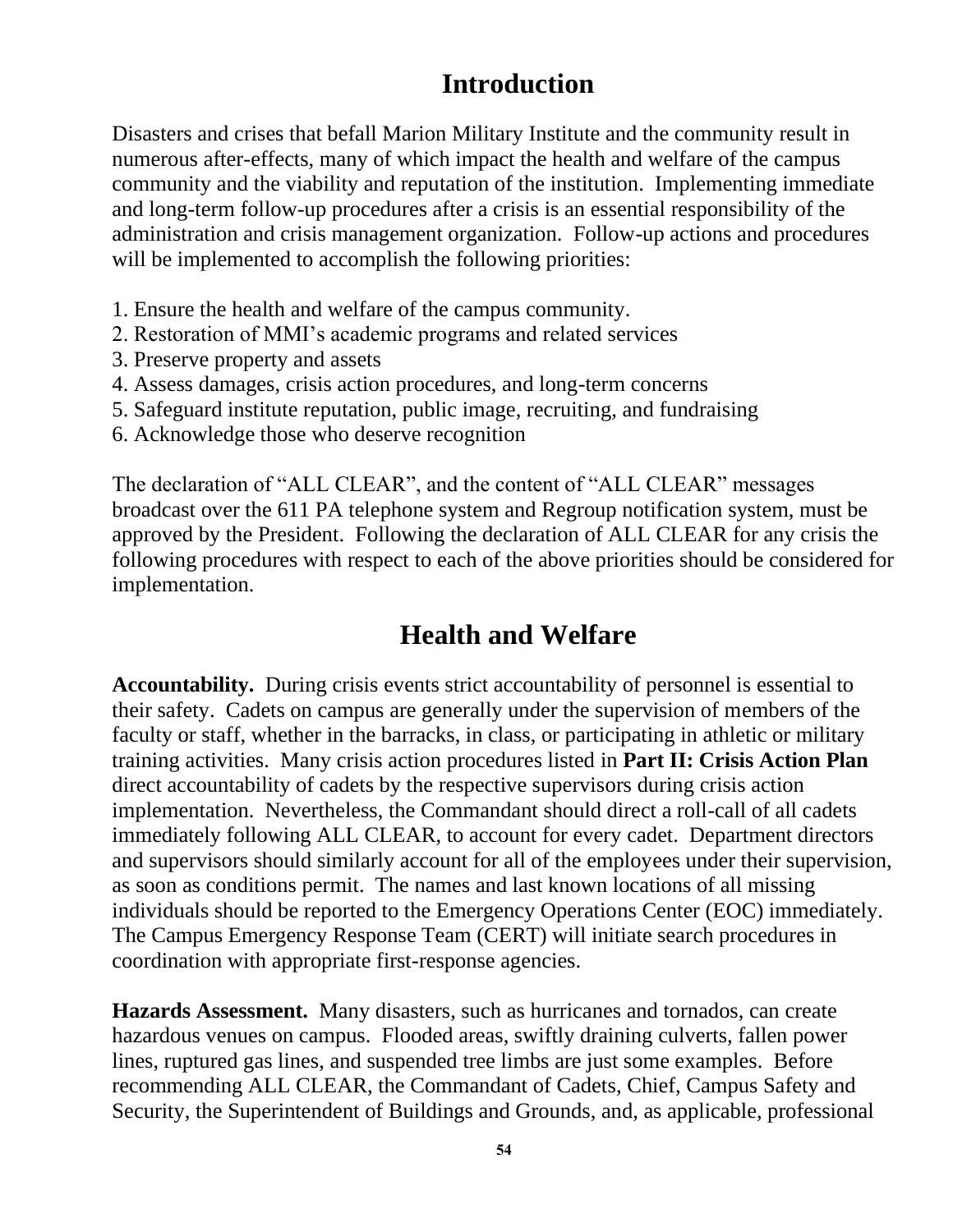medical personnel, should survey the campus, determine the structural integrity of buildings and facilities, identify hazardous situations, and secure hazardous areas to prevent access, as applicable.

**Grief and Trauma Counseling.** Crises on campus, especially deaths, are traumatic events in the lives of cadets. The death of a cadet, particularly from suicide, requires rapid, compassionate actions from school administration, cadet services, and academic personnel. Follow-up procedures after traumatic events include; (1) identification of those traumatized, (2) evaluation of the extent of the trauma for each, (3) determination of immediate needs of the traumatized individuals, and (4) long-term needs of the individuals traumatized. MMI employs limited clinical counseling expertise. However, clergy members from local churches are an excellent source of individuals trained in grief and trauma counseling. Professional counseling is available from Cahaba Center for Mental Health in Marion as well as other medical facilities in the vicinity.

**Cadet Information Briefings.** Rumors and speculation are deterrents to good order and discipline. Cadets should be informed as quickly and as accurately as possible following a disaster or crisis event. Accidents, acts of violence, and suicides are particularly susceptible to rumors and speculations. **Immediately following a crisis event and as soon as prudent, the President, or his representative, should address the Corps of Cadets.** The content of the address should be discussed by the CERT to ensure that all concerns of the cadets are addressed, and that sensitive information with respect to confidentiality and on-going investigation issues are not disclosed.

**Memorial Services.** The Corps of Cadets is a close social group. An appropriate memorial service in the event of the death of a cadet, whether on or off campus, is essential to bringing closure to close friends and the entire Corps. It can also be an important factor in grief management for the family of the victim. Memorial services should be planned in coordination with the family to ensure their availability and to deconflict with family funeral services. Local clergy of the family's faith are available in Marion or Selma to assist. It is recommended that cadets close to the victim be incorporated into the planning and presentation of the service. Additionally, allowing for the presence and possibly participation of cadets in the family funeral service is appropriate and should be encouraged.

## **Restoration of Services**

<span id="page-54-0"></span>**Access.** Once the hazards assessment has been conducted, the second priority is to restore vital utility services to the campus. Removing obstructions to vehicular access throughout the campus is essential to the restoration of other utilities. The Superintendent of Buildings and Grounds, working in close coordination with external agencies, must begin clearing roads and entranceways to buildings as soon as "ALL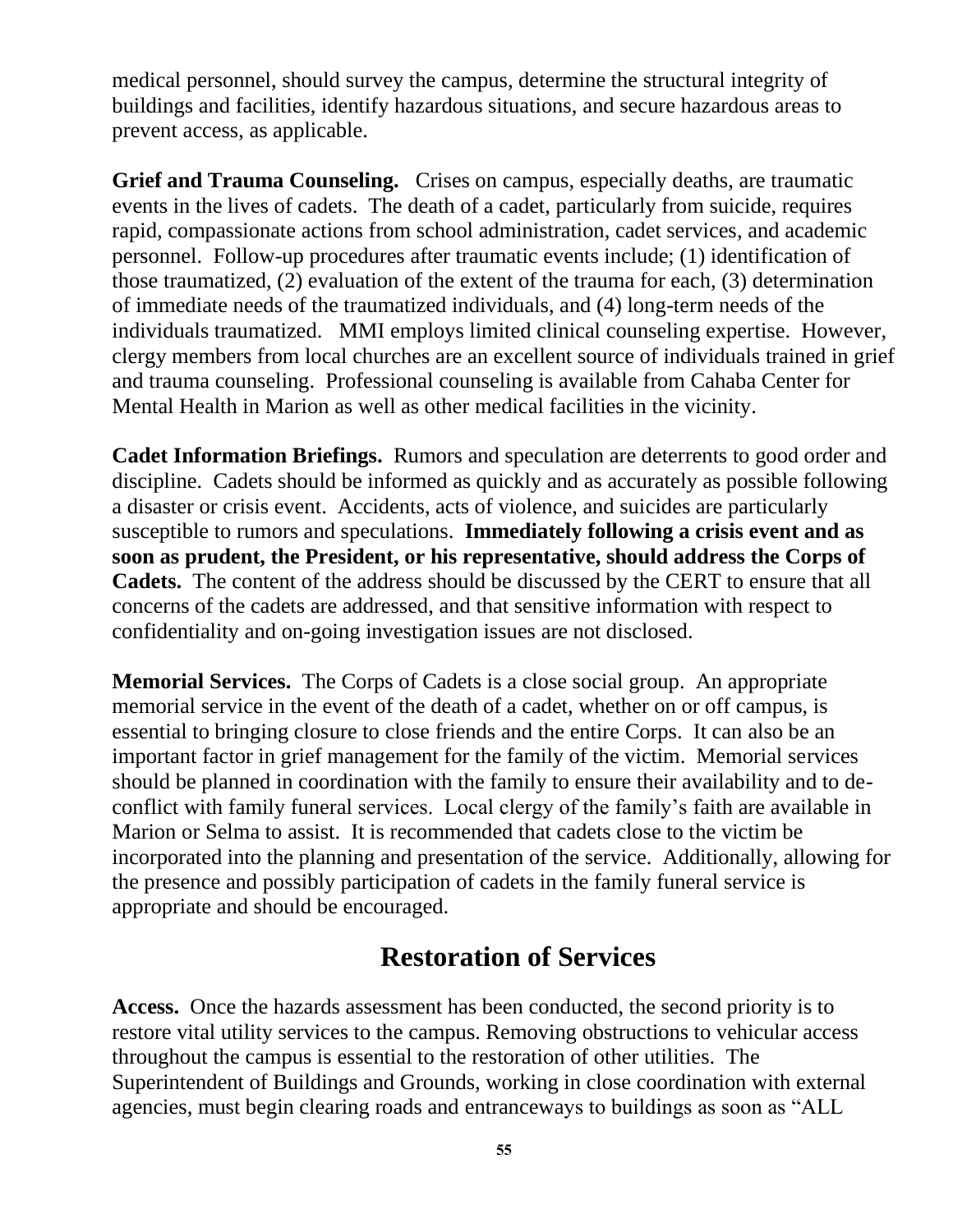CLEAR" is declared and hazards identified. The President with the recommendation from the CERT will determine clearance priorities.

**Water.** Water is critical to sanitation and occupancy of the campus barracks and living quarters. The Superintendent of Buildings and Grounds will coordinate directly with the City of Marion to ensure/restore water services. In the event of prolonged water service interruption, it may be necessary to procure commercial sources for bottled water and portable toilet facilities.

**Electrical Power.** Emergency Generators are available to maintain power to essential facilities until commercial power is restored campus-wide. The President, in consultation with the Executive Vice President and Chief Academic Officer, Superintendent of Buildings and Grounds, and the Commandant of Cadets will determine the priorities for emergency power distribution. The dining facility would be a first priority. The MMI and Judson College campuses are a high priority by Alabama Power Company for power restoration.

**Communication Services.** Communication by the 611 telephone PA system, telephone, Regroup notification system, and internet are essential for effective command and control during and after a crisis, and for passing instructions to cadets and parents on and off campus. The Superintendent of Buildings and Grounds, assisted by the Director of Information Technology is responsible for restoring the 611 Telephone PA system and internet as a first priority. The Director of Information Technology is also responsible for coordinating with BellSouth for the restoration of telephone outage as a first priority and the restoration of the IT network as a secondary priority.

**Campus Cleanup.** It may be necessary for all MMI employees and cadets to assist in the general cleanup of their work and activity areas. Campus cleanup will be conducted by the Superintendent of Buildings and Grounds, but may be assisted by work parties of cadets, under the supervision of the Commandant of Cadets, volunteer staff, and faculty members.

**Academic Classes.** The Executive Vice President and Chief Academic Officer or Chief Instructional Officer, assisted by the faculty, will determine the adequacy of academic facilities for resuming classes and will recommend to the President accordingly. A report of the number of lost instructional days, and a plan for making up those classes will be reported to the Chancellor of The ACCSthe ACCS, in accordance with State Board of Education Policy 211.01.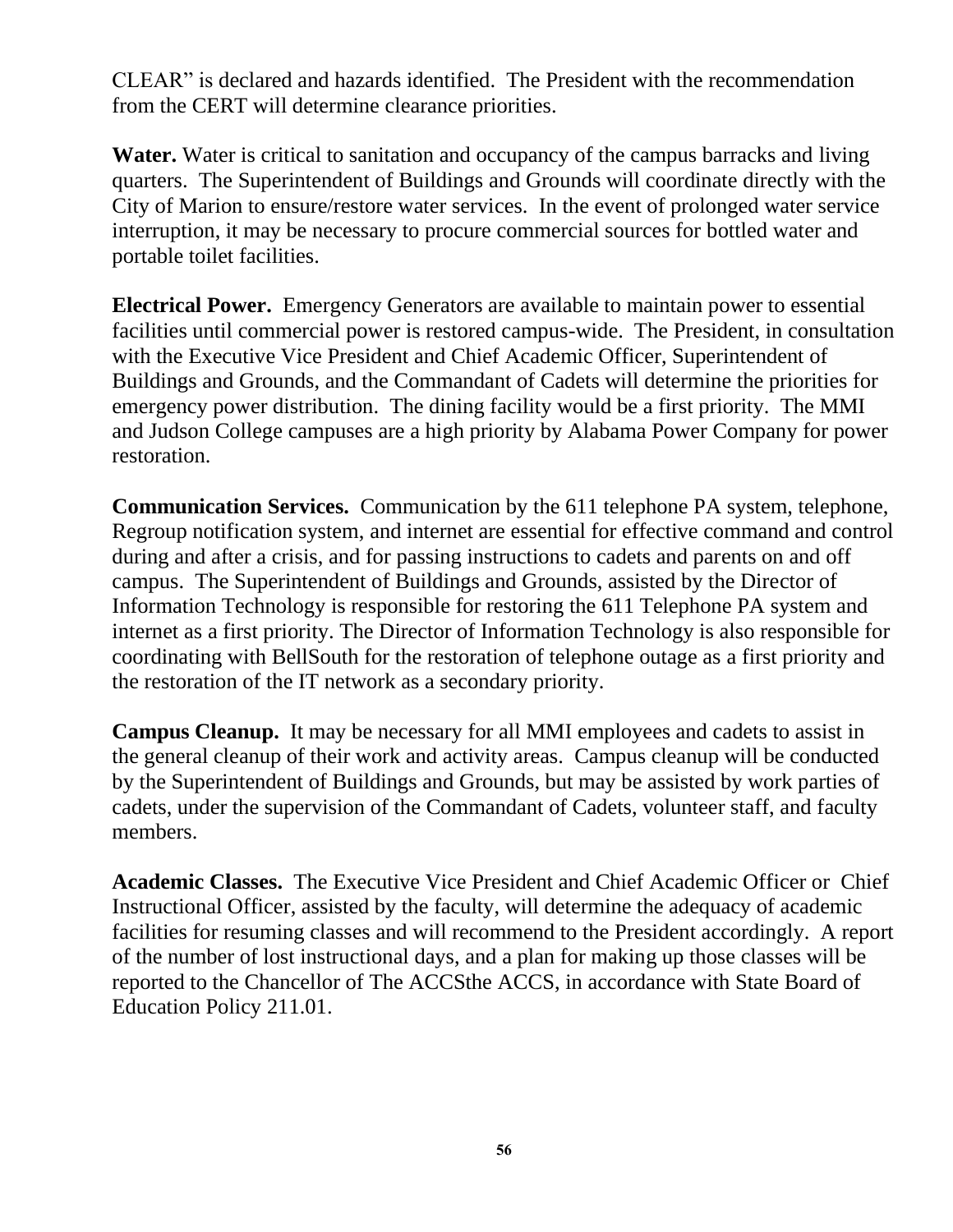## **Property and Assets**

<span id="page-56-0"></span>**Insurance Estimates.** The Chief Financial Officer (CFO) is responsible for documenting damage during the restoration process and coordinating with insurance agencies in a timely manner to apply for appropriate reimbursement.

**Application for State or Federal Aid.** The Chief Financial Officer is also responsible for determining the school's qualification for state or federal aid as the result of being declared an emergency or disaster area. The CFO will coordinate requirements with the Federal Emergency Management Agency.

## **Assessment**

<span id="page-56-1"></span>**Investigations.** All accidents, acts of violence, and deaths will be thoroughly investigated to determine the cause, establish culpability where appropriate, and to assist in preventing future incidents of a similar nature. The Commandant of Cadets and the Chief, Campus Safety and Security are responsible for investigating accidents and acts of violence within the Corps of Cadets. All deaths and serious acts of violence, by any member of the campus community, will be referred to the appropriate law enforcement agency. As applicable, the Chief, Campus Safety and Security will assist the investigation. All investigations will result in a report to the President and will contain recommendations relative to disciplinary action and prevention.

**After-Action Report**. Prior to deactivating the Campus Emergency Response Team at the end of each crisis situation and disaster, the Office of the Commandant, in coordination with members of the Executive Staff, will prepare an after-action report documenting a timeline of events; preparatory actions taken, if any; procedures and actions that proved effective or less than effective in response to the incident or accident, recommendations for changes/additions in procedures, facilities, and equipment; and identification of those individuals and agencies to be commended for extraordinary service. The report will be reviewed by the President and maintained on file in the Office of the Commandant.

## **Public Relations**

<span id="page-56-2"></span>**ACCS.** Timely reporting of a serious incident, and the on-going status of the Institute with respect to the incident, to the Chancellor of the ACCS and the Alabama State Board of Education is required by policy of the Board of Education. The CERT should draft immediate and follow-up releases for the President's consideration. Personal contact by the President with the board member representing District V in which MMI is located, should also be considered.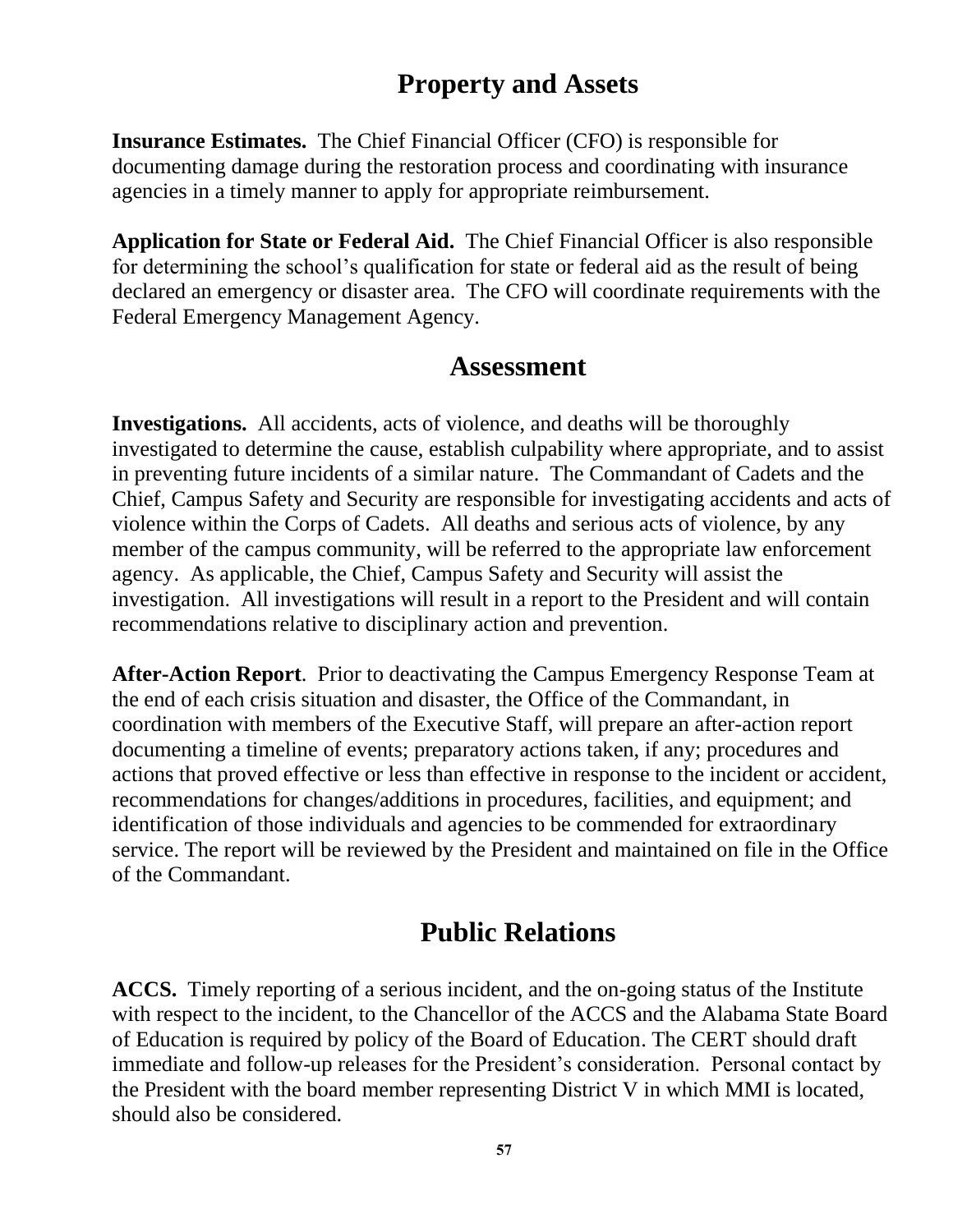**Parents/Alumni/Donors.** Parents, alumni, and donors are significant stakeholders in the Institute. The dissemination of timely, accurate information during and immediately following a crisis is essential to maintaining their trust and support. The CERT should consider drafting special reports to each group, for release by the President, to provide answers to questions and allay fears. The Commandant should communicate with parents frequently disseminating cleared information. The Director of Alumni Affairs should provide information to the alumni database, and the Vice President for Institutional Advancement should recommend special donors to be contacted with "inside information". The President should consider communicating personally with select members of the MMI Board of Trustees, Presidential Advisory Council and selected donors. If events become public knowledge through regional, state, or national news, applicants in the recruiting database should be contacted by Recruiting/Admissions personnel as soon as positive information can be divulged.

**Media follow-up.** Information during a crisis event is perishable. In addition to executing the public information procedures outlined in **Part II: Crisis Action Plan**, follow-up releases explaining the status of the Institute and actions taken should be considered. Local and regional media will often print follow-up stories prepared by the Institute when they would not otherwise assign a reporter to follow-up. Meritorious actions by cadets, faculty, and staff members can often create positive news after a crisis.

As applicable, MMI's Executive Staff, in cooperation with the CERT, will anticipate and respond to issues that challenges the credibility and reliability of the College. Law firms and insurance companies representing MMI should be instructed to keep the Executive Vice President appraised of legal proceedings that could generate news interest.

**Legal Issues.** Serious incidents, such as accidents, acts of violence, and suicide often result in law suits against institutions, where it can be demonstrated that "due diligence" was not present. The *MMI Campus Safety Manual* is one measure to ensure that the Institute is in continuous pursuit of preparation and prevention of threats to the safety of its community. The CFO should conduct a thorough review of the after-action report and investigations conducted after a serious incident, with respect to the College's vulnerability to legal action. The CFO, acting as the principle liaison with professional legal advisors, should seek legal advice with respect to procedures and precautionary practices employed by MMI when appropriate. ACCS legal advisors' contact information can be found at, [https://www.accs.cc/index.cfm/departments-services/legal/.](https://www.accs.cc/index.cfm/departments-services/legal/)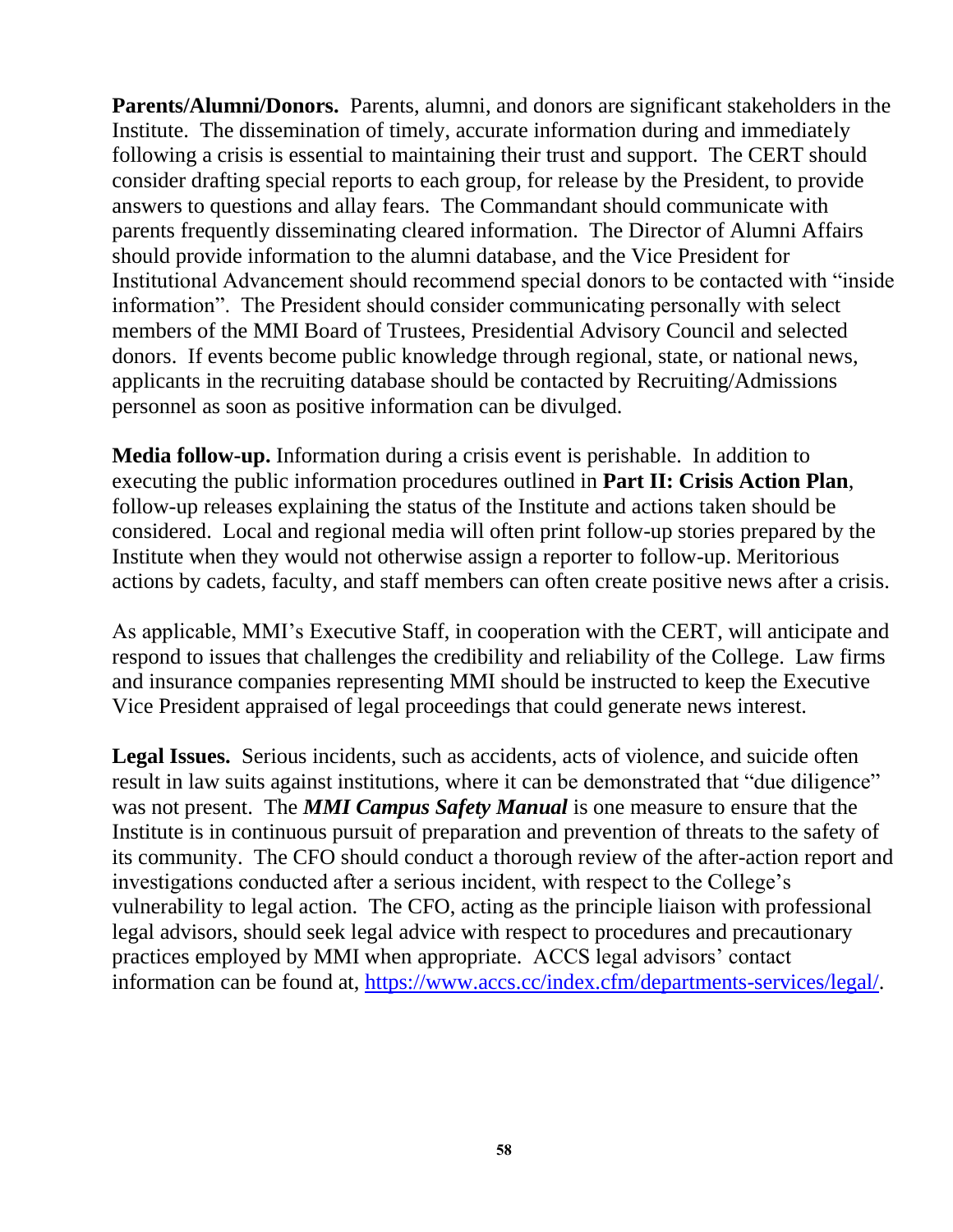## **Acknowledgements**

<span id="page-58-0"></span>**Individuals.** During crisis events and disasters many individuals perform acts of inspiration and courage. The CERT should actively query supervisors and cadet leaders to identify those deserving of special recognition. Recognition of buildings and grounds employees, faculty members, and cadets builds morale within the campus community, and significantly meritorious acts often serve as positive news stories in otherwise bad news events. Recommendations for acknowledgments should be included in the afteraction report prepared by the Office of the Commandant. Once approved by the President, the Public Information Officer is responsible for appropriate dissemination to media and posting in school publications.

**Agencies.** Similarly, many federal, state and local agencies perform meritoriously in crisis situations. The CERT should identify agencies for recognition, and draft letters of appreciation to appropriate supervisors of those agencies. Letters should identify specific individuals by name when possible. Identification of agencies in news media releases should also be considered. Accolades and recognition will serve the Institute well in strengthening the bonds and future cooperation with external agencies.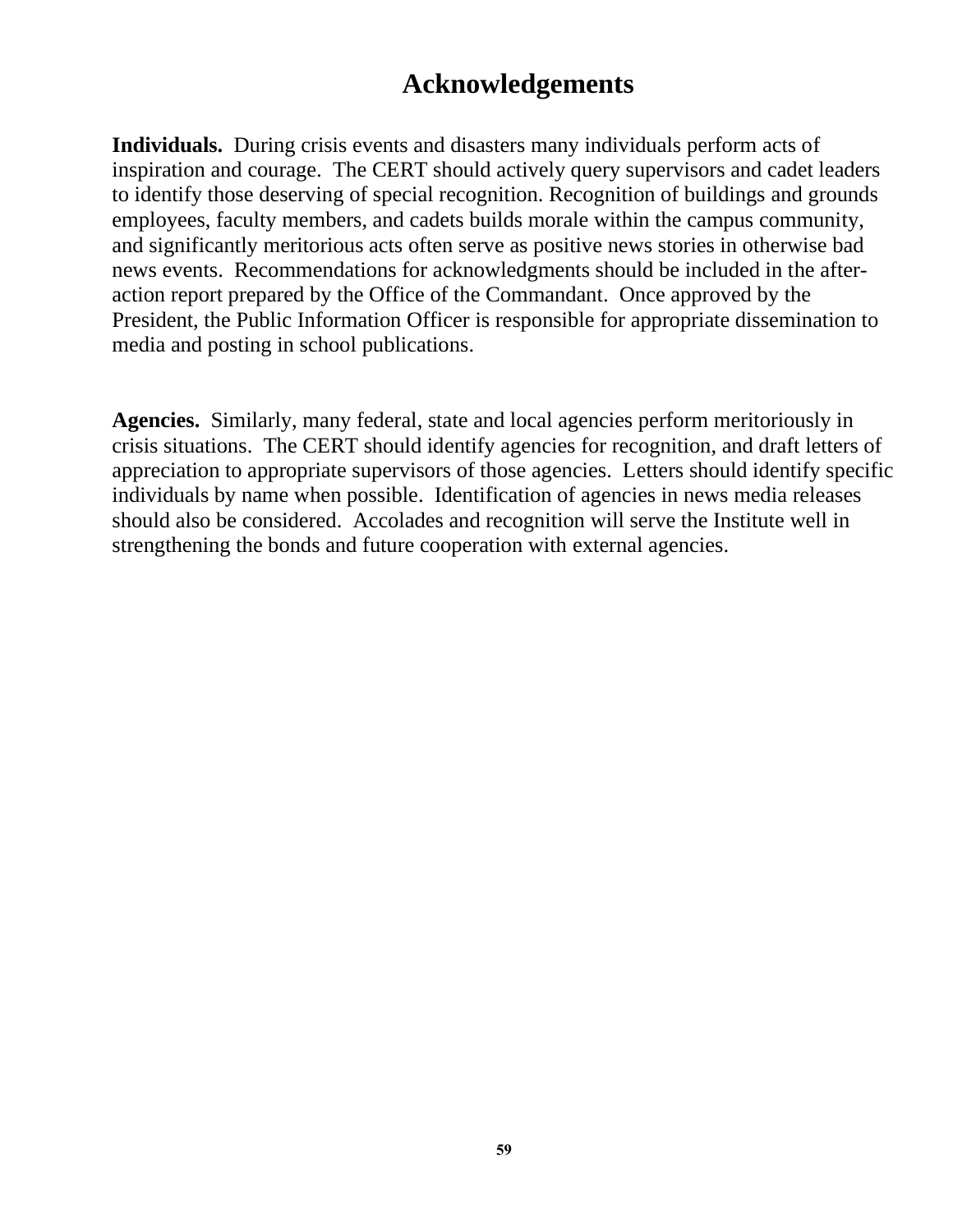

#### PRESIDENTS MESSAGE MARION MILITARY INSTITUTE Colonel David J. Mollahan, USMC (Ret.) President

<span id="page-59-0"></span>Colonel David J. Mollahan, U.S. Marine Corps (retired) became the 16th President of Marion Military Institute on 1 August 2009. He had been serving at the U.S. Naval Academy as Division Director, Humanities and Social Sciences Division, and as the senior Marine Corps Representative until 1 July 2009 when he retired, completing a 30-year Marine Corps career.

He was commissioned in June 1979 upon graduation from Oregon State University, where he earned a Bachelor of Science degree in Nuclear Engineering Technology. He later earned a Master of Military Studies degree from Marine Corps Command and Staff College where he graduated as a Distinguished Graduate. Colonel Mollahan also attended the Marine Corps Amphibious Warfare School, the Joint Forces Staff College, and the Massachusetts Institute of Technology (MIT) Security Studies Program as the Commandant of the Marine Corps Fellow.

Colonel Mollahan's military career has included multiple land and sea-based deployments to Okinawa, Korea, the Mediterranean Sea, the Indian Ocean and the Persian Gulf. He has participated in contingency and combat operations in Liberia, Somalia, the Adriatic Sea, Kosovo, and Iraq. His assignments have included Commanding Officer, Marine Medium Helicopter Squadron 263 (reinforced); Deputy Chief of Staff, U.S. Joint Forces Command; Chief of Staff, 2d Marine Aircraft Wing; and Commanding Officer, Marine Aircraft Group 26 (reinforced).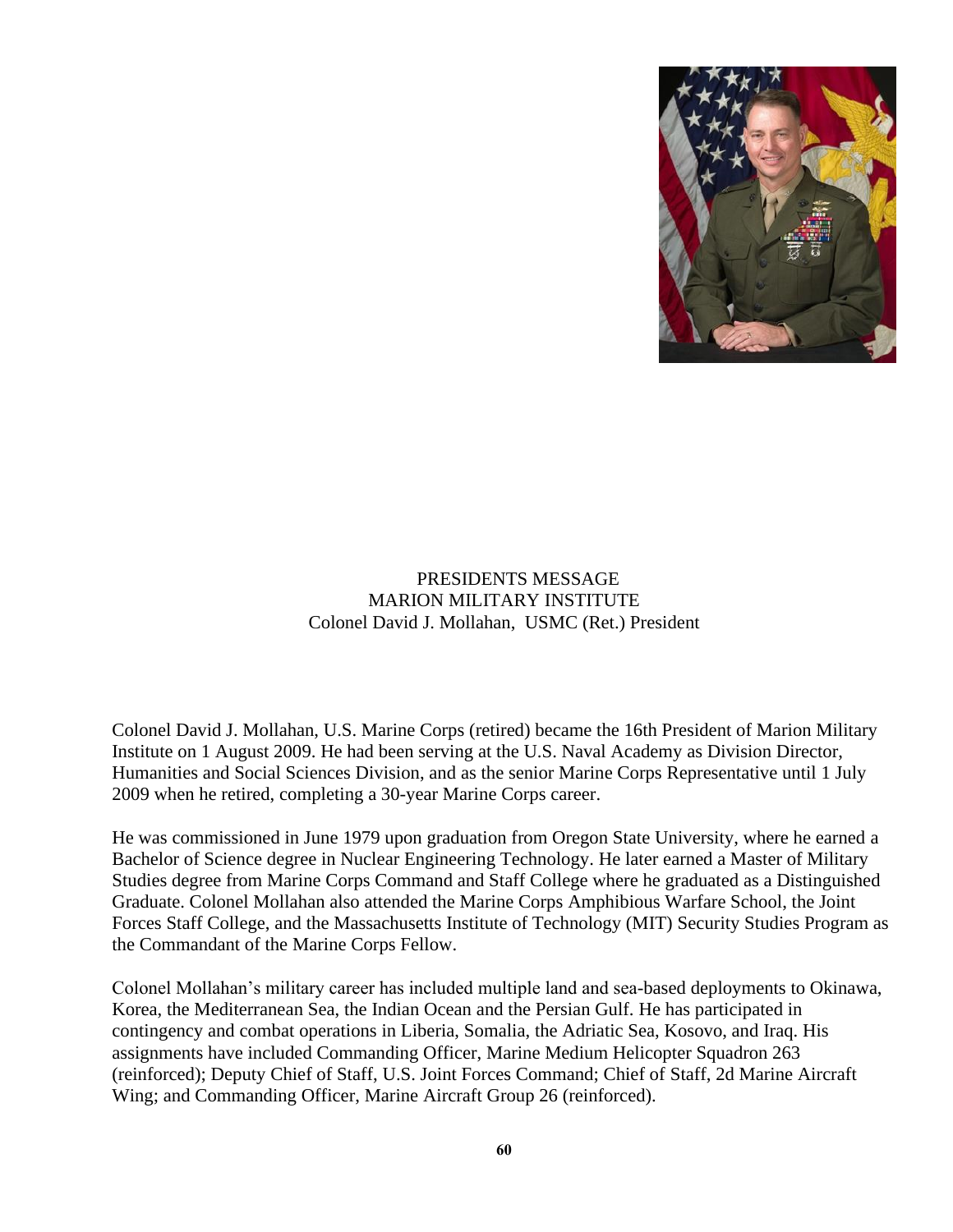His personal decorations include the Defense Superior Service Medal, Legion of Merit with Gold Star, Bronze Star Medal, Meritorious Service Medal, Air Medal with Bronze Numeral 4, Navy Commendation Medal, Combat Action Ribbon, (8) Sea Service Deployment Ribbons, the Humanitarian Service Medal, and various other unit awards and decorations. He has also accumulated over 4100 mishap free flight hours as a Marine naval aviator, including over 250 combat flight hours.

Colonel Mollahan and his wife Ingrid have two sons; LT Sean Mollahan, USN, U.S, Naval Academy '02, a P-3 Orion Naval Flight Officer; and 1stLt Kellen Mollahan, USMC, U.S. Naval Academy '05, a MV-22 Osprey aviator.

## <span id="page-60-0"></span>**History of Marion Military Institute**



Since 1842, Marion Military Institute (MMI) has achieved a national reputation for preparing young men and women for successful civilian and military careers. This is accomplished by providing the best possible educational program for its students in a conservative, disciplined environment thereby developing their intellectual, physical, moral, social and leadership capabilities.

Students from all over the nation attend MMI to establish a strong foundation for future study, and to take advantage of its military training programs. MMI is one of only five Military Junior Colleges in the United States, which offer unique military training programs.

These programs include the Army's two-year Early Commissioning Program (ECP), an Army Reserve Officers Training Corps program through which qualified students can earn a commission as a Second Lieutenant after only two years of college. The Service Academy Preparation Program (SAP), a freshman year of solid academic and physical preparation for students who wish to attend one of the Service Academies (West Point, Air Force Academy, Naval Academy, Merchant Marine Academy, or Coast Guard Academy). MMI also offers the first two years of Air Force Reserve Officer Training Corps.

Scholarships from the different military training programs, federal financial aid and non-scholarship benefits make college financing much more affordable. The out-of-pocket cost of attending MMI can be reduced as much as 50% - 100% depending on the type and amount of scholarship and benefit awards.